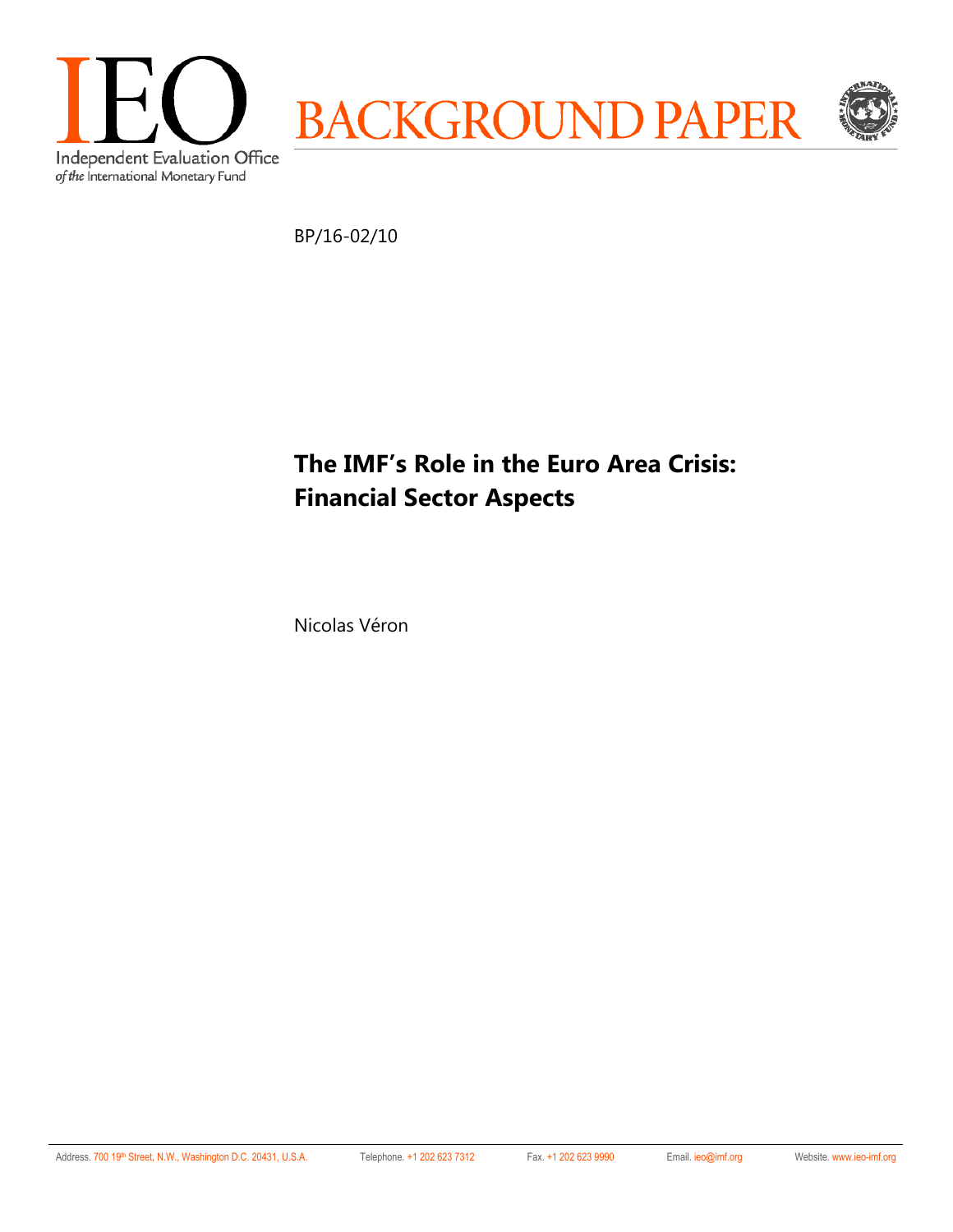#### **IEO Background Paper**

Independent Evaluation Office *of the* International Monetary Fund

The IMF's Role in the Euro Area Crisis: Financial Sector Aspects

Prepared by Nicolas Véron

July 8, 2016

#### Abstract

The IMF played a path-breaking role in understanding the financial-sector dynamics of the euro area crisis. It was the first among public authorities, and among the first more generally, to acknowledge the role of the bank–sovereign vicious circle as the central driver of contagion in the euro area, and the first public authority to articulate a clear vision of banking union as an essential policy response, building on its longstanding and pioneering support of banking policy integration in the EU. In individual countries, the IMF's approach to the financial sector was appropriate and successful in Ireland and Spain, more limited in the Greek SBA, and less compelling in Portugal where vulnerabilities remained when the country exited the program. Going forward, the IMF should further integrate financial-sector policy together with fiscal and macroeconomic issues at the core of its operations, and should devote particular effort to adapting its processes and methodologies to the new context of European banking union.

The views expressed in this Background Paper are those of the author and do not necessarily represent those of the IEO, the IMF or IMF policy. Background Papers report analyses related to the work of the IEO and are published to elicit comments and to further debate.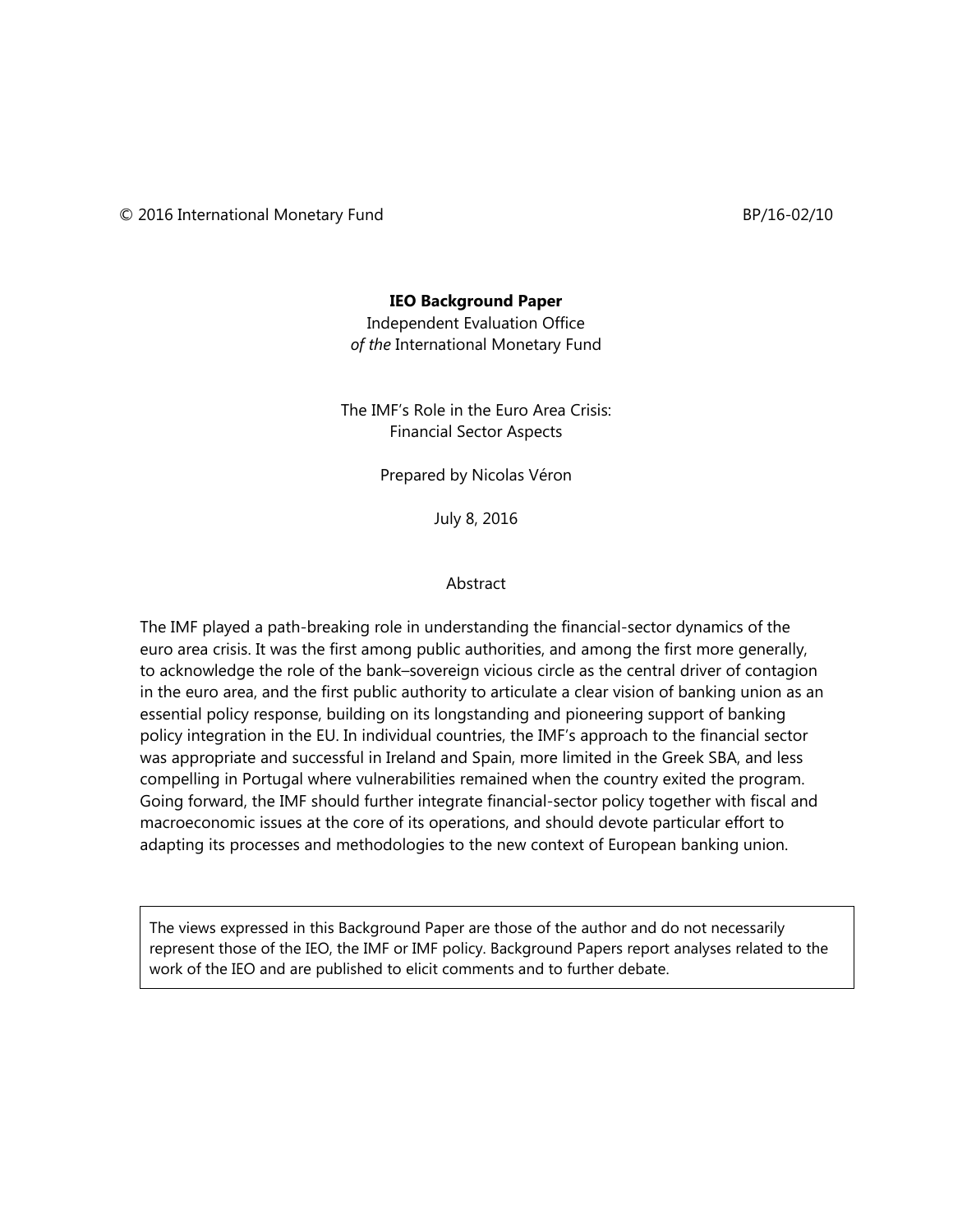| D. Spain (FSAP 2012 and Financial Sector Reform Monitoring 2012-14)  27 |  |
|-------------------------------------------------------------------------|--|
|                                                                         |  |
|                                                                         |  |
|                                                                         |  |
|                                                                         |  |

**PAGE** 

**CONTENTS**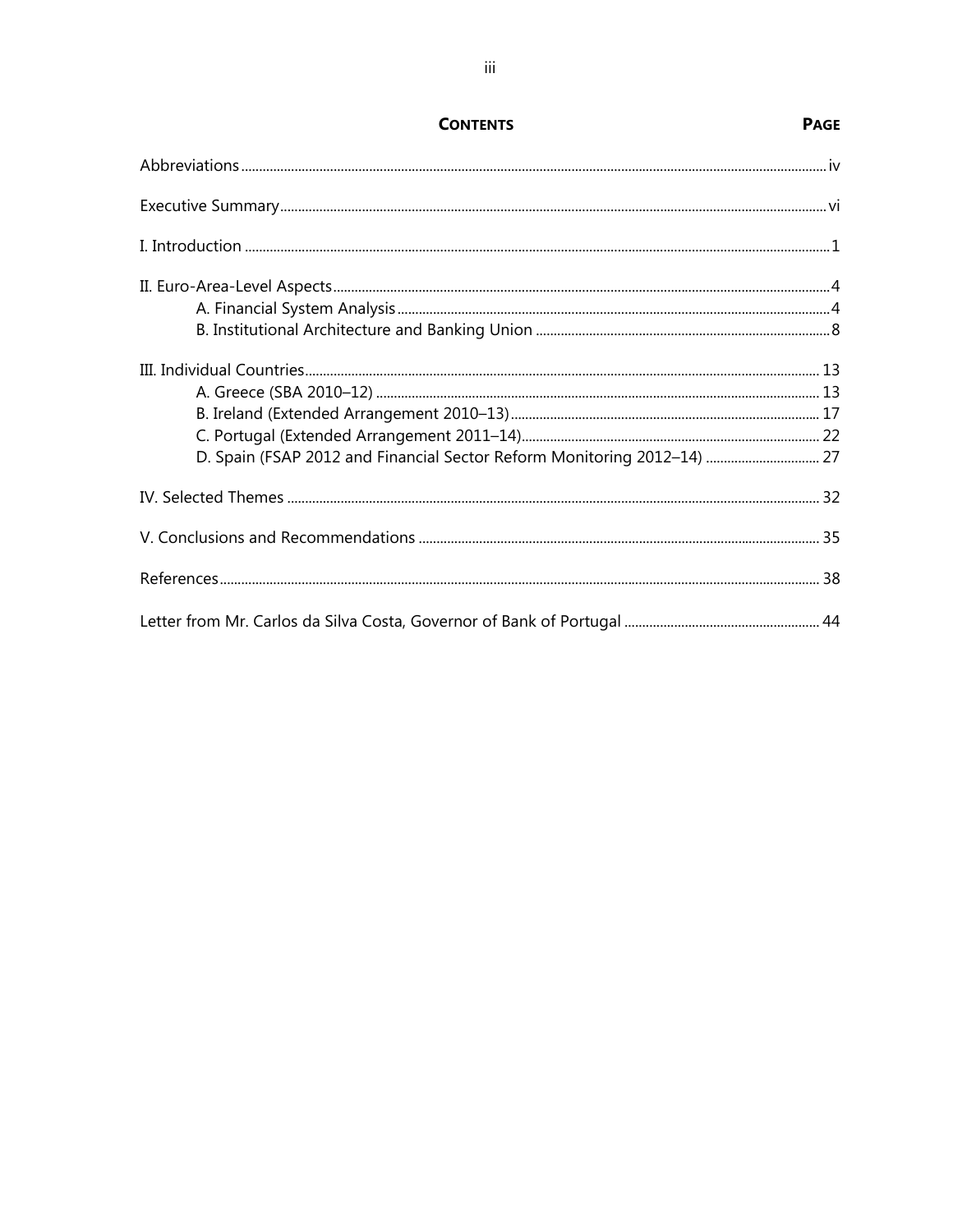### **ABBREVIATIONS**

| AIB          | <b>Allied Irish Banks</b>                                                         |
|--------------|-----------------------------------------------------------------------------------|
| <b>BANIF</b> | Banco Internacional de Funchal                                                    |
| <b>BdP</b>   | Banco do Portugal                                                                 |
| <b>BES</b>   | Banco Espirito Santo                                                              |
| BoI          | Bank of Ireland                                                                   |
| <b>BPI</b>   | Banco Portugues de Investimento                                                   |
| <b>BPN</b>   | Banco Portugues de Negocios                                                       |
| <b>BPP</b>   | <b>Banco Privado Portugues</b>                                                    |
| <b>BRRD</b>  | Bank Recovery and Resolution Directive (EU)                                       |
| <b>BSSF</b>  | Portuguese Bank Solvency Support Facility                                         |
| CBI          | Central Bank of Ireland                                                           |
| <b>CGD</b>   | Caixa Geral de Depositos                                                          |
| <b>CEE</b>   | Central and Eastern Europe                                                        |
| CoCo         | <b>Contingent Convertible</b>                                                     |
| DG COMP      | Directorate-General for Competition (European Commission)                         |
| ECB          | European Central Bank                                                             |
| <b>EDIS</b>  | European Deposit Insurance Scheme                                                 |
| <b>EFF</b>   | <b>Extended Fund Facility</b>                                                     |
| <b>EFSF</b>  | European Financial Stabilization Facility                                         |
| ELA          | <b>Emergency Liquidity Assistance</b>                                             |
| ERA          | <b>European Resolution Authority</b>                                              |
| ESM          | <b>European Stability Mechanism</b>                                               |
| EU           | European Union                                                                    |
| <b>FAD</b>   | Fiscal Affairs Department (IMF)                                                   |
| <b>FROB</b>  | Fondo de Reestructuracion Ordenada Bancaria (Spain)                               |
| <b>FSAP</b>  | <b>Financial Sector Assessment Program</b>                                        |
| <b>FSSA</b>  | <b>Financial System Stability Assessment</b>                                      |
| G7           | Group of Seven (Canada, France, Germany, Italy, Japan, the United Kingdom, and    |
|              | the United States)                                                                |
| G20          | Group of Twenty (G7 plus Argentina, Australia, Brazil, China, India, Indonesia,   |
|              | Mexico, Russia, Saudi Arabia, South Africa, South Korea, Turkey, and the European |
|              | Union)                                                                            |
| GDP          | gross domestic product                                                            |
| GGB          | Greek government bond                                                             |
| GGBB         | government-guaranteed bank bond                                                   |
| <b>GFSR</b>  | <b>Global Financial Stability Report</b>                                          |
| <b>HFSF</b>  | Hellenic Financial Stability Fund                                                 |
| <b>IBRC</b>  | Irish Bank Resolution Corporation                                                 |
| <b>INBS</b>  | <b>Irish National Building Society</b>                                            |
| <b>IPO</b>   | initial public offering                                                           |
| <b>MCM</b>   | Monetary and Capital Markets Department (IMF)                                     |
| <b>NAMA</b>  | Irish National Asset Management Agency                                            |
| <b>NPL</b>   | non-performing loan                                                               |
| OMT          | <b>Outright Monetary Transactions</b>                                             |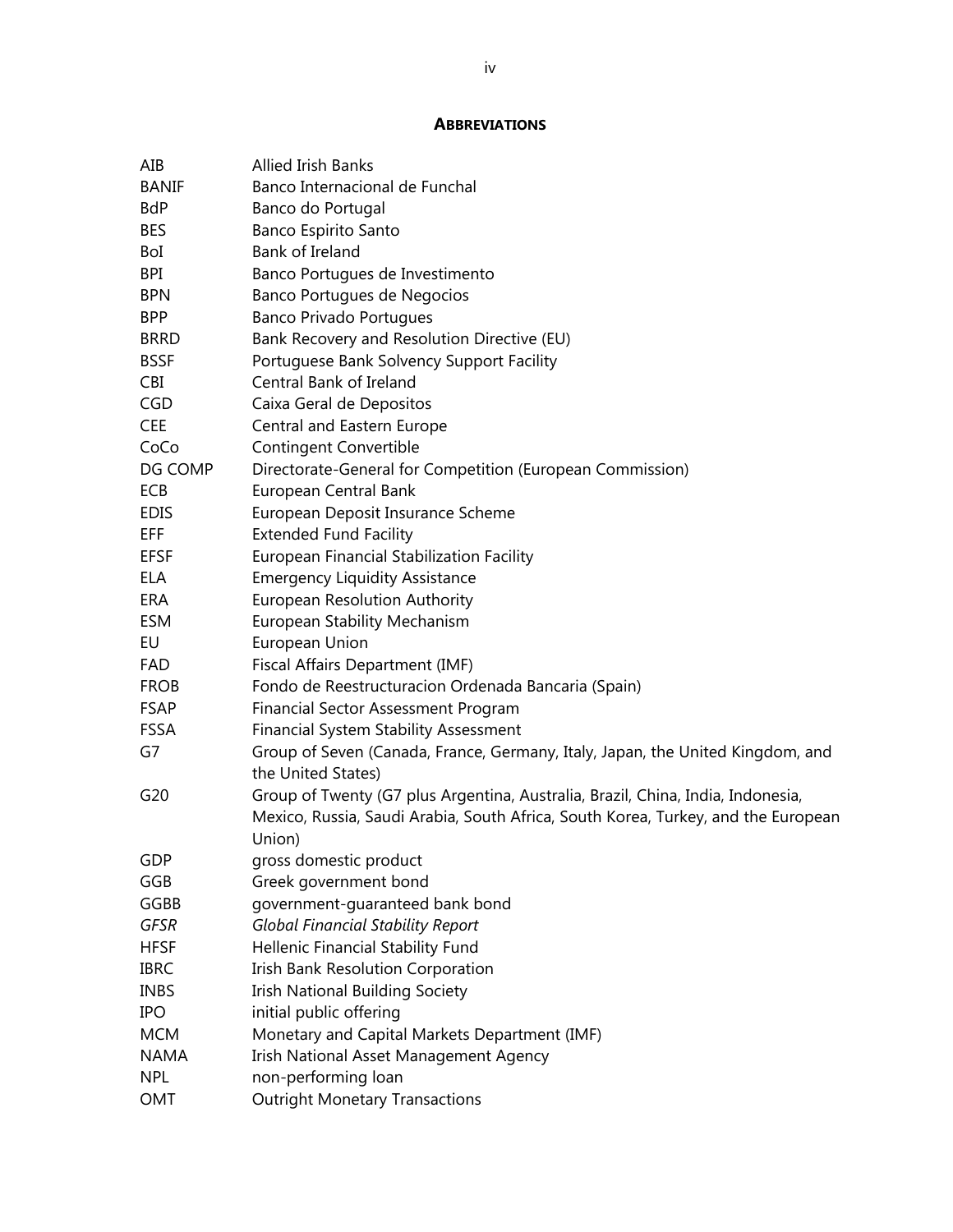| <b>PCAR</b> | Prudential Capital Assessment Review (Ireland)                             |
|-------------|----------------------------------------------------------------------------|
| <b>PPP</b>  | public-private partnership                                                 |
| PSI         | private-sector involvement                                                 |
| <b>PTSB</b> | Permanent Trustee Savings Bank                                             |
| SAREB       | Sociedad de gestion de Activos procedentes de la Reestructuracion Bancaria |
|             | (Spain)                                                                    |
| <b>SBA</b>  | Stand-By arrangement                                                       |
| <b>SDN</b>  | staff discussion note                                                      |
| <b>SIP</b>  | Special on-site Inspections Program (Portugal)                             |
| <b>SOE</b>  | state-owned enterprise                                                     |
| <b>SPR</b>  | Strategy, Policy and Review Department (IMF)                               |
| <b>SRB</b>  | Single Resolution Board                                                    |
| <b>SRF</b>  | Single Resolution Fund                                                     |
| <b>SRM</b>  | <b>Single Resolution Mechanism</b>                                         |
| <b>SSM</b>  | Single Supervisory Mechanism                                               |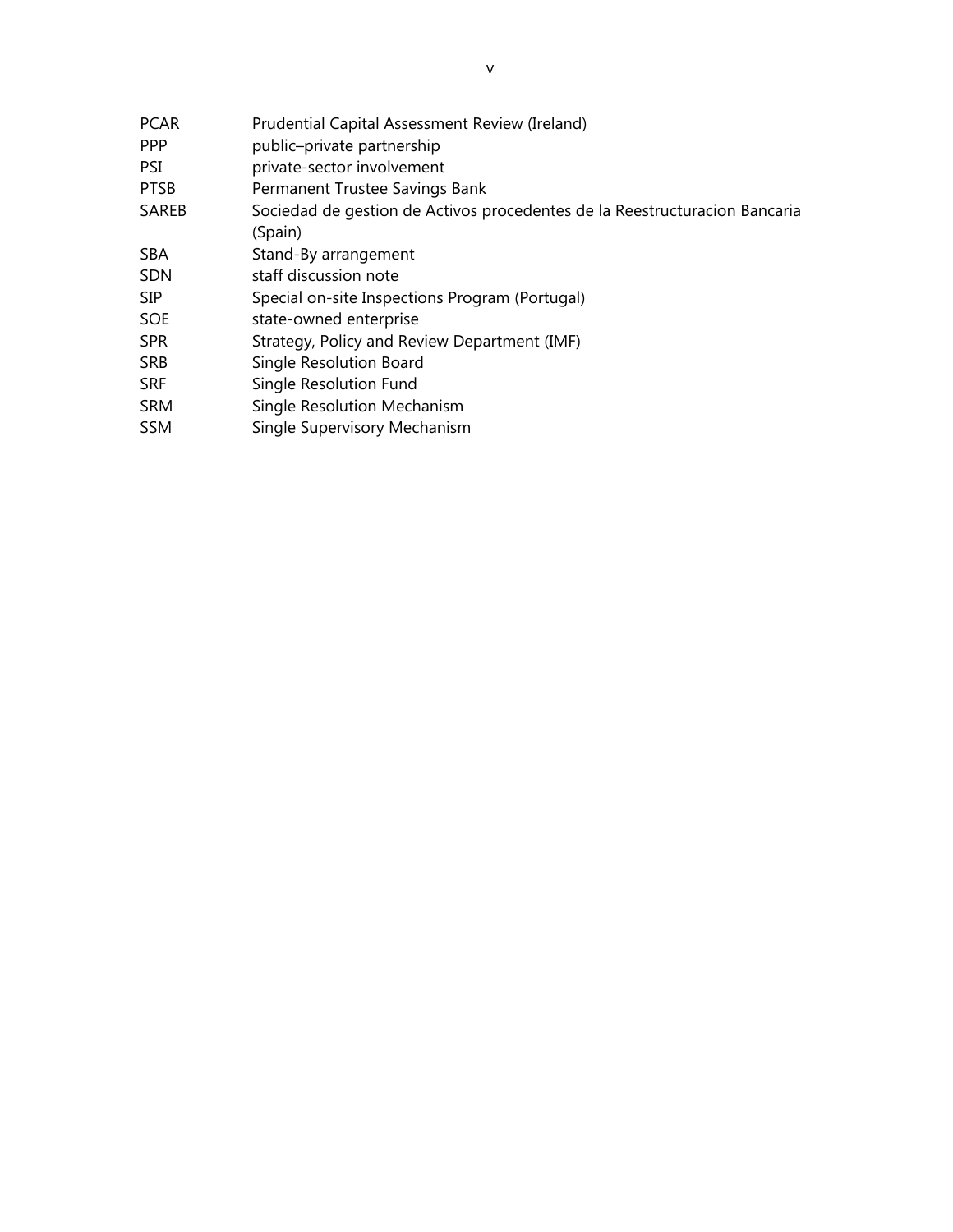#### **EXECUTIVE SUMMARY**

Financial sector aspects have been pervasive in the euro area crisis. Indeed, the euro area crisis can be seen as much as a financial sector crisis as a sovereign debt crisis, even though the latter narrative has dominated media coverage and political perceptions. Sovereign fragility in the euro area was in large part (though not in Greece) the result of large implicit and explicit state guarantees to national banking sectors.

The IMF made a significant contribution to addressing the euro area's financial sector challenges. The euro area crisis exposed the unsustainability of the then-existing EU banking policy framework. National authorities were not effective in supervising banks adequately in the run-up to the crisis, and did not manage and resolve financial sector aspects of that crisis in an effective and timely manner. EU institutions, including the European Central Bank (ECB), did not generally have the skills, experience, and mandate that would have enabled them to offset the national authorities' shortcomings. The IMF was thus in a position to make a major positive difference.

At the euro area level, the IMF played a path-breaking role in understanding the dynamics of the crisis and promoting banking union as an essential policy response. The IMF was the first among public authorities, and among the first more generally, to acknowledge the role of the bank– sovereign vicious circle as the central driver of contagion in the euro area. It was also the first public authority to articulate a clear vision of banking union as a policy response, building on its longstanding and pioneering support of banking policy integration in the EU. Even though its advocacy on these issues was not entirely consistent and continuous, the IMF can claim some credit for the euro area's breakthrough decision in mid-2012 to initiate the banking union; this decision was the most important turning point in the entire sequence of crisis.

In individual countries, the IMF's approach to the financial sector was appropriate and successful in several, but not all, cases. The Stand-By Arrangement (SBA)-supported program in Greece preserved short-term financial stability, but many of its financial sector aspects are difficult to assess on a stand-alone basis since it was followed by further IMF assistance (which falls outside the scope of this evaluation). With the Extended Fund Facility (EFF)-supported program in Ireland, the IMF contributed significantly to the effective resolution of a major banking crisis in that country, and so did the Financial Sector Assessment Program (FSAP) and subsequent IMF technical assistance in Spain. But the opportunity to clean up the financial sector was missed in the EFF-supported program for Portugal.

Going forward, the IMF should preserve, update, and develop the institutional knowledge it has acquired about the EU financial sector framework. The Fund's positive contribution to addressing financial-sector aspects of the euro area crisis is widely acknowledged by European policymakers, providing a promising basis for future engagement. The IMF should devote particular effort to adapting its processes and methodologies to the new context of banking union, which makes it increasingly difficult to consider financial sector issues on a national basis for member states of the euro area.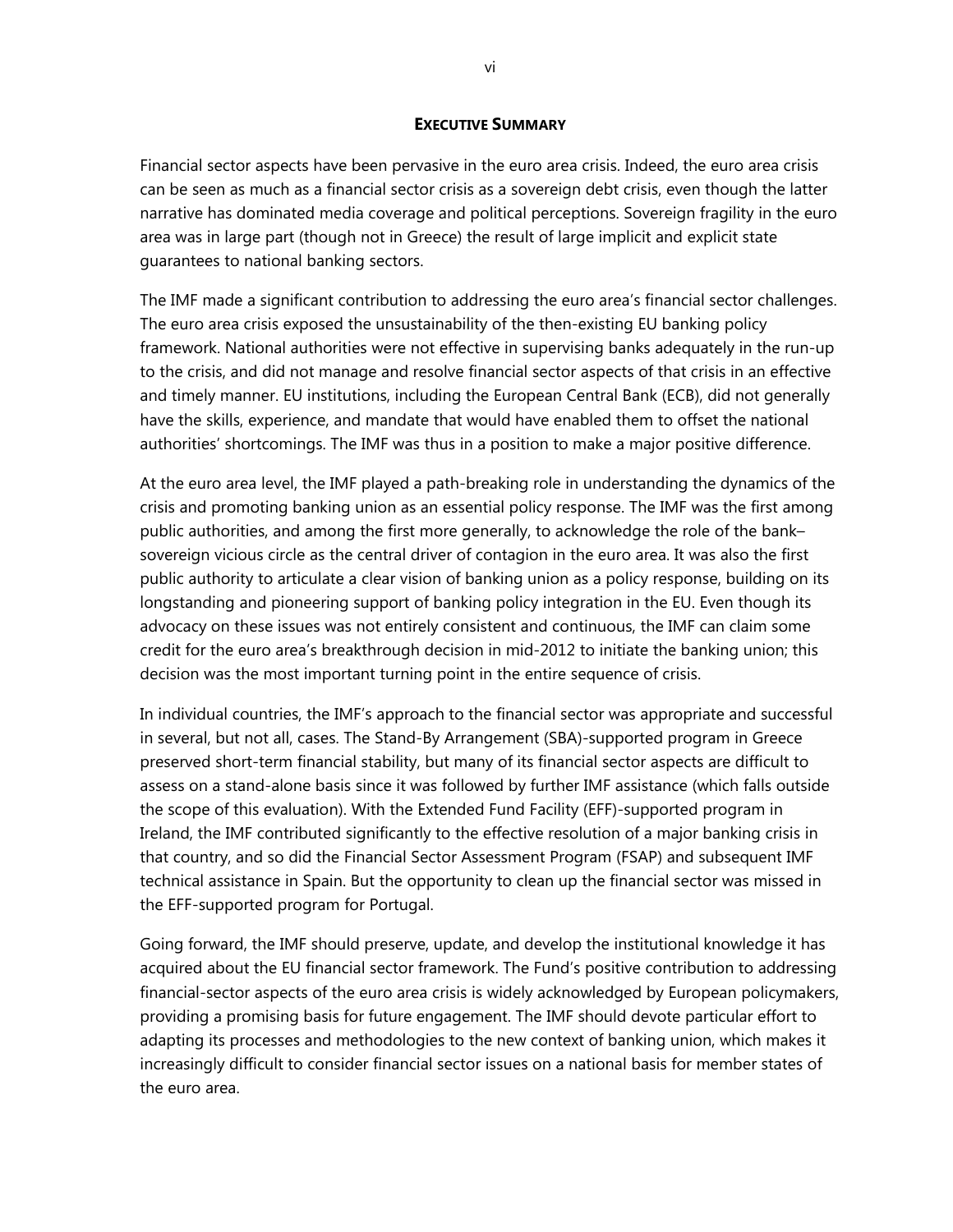### **I. INTRODUCTION**

1. Financial sector issues, especially those relating to banks, played a central and generally under-recognized role in the euro area crisis. Poorly controlled risk-taking by European banks throughout the 2000s left the EU banking sector highly vulnerable at the onset of the financial crisis in mid-2007, and the subsequent shocks of 2007–08 left it in a situation of systemic fragility. Unlike that in the United States, this fragility was not addressed head-on and was allowed to linger. Europe's banking problem thus long predated the emergence of the sovereign debt sustainability challenges starting at the end of 2009 (see, for example, Posen and Véron, 2009; Rehn, 2016).

2. The key mechanism of the euro area crisis was what has become widely referred to as the bank–sovereign vicious circle. The modalities of this mechanism varied across countries but its "doom loop" pattern became increasingly visible as the crisis worsened, even though it was initially obscured by the unique features of the Greek situation. The bank–sovereign link is deeply embedded in the political economy of each member state. It covers the use of banks by governments as instruments of national policy, including the preferred financing of favored sectors and of the state itself ("financial repression") and, conversely, the protection and promotion of domestic banks by national governments ("banking nationalism"). Europe's bank– sovereign links were made explicit by a joint commitment of EU leaders in mid-October 2008 to provide national funding, capital, and guarantees to their respective banking systems so that no bank would be allowed to fail (Council of the European Union, 2008).

3. The bank-sovereign link exists in all jurisdictions, but it became uniquely destabilizing, and thus a vicious circle, in the context of the European Union's single market and single currency. From the 1990s onwards, cross-border market integration and a competitive level playing field were enforced through increasingly powerful European policy frameworks, including regulatory harmonization and EU competition policy. Banking policy frameworks of supervision and crisis management, however, remained almost entirely national until well into the crisis, despite reforms such as the so-called Lamfalussy Process of EU-level regulatory and supervisory cooperation, introduced in the early 2000s, and the creation of three European supervisory authorities in January 2011 following the Larosière Report of February 2009. This mismatch created perverse incentives for national authorities to neglect prudential aims for the sake of banking nationalism, which prevented banking supervision from being sufficiently effective in almost all advanced EU member states (Véron, 2013). In the euro area, the problem was compounded by the impossibility of devaluing in the event of a sudden stop.

4. The set of reforms known as banking union provided a fundamental response to this policy challenge, even though it came late and remains incomplete. Initiated at a euro area summit on June 28–29, 2012, the banking union policy package aims explicitly at breaking the bank–sovereign vicious circle through a transfer of most instruments of banking sector policy in the euro area from the national to the European level. Its inception was instrumental in enabling the European Central Bank (ECB) to announce its Outright Monetary Transactions (OMT)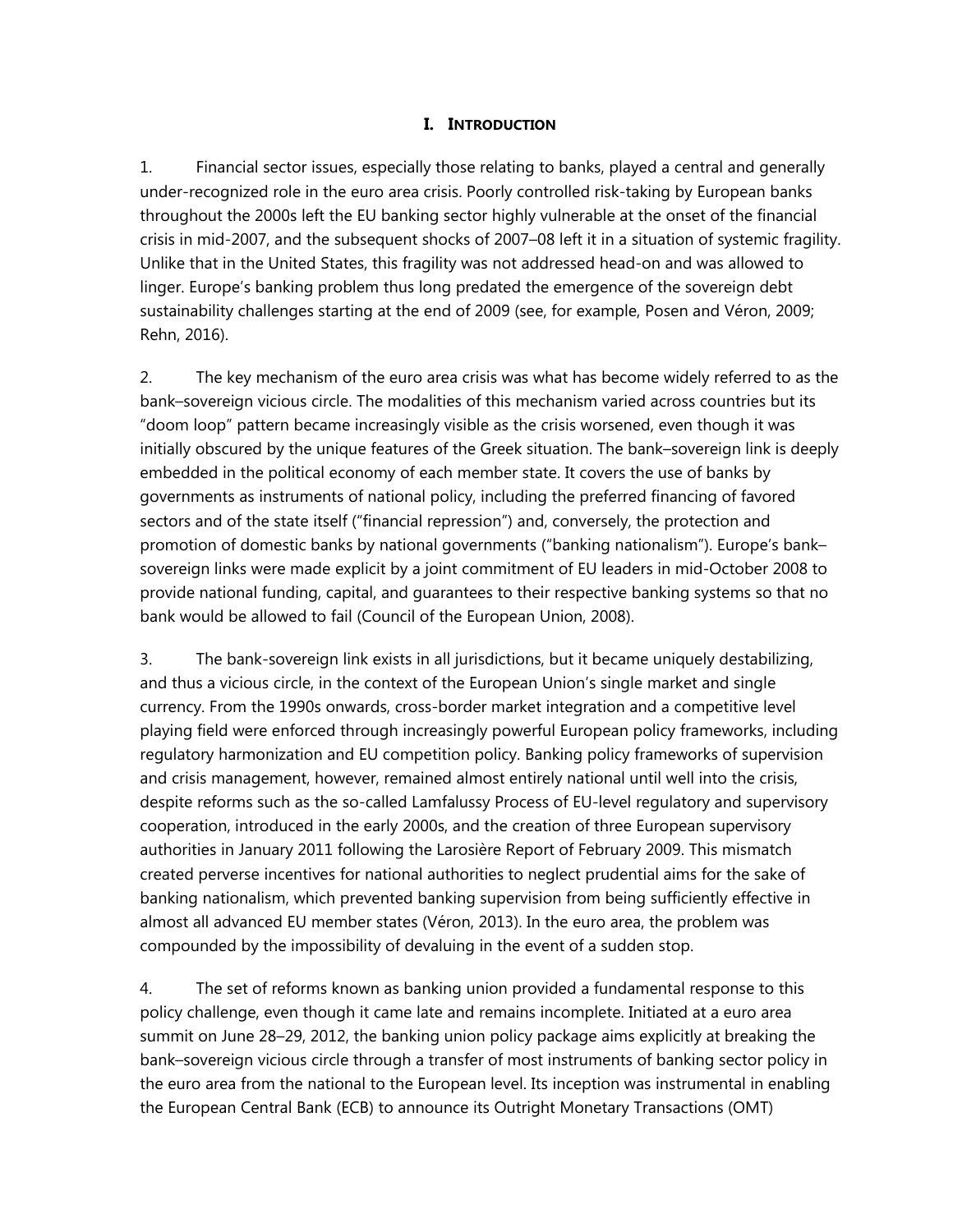program, which in turn marked the turning point of the crisis and the start of a broad normalization of sovereign credit conditions. $1$  As described below, however, banking union remains incomplete and will require new policy initiatives if it is to achieve its stated objective of breaking the bank–sovereign vicious circle in the euro area.

5. Banking union consists of three pillars, under a standard though somewhat simplified classification. These are: (1) a Single Supervisory Mechanism (SSM) that establishes the ECB as the central supervisor of euro area banks; (2) a Single Resolution Mechanism (SRM) that establishes a new framework for bank crisis management and resolution (though less centralized than the SSM), with a new agency, the Single Resolution Board (SRB), as the hub of corresponding decision making; and (3) a European Deposit Insurance Scheme (EDIS), designed to eventually mutualize the resources and mechanisms through which euro area countries protect guaranteed deposits.

6. Even though the three pillars are mutually dependent, banking union is being implemented in a staggered and protracted sequence. The SSM was announced in late June 2012 and has been in force since November 4, 2014. The SRM was announced in December 2012 and has been in force since January 1, 2016, but its financial arm, the Single Resolution Fund (SRF, managed by the SRB) will only reach its steady state in 2024, and even then may lack an effective fiscal backstop.<sup>2</sup> A proposal for the European Deposit Insurance Scheme, published by the European Commission in November 2015, would see the EDIS reach a steady state in 2024 at the same time as the SRF but, at the time of writing, no decision has been made to implement this scheme.

7. Given the essential importance of the bank–sovereign vicious circle and of banking union in the euro area crisis, Section II of this paper is devoted to the IMF's role in identifying and addressing these topics. The IMF's surveillance of the European financial system is reviewed since the start of the crisis, with a focus on the role that the Fund played in the gradual identification of the bank–sovereign vicious circle and its acknowledgement by European policymakers in the period 2010–12. The sequence of IMF contributions to the elaboration of the policies now known as banking union is then analyzed separately. The rest of the paper focuses on individual countries. Section III discusses the financial-sector aspects of the assistance programs to Greece (Stand-By Arrangement 2010–12), Ireland (Extended Arrangement 2010–13), and Portugal

 $1$  The causal link between banking union and OMT is revealed in Van Rompuy (2014). A more detailed analysis of this sequence and of banking union more generally is in Véron (2015).

 $<sup>2</sup>$  Euro area finance ministers have agreed on the principle of establishing a "common backstop" for the SRF</sup> during the transition period until 2024, but have not decided on its specific nature and modalities. See "Statement of Eurogroup and ECOFIN Ministers on the SRM backstop," December 18, 2013.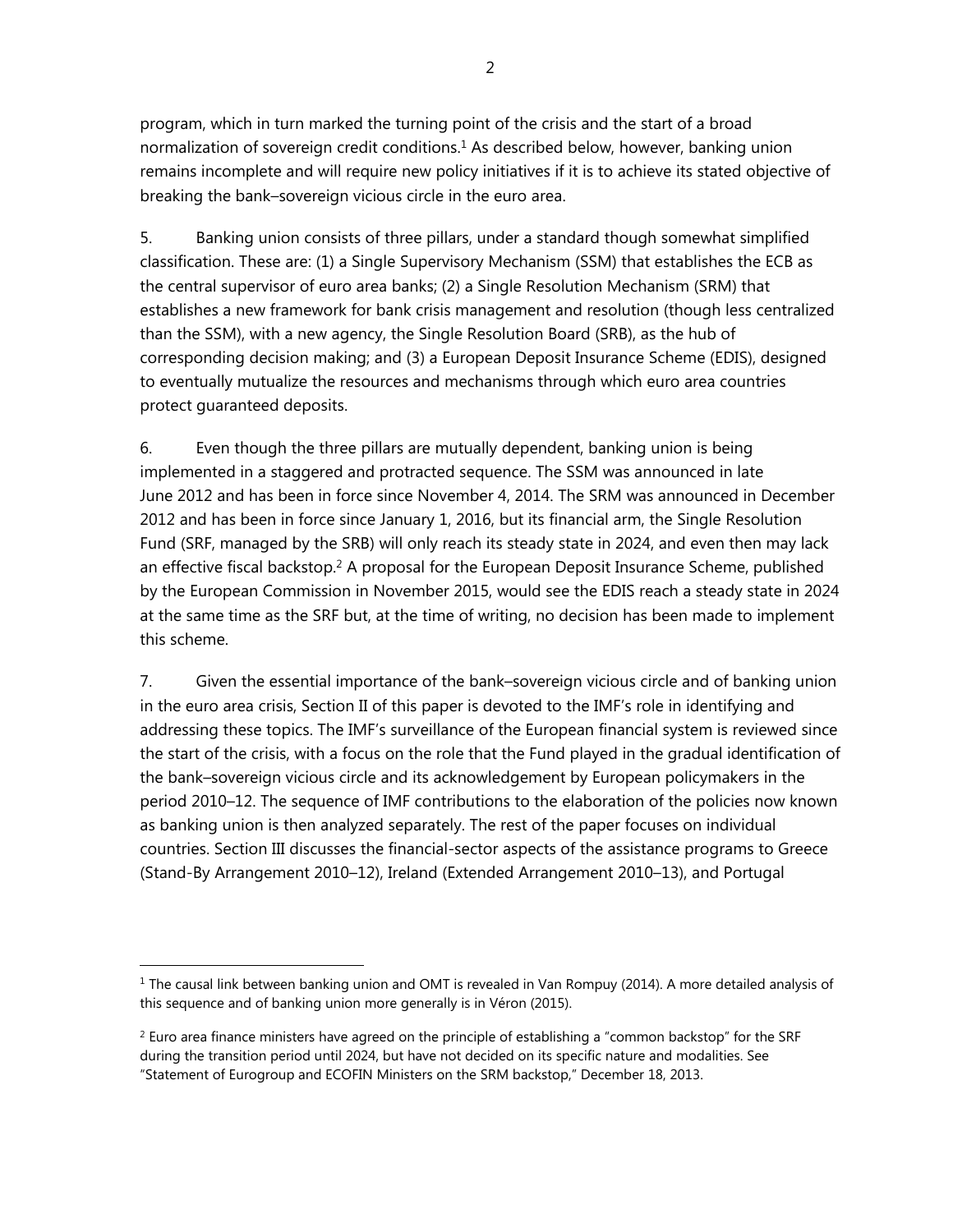(Extended Arrangement 2011–14), as well as the IMF's involvement in Spain (2012–14). Section IV analyzes salient selected themes from the reviewed cases. Section V concludes.<sup>3</sup>

8. While each IMF program was country-specific, its contents were partly determined by the shared EU and euro-area policy framework. The IMF acted in coordination with the European Commission and the ECB, forming a "troika" with these two institutions (Kincaid, 2016). The European Commission was mainly represented in troika discussions by its Directorate-General for Economic and Financial Affairs (DG ECFIN). $4$  On financial sector aspects, however, the Commission's Directorate-General for Competition (DG COMP) played an influential and autonomous role as the enforcer of the European Union's unique policy framework for state aid control, with oversight of any national publicly-funded interventions in the banking sector.<sup>5</sup> Another significant EU-level policy framework was that governing central bank lending operations to banks. The ECB transacts with financial institutions under its monetary policy mandate. In addition, national central banks of the Eurosystem play a lender-of-last-resort role when providing emergency liquidity assistance (ELA), which is supplied under the control of the ECB to ensure compatibility with monetary policy.<sup>6</sup> These central bank interventions powerfully interacted with sovereign financing, through the banks' purchases of sovereign securities and other mechanisms.

9. The preparation of this background paper has relied on a variety of sources. Among many written sources, public documents of the IMF were reviewed and analyzed, as well as some non-public documents accessed by the IEO. More than a hundred interviews were conducted with a wide range of stakeholders, by phone or in locations that included Berlin, Brussels, Frankfurt, Lisbon, London, Madrid, Paris, and Washington, D.C. The author also benefited from numerous bilateral and collective conversations with IEO staff members and consultants.

<sup>&</sup>lt;sup>3</sup> The EFF-supported program for Greece approved in 2012 and the EFF-supported program for Cyprus approved in 2013 are not included in the scope of this evaluation.

<sup>&</sup>lt;sup>4</sup> During the period evaluated, responsibility within the European Commission for financial-sector conditionality in country assistance programs rested with DG ECFIN. In late 2014 the corresponding teams were transferred to another part of the European Commission (DG FISMA) as part of a wider reorganization.

<sup>&</sup>lt;sup>5</sup> Competition policy frameworks exist in most of the world's advanced jurisdictions, but state aid control as exercised by DG COMP is unique to the EU. For most practical purposes, DG COMP acts independently from the rest of the European Commission, including when it participates in discussions in the troika format together with the IMF and ECB.

<sup>&</sup>lt;sup>6</sup> The ECB's Governing Council is notified of ELA in advance by the relevant national central bank, and can veto it with a two-thirds majority.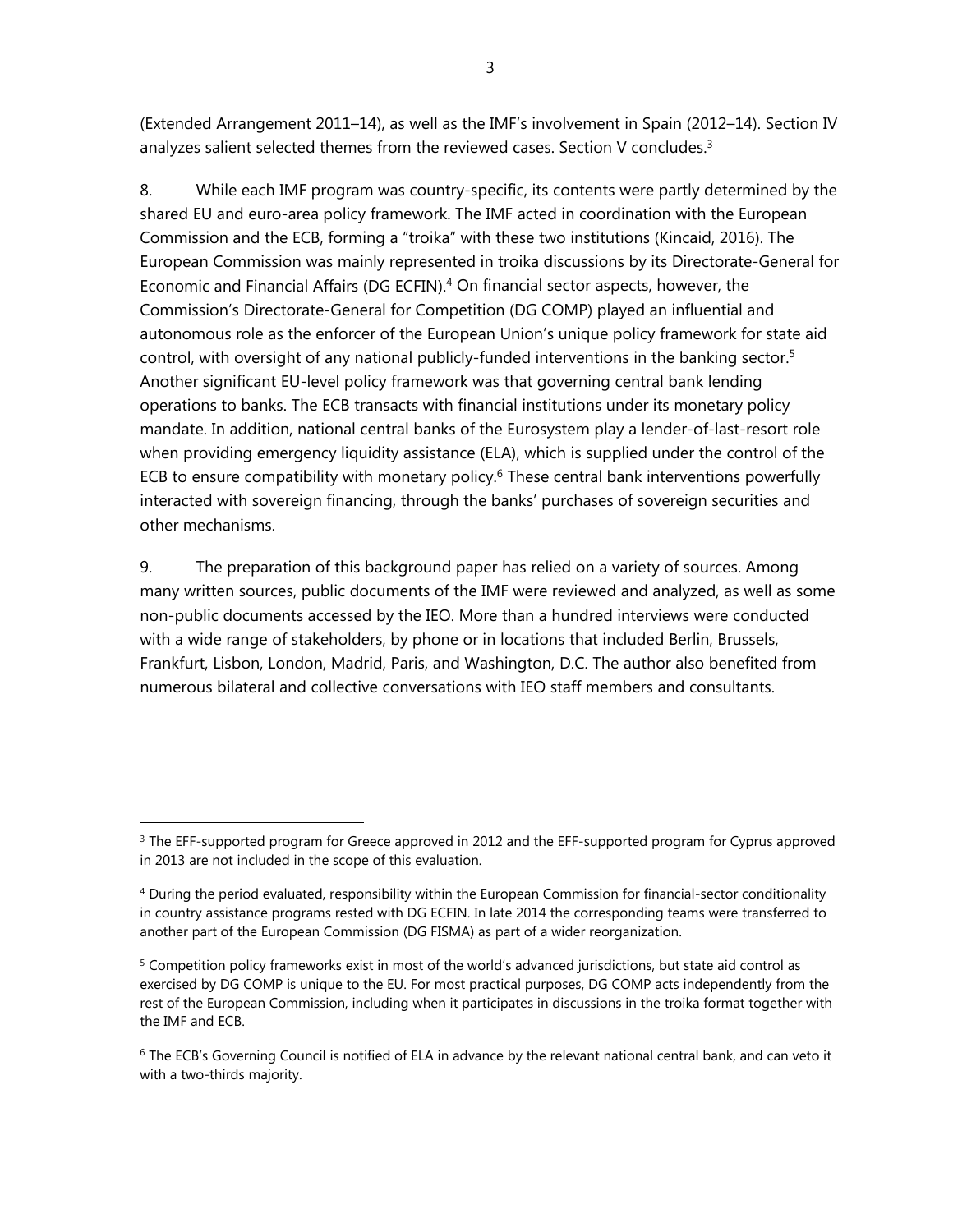### **II. EURO-AREA-LEVEL ASPECTS**

### **A. Financial System Analysis**

10. Pre-crisis surveillance by the IMF largely missed the build-up of risk in the euro area banking system. Successive Article IV reports on euro area policies<sup>7</sup> aptly characterized the shortcomings of cross-border financial integration and corresponding policy challenges (as discussed below), but otherwise devoted only partial attention to financial system developments. They focused on a limited set of indicators, such as banks' profitability, share prices, market indicators of distance-to-default, and reported capital ratios, which did not adequately capture the accumulation of risks in banks' balance sheets. This observation echoes the identification of shortcomings in general evaluations of the IMF's surveillance in the run-up to the financial and economic crisis (IEO, 2011; Pisani-Ferry, Sapir, and Wolff, 2011).

11. The IMF's underwhelming performance in this respect was comparable to that of most other observers, including most market participants. These similarly failed to identify the overextension of banks' balance sheets that would provide the ground for Europe's banking crisis starting in late July 2007. The IMF correctly analyzed just before that date that "financial indicators may have peaked [and] there are signs that the credit cycle is gradually turning," but it also stated that "the [euro area] financial system is viewed as relatively healthy" and that analyses by the European Commission and ECB "had confirmed the robustness of the financial system" statements that would be proved questionable shortly afterwards (IMF, 2007: 17-18).

12. After the crisis began in July/August 2007, the IMF took a long time to adjust its assessment of the soundness of the euro area banking system. In 2008, the Euro Area Policies Article IV Staff Report observed that, "The euro area's financial system entered the turmoil from a position of strength" and that "the area's financial system remains sound" (IMF, 2008a: 3, 7), and correspondingly missed the imminent financial panic and subsequent recession. This was in spite of widespread concerns expressed by market participants and other observers at the time (for example Borio, 2008; Véron, 2008), and it appears that the IMF took national and European authorities' reassurances too much at face value. At an IMF Executive Board meeting in July 2008, staff made sanguine statements in response to questions and comments from Executive Directors: "With respect to [bank] balance sheets, the situation is generally stronger in the euro area than elsewhere, with some exceptions within the area. (…) It is true that European banks are more highly leveraged than U.S. banks, but the former hold relatively less risky assets than the latter. (…) Overall, the staff is fairly confident that the regulatory and legal and accounting frameworks currently in place—Basle II and the International Financial Reporting Standards—can

 $7$  There was no FSAP for the European Union as a whole before the start of the crisis. The report for the first EU FSAP was published in March 2013.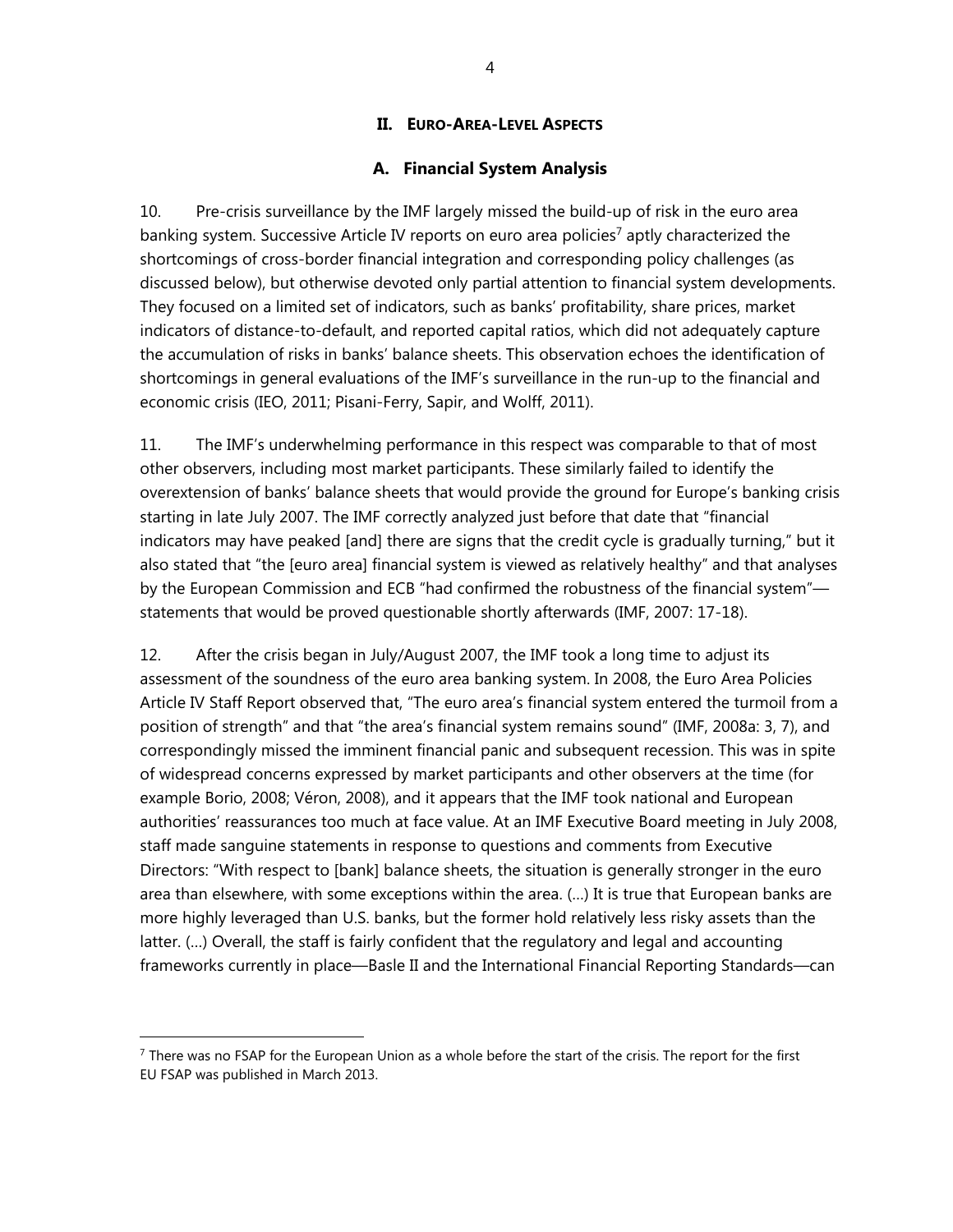ensure there will be adequate recognition of bank losses in the euro area, even if this may be somewhat less timely than in the United States."8

13. By contrast, in the months following the panic of late September and early October 2008, the IMF was path-breaking in highlighting European banks' unaddressed vulnerabilities. The April 2009 *Global Financial Stability Report* (*GFSR*) was a landmark contribution, which shed an unflattering light on European banks' unacknowledged losses, and contrasted them with the more timely disclosures in the U.S. and the far lower exposures in Japan (IMF, 2009a: Table 1.3).<sup>9</sup> This analysis was updated in the three subsequent *GFSR*s of October 2009, April 2010, and October 2010. Though it attracted a lot of attention from outside analysts,<sup>10</sup> and also considerable pushback and criticism from European country authorities and the ECB as well as internal debate within the IMF, it was comprehensively vindicated by later developments.<sup>11</sup> The banks' vulnerabilities in terms of undercapitalization, funding, asset quality, and sovereign risk exposures were aptly identified and characterized. Correspondingly, the 2009 Article IV Staff Report for the euro area frontloaded its analysis of the financial sector, in contrast to the practice in previous years, noting that "the financial sector remains key to the shape and the robustness of the economic recovery." That report aptly emphasized the "need to take further decisive action, especially in the financial sector. (…) A resolute and coordinated cleanup of the banking system is essential to restore trust" (IMF, 2009d: 4, 9).

14. As a consequence, the IMF appropriately pressed for aggressive bank stress testing and recapitalization. The IMF publicly criticized the lack of disclosure of results of the first round of EU stress tests in the late summer of 2009.<sup>12</sup> Later on, the IMF correctly emphasized that the stress-

<sup>8 &</sup>quot;Euro Area—Euro Area Policies," Minutes of IMF Executive Board Meeting 08/69-1, July 25, 2008.

<sup>9</sup> Similar calculations had been made in the October 2008 *GFSR* (Table 1.1), but only for U.S. banks.

<sup>10</sup> For example, *Financial Times*, "Shining a light on banks' deep hole," October 1, 2009. This editorial, on the recently published *Global Financial Stability Report*, concluded: "These hard choices make the IMF's uncompromising assessment all the more valuable. It helps prevent leaders from waiting for the recovery to take care of the problems: Europe, in particular, must do more to force banks to crystallise their losses. Telling truth to power takes courage, for which the IMF has not always been known. It must keep displaying its new-found boldness."

<sup>11</sup> The April 2009 *GFSR* included calculation errors on some Central and Eastern European countries, which were later disclosed: see Stefan Wagstyl and Jan Cienski, "Red faces as Fund forced to fix error," *Financial Times*, May 7, 2009. Separately, some aspects of the methodology used to calculate the unrecognized losses of European banks in the April 2009 *GFSR* were modified in later *GFSRs* in 2009 and 2010, in order to better take into account transatlantic differences in banks' loss rates.

 $12$  See IMF, "Transcript of a Conference Call on the 2009 Article IV Consultation with the Euro Area," July 30, 2009. In that call, the Director of the European Department referred to the "famous or infamous [European] bank stress tests" and commented: "I think that what is now being initiated and done under the auspices of CEBS [the Committee of European Banking Supervisors] is a good step, a step in the right direction, and we commend it. But the question is whether this is sufficient, whether this addresses the main issue, which is to have a good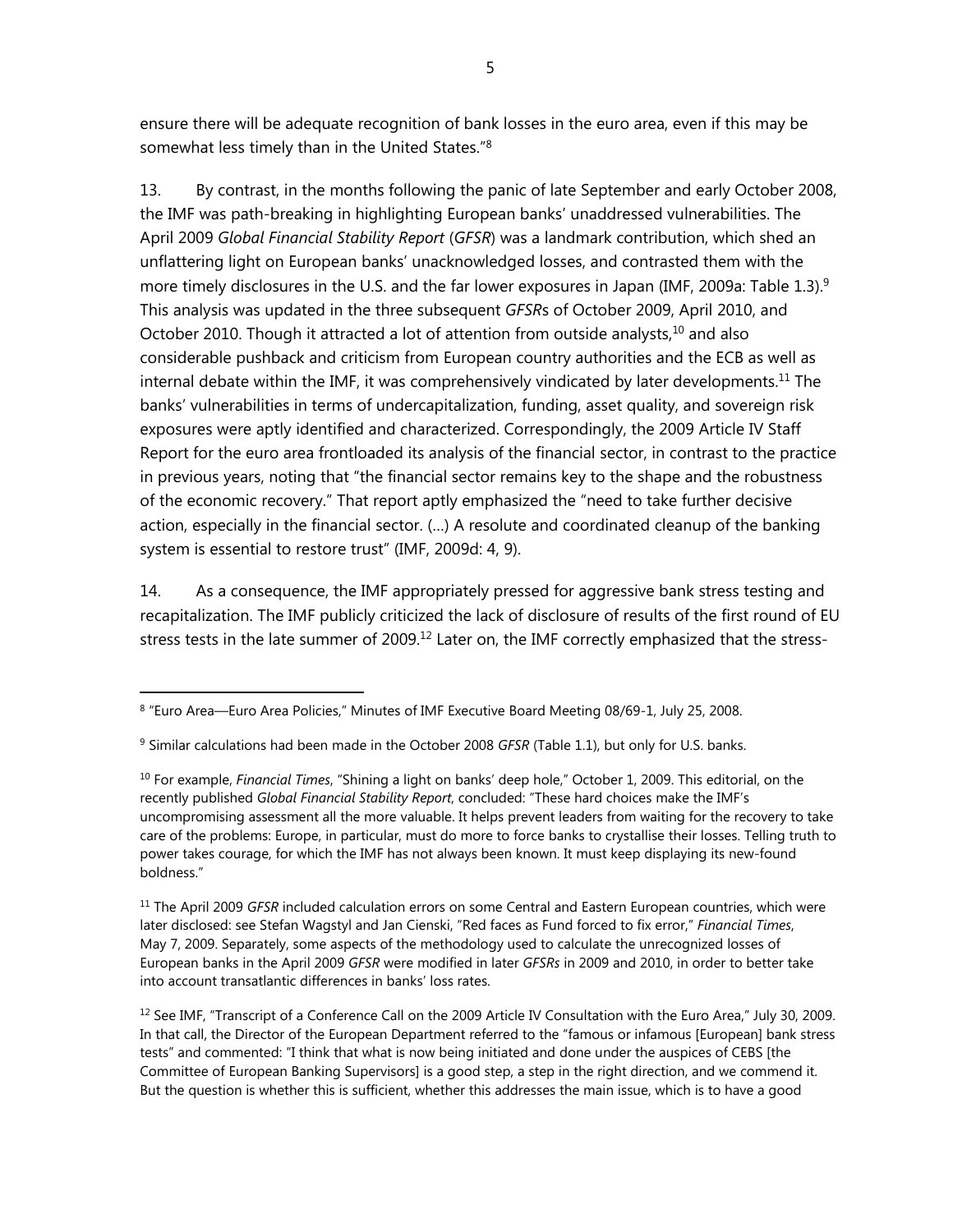testing rounds of mid-2010 and mid-2011 would not be sufficient to restore trust in the European banking system unless they were followed up with appropriate action (IMF, 2010c: 14; IMF, 2011b: 13-15).

15. In 2009, the staff at the IMF European Department were first to identify the bank– sovereign vicious circle in the euro area. Channels of contagion, from sovereigns to banks and to a lesser extent from banks to sovereigns, had been described in pre-crisis literature, but less so the mutual reinforcement between them in the context of a supranational financial system that was integrated by binding policy instruments. Following the Icelandic crisis of late 2008, research on bank–sovereign linkages was jointly undertaken by staff at the Fund's European and Research departments. The *European Regional Economic Outlook* report of May 2009 included a chapter on the fiscal risks resulting from "the use of public balance sheets to shore up the financial system" (IMF, 2009c: Chapter 2).<sup>13</sup> At the same time, Mody (2009) exposed "the possibility that sovereign spreads, the health of the financial sector, and growth prospects support a mutually reinforcing [bad] equilibrium."<sup>14</sup> In the literature analysis conducted for this evaluation, the author found no other authors or organizations that identified the bank–sovereign vicious circle with similar clarity in 2009, let alone earlier.

16. In 2010, the bank–sovereign vicious circle was further characterized by a few analysts, but it did not feature widely in either IMF analysis or the public debate. For example, Candelon and Palm (2010) noted that while "the consequences of fiscal imbalances for currency/banking crises has [sic] been largely investigated (…) [o]n the contrary, only few papers have scrutinized the potential mutation of banking crises into sovereign debt ones. (…) Reinhart and Rogoff even portrayed this lack of empirical studies regarding banking and debt crises as 'a forgotten story'."15 Illustrating this point, the April 2010 *GFSR* included a chart showing contagion from sovereigns to financial systems, as had just happened in Greece, but not the other way around. In an update of the same analysis in the October 2010 *GFSR*, dotted lines were added from banks to sovereigns, and "linkages to the banking system" were mentioned as among several factors contributing to elevated sovereign risks, but the emphasis remained on the sovereign-to-bank channel—underplaying an essential part of the dynamic nature of the contagion (IMF, 2010a: Figure 1.5; IMF, 2010d: Figure 1.5 and text p. 4). The fact that the IMF was slow to build on its

picture of the financial position of banks, of individual financial institutions. And our answer is that it's not sufficient."

<sup>&</sup>lt;sup>13</sup> A version of that analysis was later published as a working paper (Sgherri and Zoli, 2009).

<sup>&</sup>lt;sup>14</sup> Several former staff members interviewed for this evaluation referred to an explicit exposition of bank– sovereign linkages in IMF management's communications to European leaders in late 2009, but could not provide documentary evidence.

<sup>&</sup>lt;sup>15</sup> The reference is to Reinhart and Rogoff (2008). Other descriptions of the bank–sovereign vicious circle in 2010 include Gerlach, Schulz and Wolff (2010), and Alter and Schüler (2010).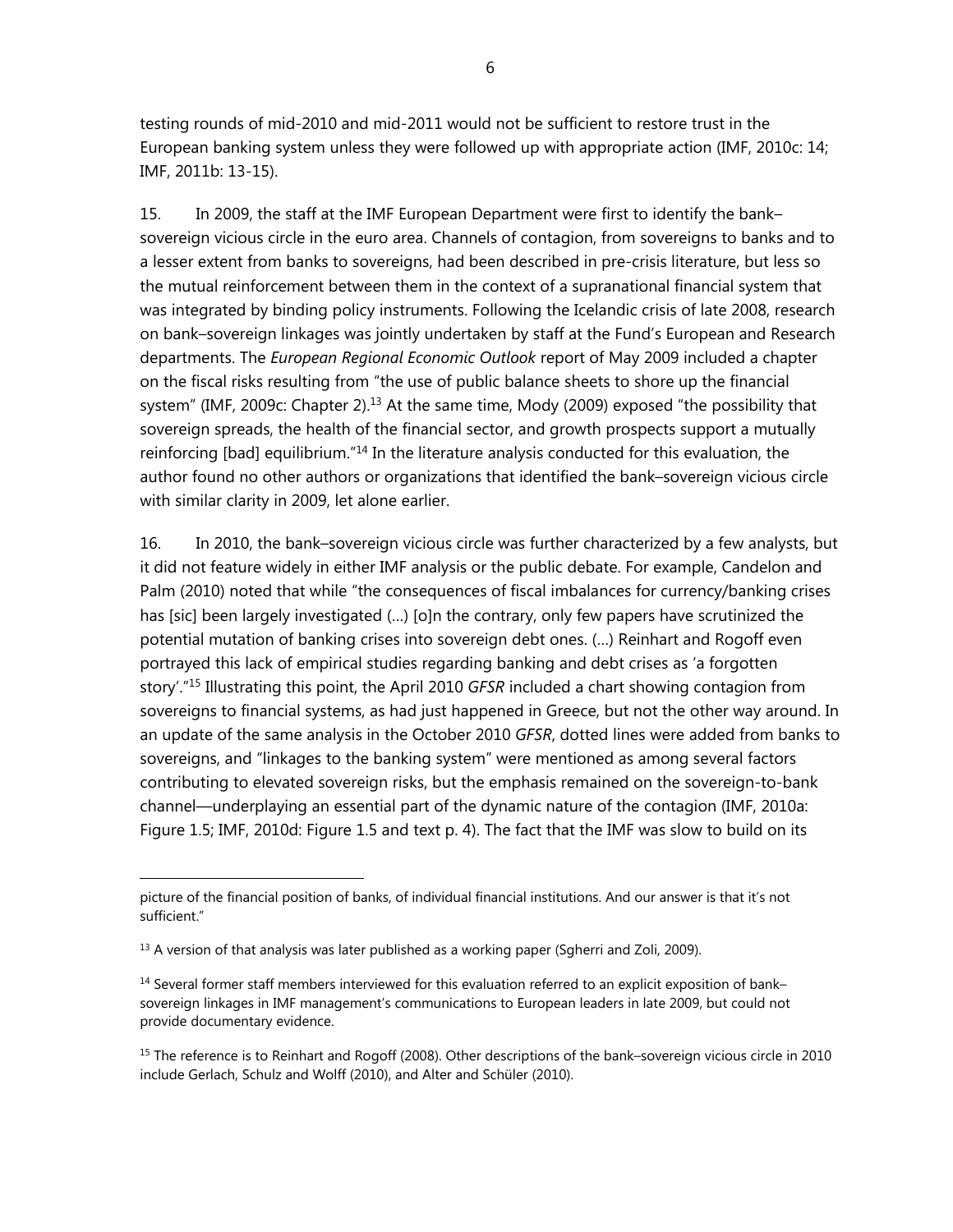staff's early insights in 2009 about the bank–sovereign vicious circle may partly be attributed to its increased focus on adjustment programs, starting in 2010—including work on the Greek SBA, which diverted resources from euro-area-wide analytical work.

17. In 2011, the bank–sovereign vicious circle narrative gathered widespread recognition. Particularly following the developments in Ireland in November 2010, this narrative became increasingly prevalent in academic and other independent studies of the euro-area crisis throughout 2011.<sup>16</sup> But it took some additional time for the IMF to fully realize the implications. The widely noted speech by the Managing Director in Jackson Hole in August 2011 (Lagarde, 2011), which emphasized the "urgent" need for recapitalization of European banks, illustrated the lingering ambiguities of the IMF's stance at that date.<sup>17</sup> On the one hand, the MD made the path-breaking proposal "to mobilize EFSF [European Financial Stabilization Facility] or other European-wide funding to recapitalize banks directly," a proposal that was fully aligned with the vicious circle analysis (see Section IIB). On the other hand, she presented this proposal as only "one option" and thus implied that massive recapitalizations might be funded by national budgets instead—which would inevitably have exacerbated the vicious circle.<sup>18</sup>

18. The bank–sovereign vicious circle became a major feature of the IMF's interpretation of the euro area crisis in the fall of 2011, well ahead of European authorities' interpretations. In July, the Article IV Staff Report on euro area policies stated that "the approach to banking problems remains national, thus perpetuating the intertwining of banks and sovereigns" (IMF, 2011b: "Key Issues"). A simple and coherent IMF exposition of the vicious circle was developed by the IMF's Research Department in the late summer of  $2011<sub>,19</sub>$  and from then on the bank–sovereign vicious circle was consistently and publicly exposed by IMF senior staff and management (see, for

<sup>&</sup>lt;sup>16</sup> See, for example, Gelpern (2011) in January; Darvas, Pisani-Ferry, and Sapir (2011), in February; Marzinotto, Pisani-Ferry, and Wolff (2011), in July; and Acharya, Drechsler, and Schnabl (2011), in August.

 $17$  The underlying research was published in IMF (2011e); see especially Figure 1.17, p. 21.

 $18$  The MD's stance provided support for the launch of the European Banking Authority (EBA)'s recapitalization exercise in October 2011, which had an adverse procyclical impact as it imposed a high capital threshold of 9 percent with mark-to-market consideration of sovereign debt portfolios. See EBA press release, "The EBA details the EU measures to restore confidence in the banking sector," October 28, 2011, and a critical assessment in Véron (2011). See also Lesley Wroughton, "Analysis: IMF's Lagarde shows independence from Europe," *Reuters*, September 1, 2011.

 $<sup>19</sup>$  Non-public presentations by the Economic Counsellor on World Economic and Market Developments</sup> (August 31, 2011) and to the International Monetary and Financial Committee (September 24, 2011). See also Mody and Sandri (2011).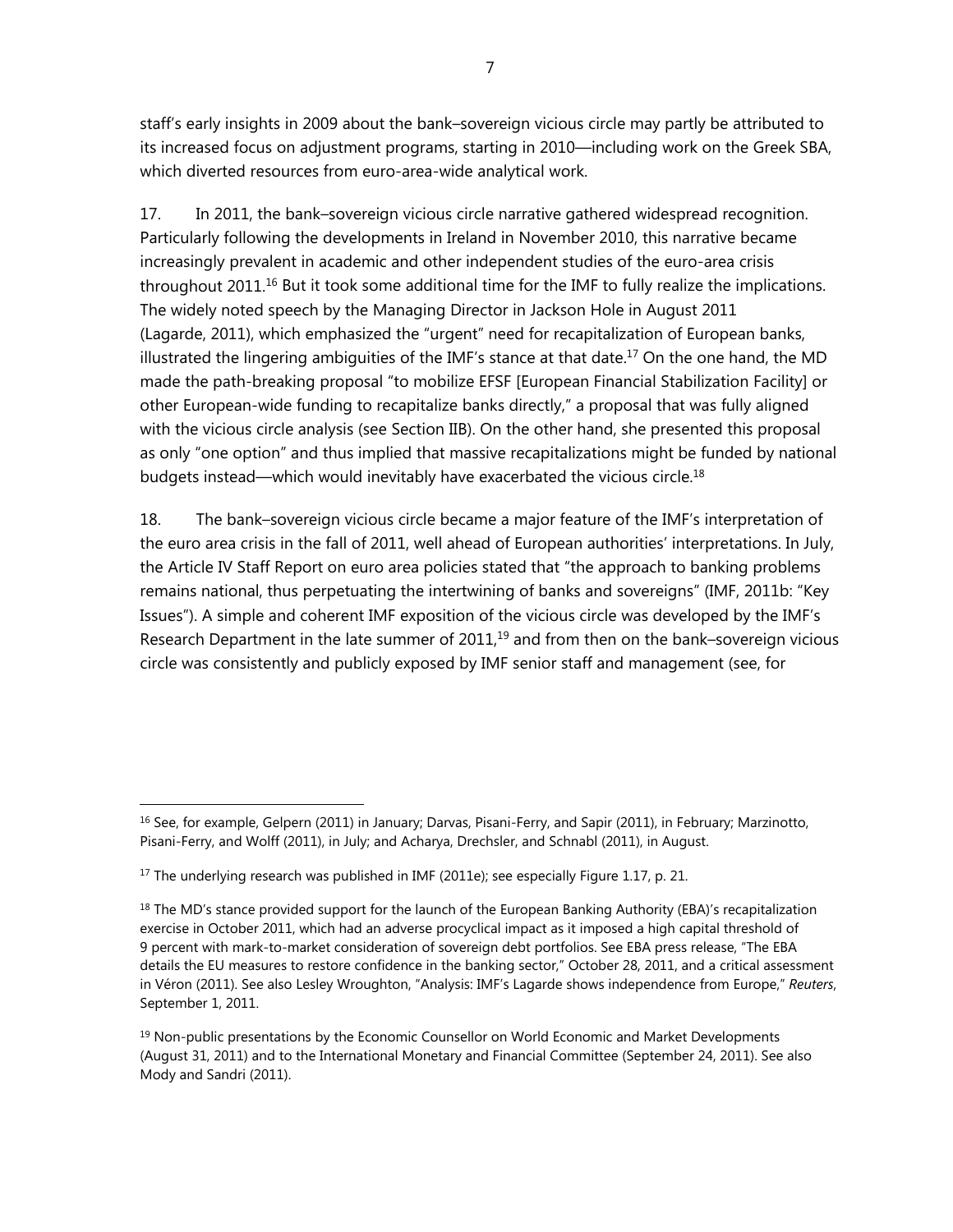example, Chopra, 2011; Lagarde, 2012). The EU did not adopt this analytical paradigm until the spring or early summer of 2012.<sup>20</sup>

19. In sum, the IMF was caught on the wrong foot by the financial crisis starting in mid-2007, but from early 2009 it was mostly at the forefront of public institutions in the identification of the unique dynamics of the financial system crisis in the euro area. The Fund's identification of these dynamics played an important role in the genesis of Europe's banking union.

# **B. Institutional Architecture and Banking Union**

20. The IMF's European Department identified and highlighted inadequacies of the European Union's bank policy framework at an early stage, well before the start of the financial crisis.<sup>21</sup> For example, Article IV consultations for the euro area in 2005 led to an apt characterization of barriers to cross-border financial integration in the EU and of the need for more centralized banking supervision (IMF, 2005: Chapters IV to VI). Resulting financial stability concerns were expressed in Article IV staff reports for 2005, 2006, and 2007. Several publications that were initiated by the European Department in 2007, combined with outreach initiatives, provided important analytical contributions to the debate on EU banking policy architecture and went into some detail in outlining possible policy responses. $22$ 

21. Differences of view among IMF departments, however, prevented this pioneering analysis from exercising its full potential influence on policy. The suggestion to pool supervisory responsibility at the supranational level was fiercely opposed by national authorities in EU member states. This made it impossible for the European Commission and ECB to publicly articulate proposals such as the IMF's at that time. The European national authorities' concerns were echoed in IMF internal debates, principally by the Monetary and Capital Markets (MCM) Department.<sup>23</sup> As a result, public expression of the European Department staff recommendations only used coded, euphemistic terms. The notion of a pan-European banking supervisory authority was referred to as "joint responsibility and accountability," and the option of a European resolution and/or deposit guarantee fund was referred to as "a burden-sharing

 $^{20}$  Euro Area Summit Statement, Brussels, June 29, 2012. An interview with senior ECB officials confirmed the perception that the IMF had preceded the ECB in this analysis.

 $21$  Only documents from 2005 onwards are reviewed here. Earlier notable contributions include IMF (1998), Chapter V.

 $^{22}$  Cihak and Decressin (2007); Decressin, Faruqee and Fonteyne (2007). Among other outreach initiatives, the IMF co-organized a conference on European financial integration in Brussels with Bruegel and the National Bank of Belgium in February 2007.

 $^{23}$  Based on several interviews with current and former staff members, and on the author's own experience in 2007. Other departments, including Strategy, Policy, and Review (SPR) and Research, were less directly involved in these debates at the time.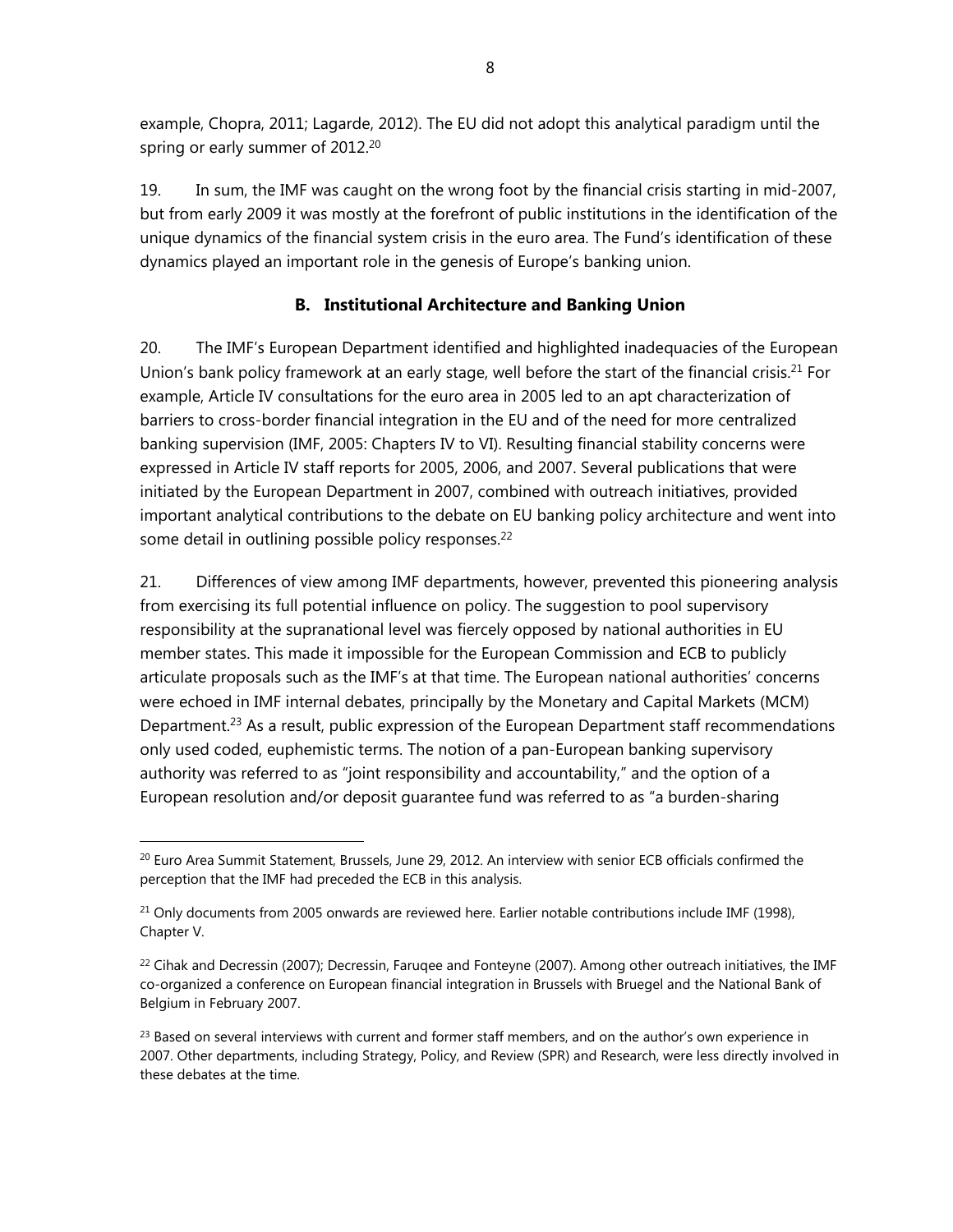agreement" or "ex ante mechanisms to share costs of [bank] failures"(IMF 2007: 20 and 27). These watered-down formulations reduced the impact of the IMF's otherwise novel analysis. Even so, the European Department's work on the EU banking policy framework proved controversial when presented to the Executive Board in July 2007. According to the minutes of the meeting, several European Directors expressed the views that the tone of staff recommendations was "too alarmist;" that there was too much emphasis on "the misalignment of incentives [of national prudential authorities];" and that financial supervision, being a European Union (EU) matter, "should not be a focus of discussion on euro area policies."<sup>24</sup> In 2008, staff presented a toned-down version of a "European mandate" for financial sector authorities in the EU, implying no change in the institutional architecture (IMF, 2008b: Chapter IV).

22. Following the post-Lehman panic, IMF staff made path-breaking policy proposals to address the challenge of bank restructuring and resolution, which were endorsed by IMF management in early 2010. The shift of focus from supervision to bank restructuring was justified by the fact that in the meantime, EU policymakers were making progress with the establishment of the European Banking Authority (EBA), which was decided in 2009 and became effective in January 2011.<sup>25</sup> In 2009, the staff complemented the IMF's advocacy of "a resolute and coordinated cleanup of the [euro area] banking system" with well-argued proposals to create special resolution regimes for banks in all EU member states, building upon established U.S. practice and the more recent U.K. Banking Act 2009, and prefiguring the EU Bank Recovery and Resolution Directive (BRRD) (IMF, 2009e: Chapter II; Cihak and Nier, 2009).<sup>26</sup> In early 2010, staff from the European (corresponding author), MCM, and Legal Departments went further by suggesting a blueprint for the supranational pooling of corresponding powers in a European Resolution Authority (ERA), with accompanying legal and financial arrangements to ensure effectiveness (Fonteyne and others, 2010). The ERA proposal was forcefully endorsed by the Managing Director in a public address in Brussels (Strauss-Kahn, 2010) and referred to in the euro area Article IV Consultations in June.<sup>27</sup> It can be seen as a prefiguration of the SRM.<sup>28</sup>

<sup>&</sup>lt;sup>24</sup> "Euro Area—Euro Area Policies," Minutes of Executive Board Meeting 07/65-4, July 25, 2007.

 $25$  The EBA strengthened supervisory coordination among national authorities, but stopped short of a single supervisor. This would be later established for euro-area countries with the creation of the SSM.

 $26$  The BRRD was first proposed by the European Commission in early June 2012 following lengthy consultations, enacted in May 2014, and fully entered into force in January 2016.

<sup>&</sup>lt;sup>27</sup> "Concluding Statement of the IMF Mission on Euro-Area Policies," June 7, 2010.

 $^{28}$  The SRM was initially announced in December 2012, enacted in July 2014, and fully entered into force in January 2016. It encompasses more euro-area banks than in the IMF's ERA proposal of 2010, which suggested limiting its authority to large cross-border banks only. But its decision-making framework is less centralized, and the SRF does not cover deposit insurance, unlike the European Deposit Insurance and Resolution Fund that the IMF proposed in 2010 as a necessary complement to the ERA. This gap may be closed in the future though, if the European Commission's EDIS proposal is adopted.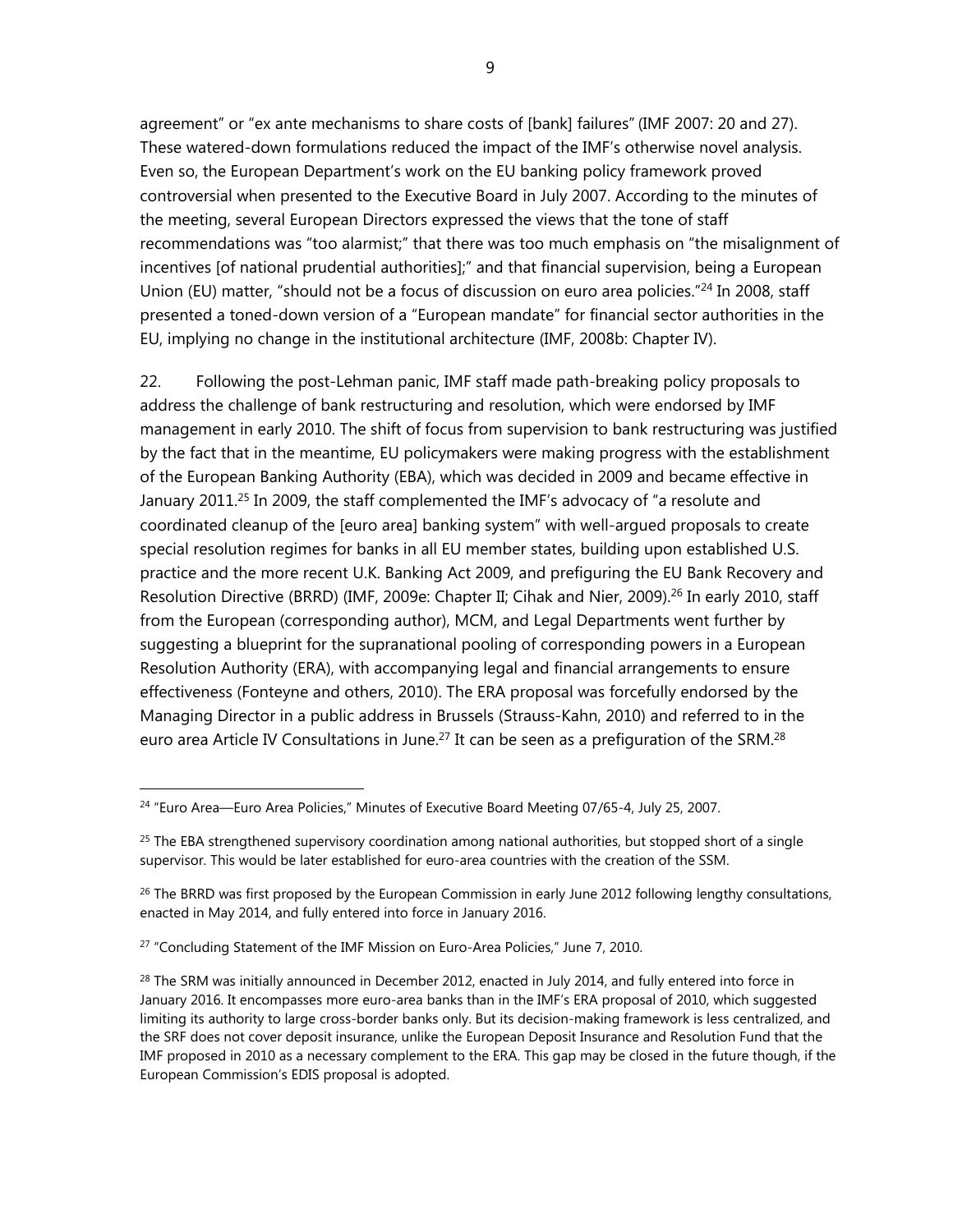23. Until late 2011, these proposals referred to EU-level arrangements, implying that the U.K. and other non-euro-area member states would be included. This stance was consistent with the EU legal framework, which did not contain a separate financial regulatory regime for the euro area and considered financial regulation as a component of EU Internal Market legislation, which applies to all member states.<sup>29</sup> But it also heightened the political obstacles to implementing the proposals, since the U.K. (together with Sweden and several non-euro Central and Eastern European countries) was even more opposed to a pooling of banking policy sovereignty than were most euro area member states, and was also more advanced in tackling systemic fragility in its own domestic banking sector. Developments to overcome this logjam were protracted. An important change was the acknowledgement by the U.K. government in mid-2011 that the "remorseless logic" of monetary union would justify further institutional build-up in the euro area.<sup>30</sup> Nevertheless, the Fund's Article IV Staff Report for the euro area in 2011 still advocated the ERA proposal in the context of "the EU financial stability framework," with no mention of specific arrangements for the euro area (IMF, 2011b:  $16-17$ ).<sup>31</sup>

24. The IMF eventually acknowledged the political obstacles to a pan-EU banking union, and focused its advocacy of an integrated banking policy framework on the euro area. This shift was consistent with the contemporary recognition of the euro area's bank–sovereign vicious circle (analyzed above). An early step was the Managing Director's above-mentioned suggestion of direct bank recapitalization by the EFSF in her Jackson Hole speech of late August 2011. The next development was the suggestion, in a speech by the Managing Director in Berlin in January 2012, that direct bank recapitalization, supervisory integration, and what had earlier been the ERA proposal should be combined to form a single policy package for the euro area (Lagarde, 2012). This text appears to be the first exposition by a public authority of the vision of banking union as it was eventually endorsed by European leaders later in 2012:

To break the feedback loop between sovereigns and banks, we need more risk sharing across borders in the banking system. In the near term, a pan-euro area facility that has the capacity to take direct stakes in banks will help break this link. Looking further ahead, monetary union needs to be supported by financial integration in the form of unified supervision, a single bank resolution authority with a common backstop, and a single deposit insurance fund.

<sup>&</sup>lt;sup>29</sup> The SRM Regulation of July 2014 applies only to the euro area and other EU member states that may voluntarily join the banking union, in spite of being framed as Internal Market legislation (based on Article 114 of the Treaty on the Functioning of the European Union). The robustness of this legal construct, however, has not yet been tested in court.

<sup>30</sup> Chris Giles and George Parker, "Osborne urges eurozone to 'get a grip'," *Financial Times*, July 20, 2011.

 $31$  Similarly, and as late as mid-October 2011, Chopra (2011) refers to "an EU-wide deposit insurance scheme" and "an EU-wide resolution fund."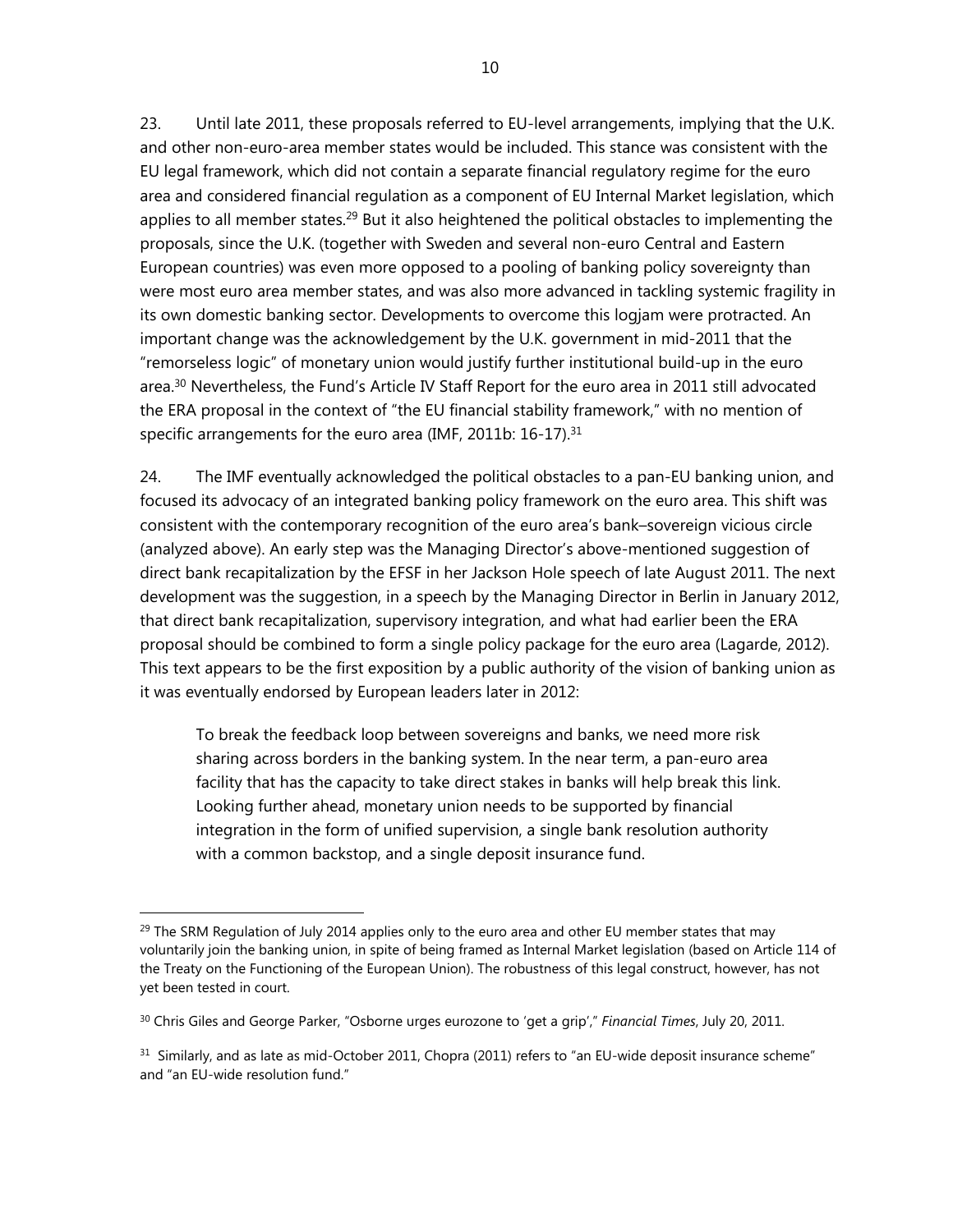25. This vision was further developed in the Article IV Consultation later in 2012 (IMF, 2012g: Chapter I). The shift of geographical scope from EU to euro area was frustrating from a principled and legal perspective, since banking union is essentially a Single Market initiative and should thus encompass the entire EU, but it was pragmatic, given the urgency of the euro area situation in the first half of 2012 as well as political realities in the U.K. and other non-euro-area member states.<sup>32</sup> The IMF subsequently rationalized this shift by stating that "while a banking union is desirable at the EU27 level, it is critical for the euro 17."33

26. The decision to initiate banking union was eventually made by euro area leaders. The catalyst was the increasingly widespread acknowledgment of the bank–sovereign vicious circle as the main engine of financial deterioration in the euro area, and the parallel recognition—which became increasingly clear in the second half of 2011—that a fiscal union (enabling unlimited joint issuance of "eurobonds") would not be politically feasible. As a consequence, the direct recapitalization of banks by the EFSF or its successor the European Stability Mechanism (ESM) was increasingly seen as the most promising policy option to stem the contagion, following its early advocacy by the IMF<sup>34</sup> but also by the EBA $35$  and later by several member states. The corresponding debate accelerated in the second quarter of 2012, spurred in particular by developments in the Spanish banking system (see below) and the belief that Spain's continued access to sovereign debt markets was critical for the entire euro area. The establishment of the SSM was proposed in late June by the German government, initially as a check against the risksharing inherent in ESM direct bank recapitalization.<sup>36</sup> The opportunity was seized and swiftly implemented thanks to the joint leadership of the ECB, the President of the European Council,

 $32$  A legal twist further justified this shift, even though it may not have played a role in the IMF's own thinking: Article 127(6) of the Treaty on the Functioning of the European Union, which is part of the Economic and Monetary Union framework that only covers euro area member states, provided a reasonably robust legal basis for the establishment of the SSM, on the condition that the central supervisory authority would be assumed by the ECB. As it later turned out, the fact that the SSM was located in the ECB was crucial to its swift and effective establishment, with the eventual transfer of authority on November 4, 2014 being orderly and on schedule.

 $33$  "2012 Article IV Consultation with the Euro Area: Concluding Statement of IMF Mission," June 21, 2012. At that date, there were 27 member states in the EU, and 17 in the euro area.

<sup>&</sup>lt;sup>34</sup> Following its formulation by the Managing Director in the Jackson Hole speech of August 2011, this proposal was repeated in the September 2011 and April 2012 *WEOs* (IMF, 2011f: 19, 80; and IMF, 2012c: 22-23), although the September 2011 *GFSR* only mentioned the EFSF's ability to lend to sovereigns for banking sector recapitalization purposes, which unlike direct recapitalization does not mitigate the bank–sovereign vicious circle (IMF, 2011e: 44, 45, 48). The April 2012 *GFSR* supported the direct recapitalization proposal (IMF, 2012b: 55).

<sup>35</sup> See, for example, "EBA Calls for Direct EFSF Bank Lending, More Capital – Press," *Market News International*, August 30, 2011.

<sup>36</sup> This episode was later related by Peter Spiegel and Alex Barker, "Banking union falls short of EU goal," *Financial Times*, December 19, 2013.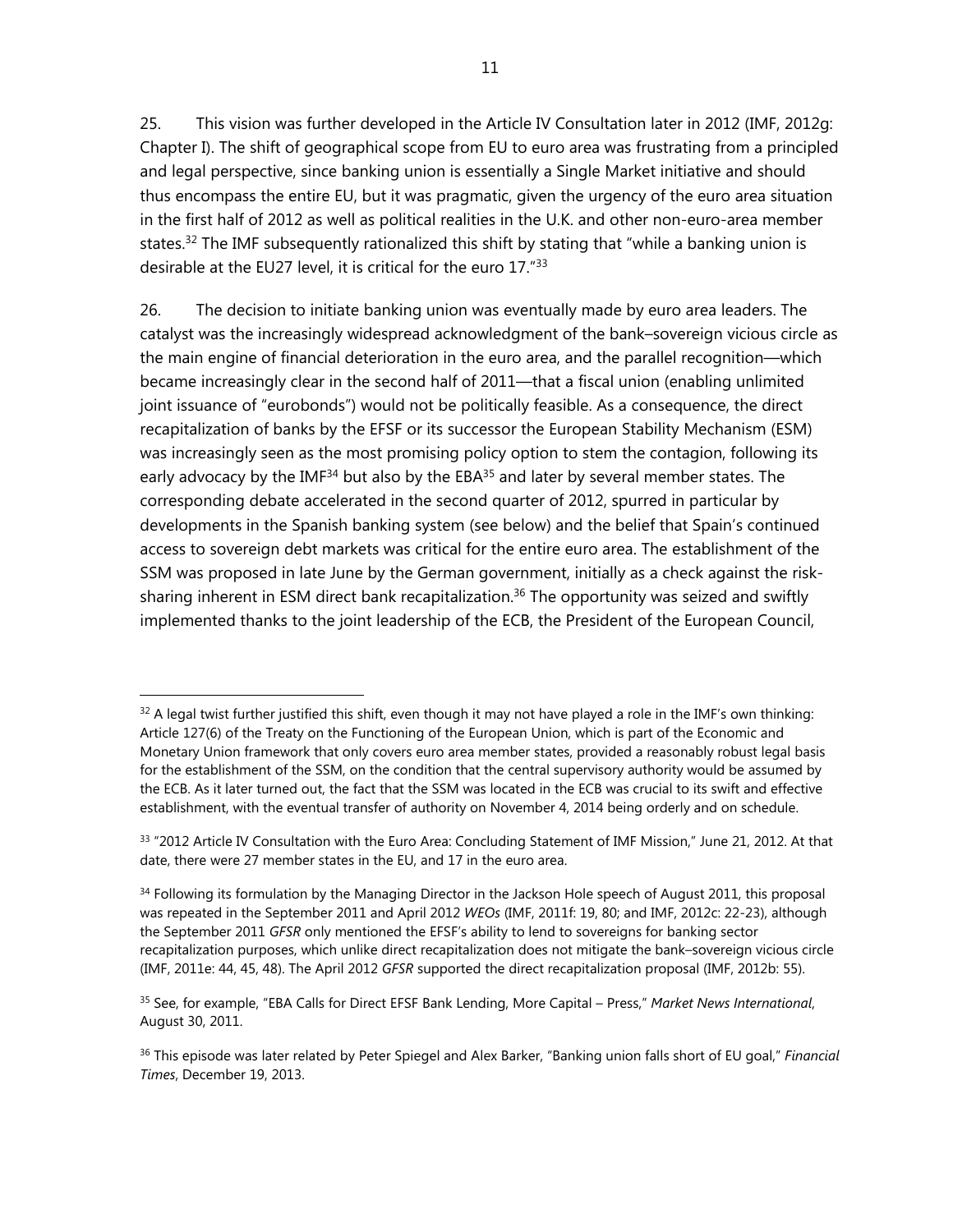and the European Commission, and the SSM subsequently became the central pillar of the fledgling banking union.<sup>37</sup>

27. The IMF can claim some of the credit for the initiation of banking union, even though opinions vary among European policymakers as to the Fund's precise role. Several current or former senior officials argued in interviews that the IMF was not among the main participants in the banking union decision-making sequence. Others, however, emphasized that the IMF's longstanding advocacy, reiterated in various presentations to European ministers and bilateral meetings in the second quarter of 2012, helped prepare the ground for the decision. It also appears that the IMF's credibility with the German government enabled it to help overcome initial resistance there. Unlike the ECB and other EU institutions, the IMF did not have a direct turf interest in banking union—which made its advocacy more compelling. In an interview for this evaluation, a senior EU official noted that the U.S. Treasury was also influential in advocating banking union from outside the European Union, especially during the Los Cabos summit of the G20 on June 18–19, 2012.

28. After the breakthrough decision by euro area leaders on June 29, 2012 to initiate banking union, the IMF continued to provide significant advocacy and advice. It was used as a resource by the ECB in the design and initial establishment of the SSM between 2012 and 2014. The IMF helped cement a consistent framework, including by promoting the use of the expression "banking union" to bring together the different policy areas of supervision, resolution, and deposit insurance<sup>38</sup> and, more substantially, by publishing a string of documents that holistically described the banking union policy vision (see for example IMF, 2012f; Goyal and others, 2013; the first EU FSAP, published in March 2013; and Enoch and others, 2013). Through these contributions, the IMF appropriately kept reminding euro area policymakers that the bank– sovereign vicious circle would not be fully broken, and that banking union would remain fundamentally incomplete, as long as deposit insurance remained at the national level and in the absence of adequate backstops. This helped pave the way for the European Commission's EDIS proposal in November 2015.

29. In sum, banking union is a case of influential and successful IMF policy advocacy. To be sure, the IMF was far from alone in proposing banking union, many aspects of which were first formulated by academic and other independent experts. The IMF itself was also less than fully consistent over time and across departments.<sup>39</sup> It can certainly not claim exclusive ownership of

<sup>&</sup>lt;sup>37</sup> See Véron (2015) for a more detailed exposition of this policy sequence.

<sup>&</sup>lt;sup>38</sup> The use of the expression "banking union" in official EU communications was still resisted by the German Finance Ministry as late as the spring of 2013.

 $39$  It is striking in this respect that the IMF's staff discussion note on banking union (Goyal and others, 2013), whose preparation was led by the European Department, does not acknowledge any of the IMF's own pathbreaking early contributions on this theme published in 2007 and 2010.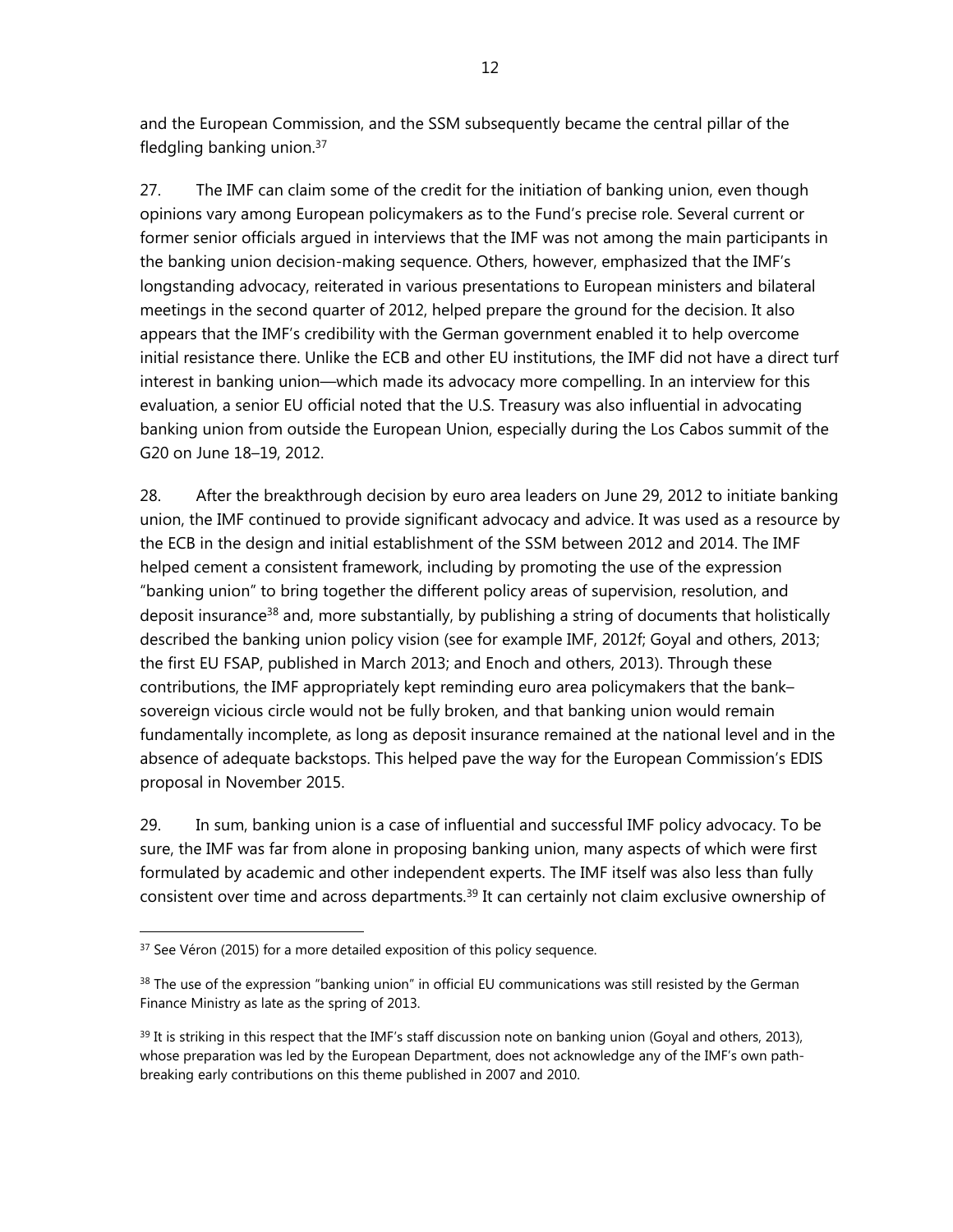originating (let alone deciding) the set of reforms referred to as banking union, which itself still remains incomplete and a work in progress. Nevertheless, its role in the elaboration and implementation of Europe's banking union should be recognized as constructive and significant.<sup>40</sup>

# **III. INDIVIDUAL COUNTRIES**

# **A. Greece (SBA 2010–12)**

30. The Greek crisis was not triggered by developments in the Greek financial sector. In the late 2000s, the Greek banks were considered well capitalized and did not raise major concerns. The Greek banking sector was widely seen as conservative and resilient, with the last systemic banking crisis having taken place in 1932. The ratio of private debt to GDP was low (97 percent as of end-2008), similar to that in Italy (105 percent) and notably lower than in Portugal, Spain, and Ireland (all above 170 percent). Several Greek banks had expanded internationally, mostly to South-Eastern Europe and in one case (National Bank of Greece) to Turkey, but their oversight was considered tight and broadly adequate. Greece's Article IV Staff Report for 2009 mentions that, "Stress tests (conducted jointly by the Bank of Greece and staff) suggest that the banking system has enough buffers to weather the expected downturn" (IMF, 2009f: 16).

31. As the Greek government lost market access for sovereign debt in late 2009, Greek banks lost market access for wholesale funding. Liquidity provision was provided by the ECB, from a level of around €10bn by end-2008 to €50bn by end-2009 and €100bn by end-2010 (IMF, 2013c: 19). Deposits were much more stable than wholesale funding, but nevertheless declined regularly and significantly from their peak level in the second half of 2009.<sup>41</sup>

32. The IMF was involved early on in providing technical assistance to the Greek authorities on financial sector issues. An IMF technical assistance mission in February/March 2010, at the request of the Bank of Greece, helped on the management of ELA. A few weeks later, IMF technical assistance was instrumental in the design of a mechanism by which banks would issue bonds guaranteed by the government and thus eligible as ECB collateral, and use them for access to Eurosystem liquidity. These "government-guaranteed bank bonds issued for own use,"

 $40$  By contrast, the IMF's advocacy of fiscal union in parallel to banking union in the first half of 2012 did not gain comparable traction. See IMF (2012f), Box 2 ("The Case for a Banking Union") and Box 3 ("The Case for a Fiscal Union").

<sup>&</sup>lt;sup>41</sup> Total deposits declined continuously from €238bn to €165bn between end-December 2009 and end-March 2012, or an average decline of €8.1bn per quarter (Louri-Dendrinou, 2014).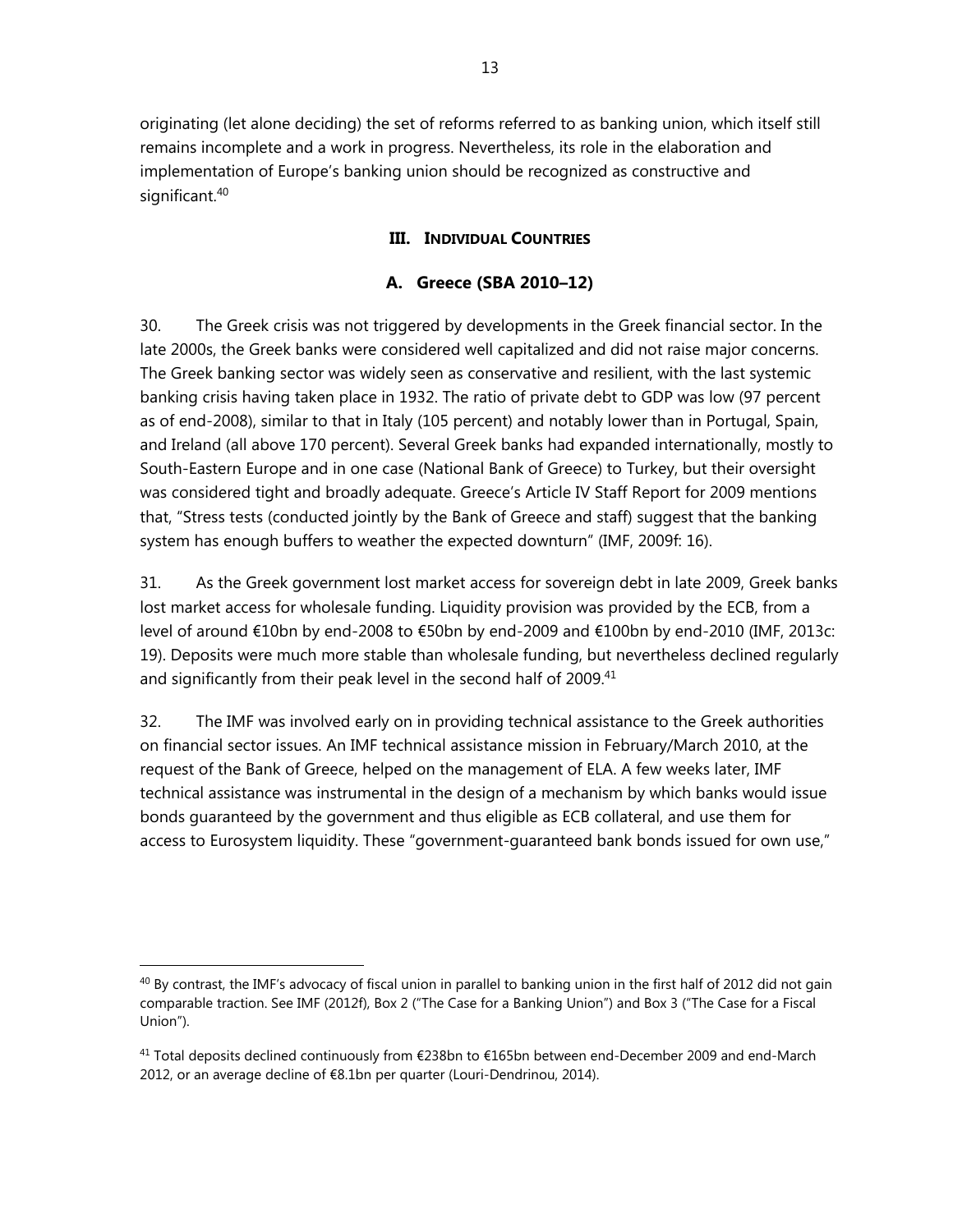or "own-use GGBBs," would play a major role in subsequent Eurosystem lending operations, in Greece and other program and non-program countries.<sup>42</sup>

33. The main financial-sector-related condition in the Greek SBA-supported program, approved on May 9, 2010, was the creation of the Hellenic Financial Stability Fund (HFSF). Intended as an instrument to provide solvency support to any bank that would be hit by unexpected loan losses, the HFSF had €10bn at its disposal for capital interventions. This was innovative and significant, since the Greek situation was not perceived as a financial sector crisis. The legislation establishing the HFSF was enacted on July 13, 2010, and the HFSF became operational in the fall of that year. The only other financial-sector-related conditions in the program were the intensification of supervisory practices by the Bank of Greece and a commitment to review insolvency legislation.

34. The initial implementation of the financial sector aspects of the program was comparatively uneventful. In the EU stress-testing round whose results were announced in July 2010, all Greek banks were found adequately capitalized except the Agricultural Bank of Greece (also known as ATEbank). Majority-owned by the government, the Agricultural Bank was recapitalized with government funds in the course of 2011. Frequent reviews of banks' funding outlook and continued liquidity provision by the Eurosystem allowed the authorities to avoid disorderly developments, despite declining deposits and regularly mounting non-performing loans. Precautionary capital buffers were imposed on banks, which complied through various channels, including some asset disposals and equity raising. Total credit started declining in mid-2010 (IMF, 2012a: 7), contributing to the economic downturn that was being driven by many other factors at the same time.

35. The financial sector situation deteriorated in the course of 2011. In the first quarters of the program period it appeared natural not to take into account the potential losses of Greek banks on their portfolios of Greek government bonds (GGBs), but this stance became increasingly hard to justify as discussions of government debt restructuring, referred to as private-sector involvement, developed in 2011. In these circumstances, ECB bank lending operations, which are reserved for "sound" banks, increasingly came into question, with the corresponding uncertainty in turn contributing to tighter credit conditions. While ECB lending was maintained, the Bank of Greece supplemented it with greater use of emergency liquidity assistance under ECB review, at a higher cost for the banks. Attempts were made to foster the purchase of Greek banks by foreign acquirers, but were unsuccessful given the general uncertainty. Two small banks had to be resolved under a newly adopted resolution law: these

<sup>&</sup>lt;sup>42</sup> See "Transcript of a Conference Call on Greece" with Mission Chief to Greece and Deputy Chief, IMF Media Relations, July 13, 2011; Sober Look blog, "The ECB lending to periphery governments via 'backdoor SMP'," April 30, 2012; and Tom Beardsworth, "Phantom Bonds Menace Write Down of Greek Lenders' Senior Notes," *Bloomberg News*, September 7, 2015.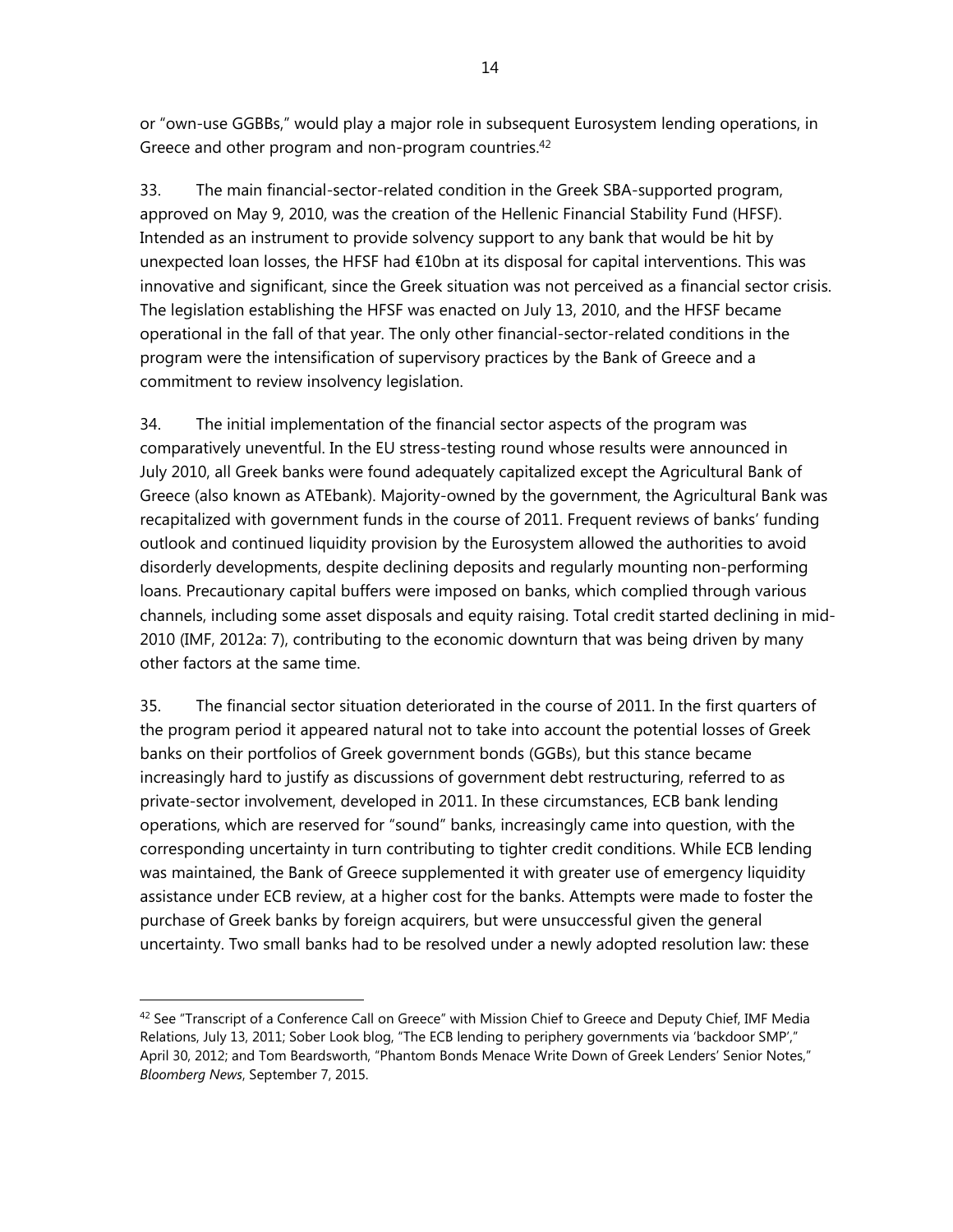were Proton Bank (amid allegations of fraud and money-laundering) in October 2011<sup>43</sup> and T Bank (formerly known as Aspis Bank) in December 2011.

36. The materialization of private-sector involvement triggered a major restructuring of the Greek banking system. At no point in the SBA-supported program did the IMF impose limitations on the Greek banks' exposure to the Greek sovereign, nor did the other troika institutions or the Bank of Greece; an IMF official interviewed for this evaluation noted that such limits were "not in the IMF's software at the time" and were not even considered. In late 2011, the nominal (undiscounted) value of Greek banks' GGB portfolios was about €45bn, compared to an aggregated core capital of €22bn (IMF, 2011g: 38, Box 3). In addition, an asset-quality review of Greek banks that was performed by BlackRock Solutions for the Bank of Greece in the second half of 2011 identified further non-performing exposures. Eventually, €50bn were reserved under the EFF-supported program approved on March 15, 2012 to cover bank recapitalization needs and resolution costs.

37. The Greek banks' governance posed challenges that the IMF did not address decisively. The IMF did not initially (during the SBA-supported program) focus on issues of connected lending that may have contributed to the banks' risk profile, and thus neglected lessons from its earlier crisis interventions, for example in Asia in the late 1990s. The HFSF's governance itself was revised on multiple occasions, but the IMF was not forcefully involved in its oversight.<sup>44</sup> To be sure, there were no easy solutions to this challenge, because the uncertainties affecting the Greek banking sector during the SBA-supported program made it difficult to mobilize nonconflicted sources of private-sector capital for purposes of bank recapitalization. The IMF's priority appears to have been to ring-fence the banks as much as possible from government interference. In a late-2011 program review, the IMF argued that "the government of Greece has a poor track record of properly managing state-owned banks and managing its own finances. This suggests that an effort needs to be made to keep a part of the core banking system in private hands, run by competent managers" (IMF, 2011g: 38, Box 3). This stance was understandable but it carried the risk of insufficient scrutiny of private-sector management, as well as of distortions between ownership and control that could pose governance challenges, especially as banks became increasingly dependent on public sources not only for liquidity support but also for capital.<sup>45</sup>

38. A separate issue was the impact of the Greek program on the rest of the EU banking system, and the possible implications of this impact for decisions on the design and timing of

<sup>43</sup> Liz Alderman, "Greek Oligarch Is Arrested in Fraud Inquiry," *The New York Times*, December 13, 2012.

<sup>&</sup>lt;sup>44</sup> Based on interviews with IMF staff members and a former European Commission official.

<sup>&</sup>lt;sup>45</sup> In the same vein, the March 2012 EFF-supported program for Greece included a mechanism that limits the exercise of voting rights by the HFSF in banks "where the private sector materially contributes," with this contribution deemed "material" even when only 10 percent of the total (IMF, 2012a: 26-27).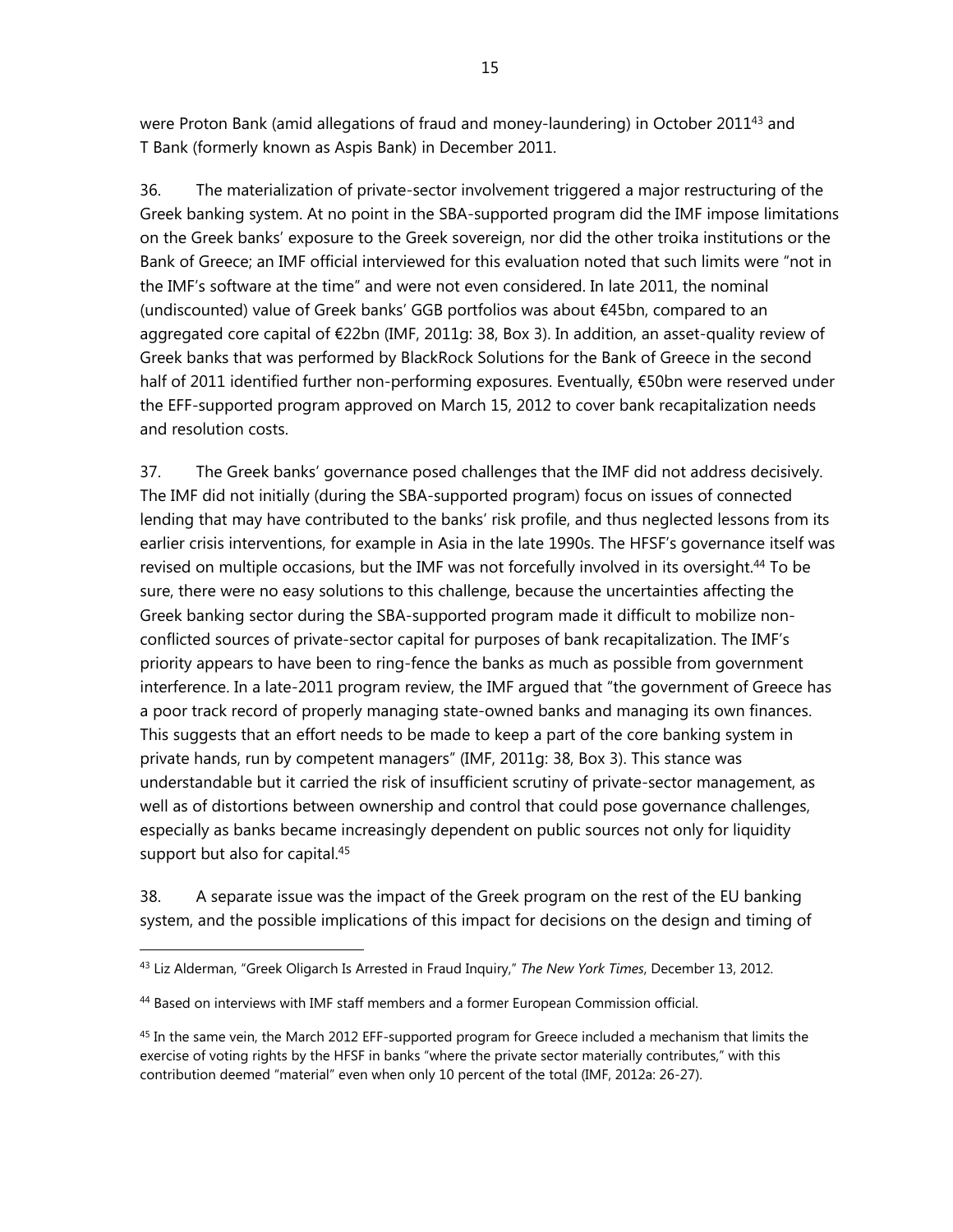private-sector involvement (PSI). The design of the SBA-supported program in 2010 had the consequence that banks outside Greece that held significant portfolios of GGBs, prominent among which were several French and German banks, would receive scheduled repayments in full as long as PSI was delayed (Wyplosz and Sgherri, 2016). Several banks announced their intent to maintain exposures, but there was no binding mechanism to enforce a standstill and the incentives of banks and governments were largely misaligned in this respect.<sup>46</sup> The protracted discussion on PSI in 2011–12 implied that eventual losses on such portfolios were significantly lower for these banks than they would have been had a comparable restructuring taken place at an earlier date. It also implied that to achieve a given amount of sovereign debt reduction, a larger haircut would be needed now, compared with the earlier period when the total pool of Greek sovereign debt held in the private sector was larger. The IMF appears not to have had a clear picture of exposures to Greece in the early phase of reflection about a future PSI in the late spring and summer of 2010, and indeed to have struggled to collect reliable data on these (IMF, 2010b: 12, 16).

39. The extent to which concerns about banks outside Greece weighed on decisions on the timing and design of private-sector involvement is debatable. Some observers have argued that the choice not to have a PSI in May 2010 was largely or even primarily motivated by a desire to protect the French and German banks that held Greek GGBs, which would have been affected by "direct" contagion (i.e., losses on the Greek debt that would be restructured) (see, for example, Véron, 2010). But there were simultaneous concerns about "indirect" contagion to other euro-area sovereign issuers that were perceived as fragile (such as Ireland, Italy, Portugal, and Spain), through a general decrease of confidence in the safety of euro area government debt if this were shown to carry credit risk. Concerns about indirect contagion, which were partly informed by the experience of the post-Lehman panic, appear to have been the decisive driver of the choices made, at least by the IMF and ECB, and possibly also by the French and German governments.<sup>47</sup> The later delay, in agreeing on PSI in 2011, can be attributed primarily to the flaws in European decision-making processes as well as to insufficient focus of attention and decisiveness (compounded by an unexpected management transition) at the IMF, even though it also suited the financial interest of the banks that were receiving reimbursements from Greece in the meantime.

40. The fact that only the SBA-supported program is evaluated here makes it difficult to reach a holistic assessment of the financial-sector aspects of the Fund's work in Greece. On the positive side, program conditions related to the financial sector were broadly met, and no major

<sup>46</sup> By contrast, the European Bank Coordination Initiative (also known as the Vienna Initiative)—which was launched in early 2009 to maintain Western European banks' exposures in Central and Eastern Europe (CEE), with IMF participation alongside other national and international institutions—was based on a strong alignment of incentives, since many banks had a strategic interest in their CEE operations.

<sup>&</sup>lt;sup>47</sup> Based on an interview with IMF staff members, the interests of French banks may have been a factor in the French government's initial opposition to the IMF's involvement in the Greek rescue in early 2010, but no evidence was found that they determined the French government's positions in later episodes.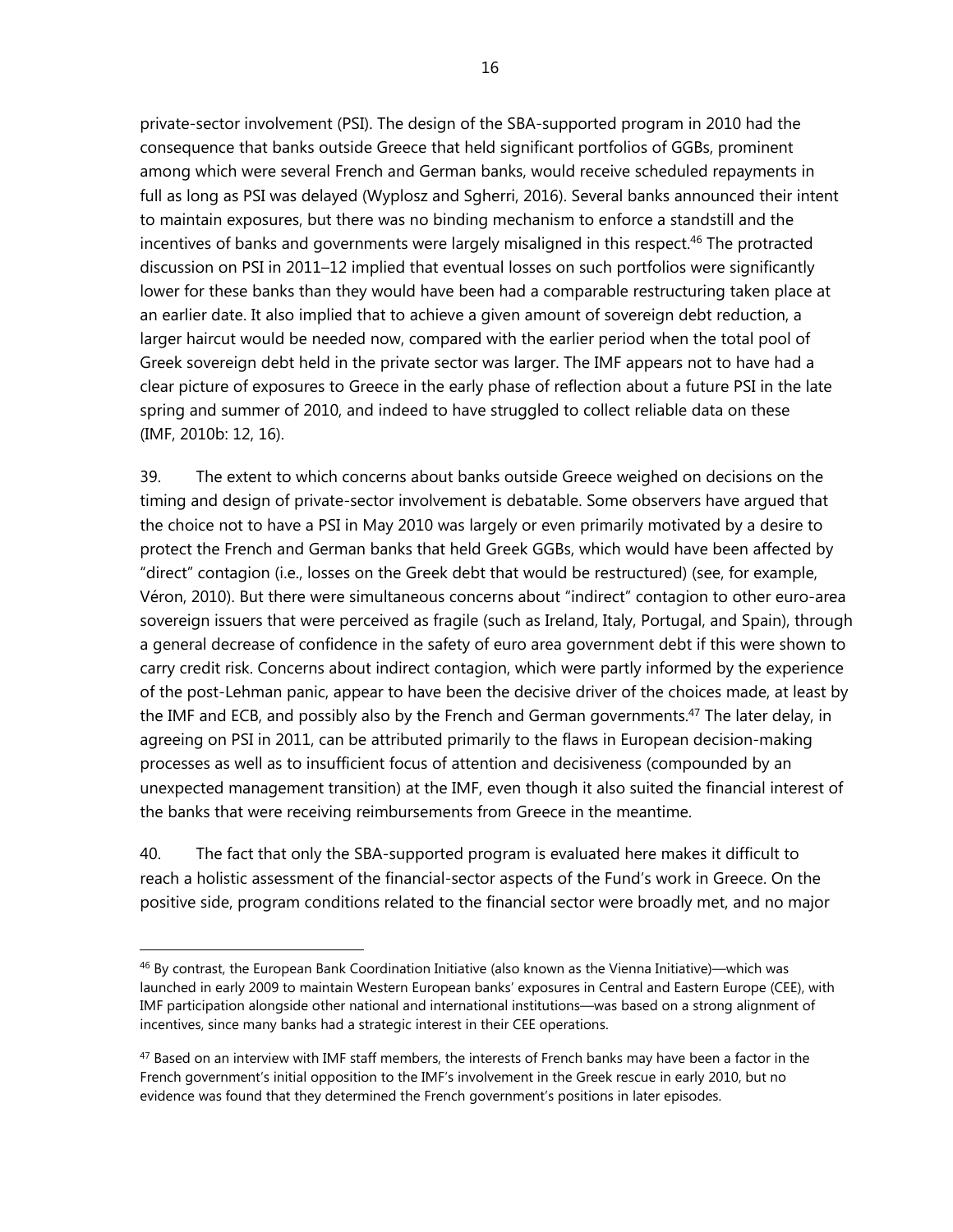disorderly developments occurred in the Greek financial sector in spite of the highly challenging environment. On the negative side, the lack of sufficient attention to issues related to Greek banks' governance and ownership may have contributed to difficulties at a later date; no effort was made to limit Greek banks' exposure to the Greek government; and the lack of progress on insolvency reform contributed to the accumulation of unaddressed NPLs. It should be noted, however, that any impact of these shortcomings was dwarfed by that of other drivers of the Greek sequence, including the lack of national ownership, structural features of the Greek economy and political system, and the reluctance of other EU member states to provide unambiguous support to Greece as a member of the euro area.<sup>48</sup>

### **B. Ireland (Extended Arrangement 2010–13)**

41. Ireland's is a textbook case of the banks-to-sovereign part of the bank–sovereign vicious circle—namely a major banking crisis leading to the sovereign's loss of market access. It contrasts with Greece's case, where the contagion was from sovereign to banks. The Irish banks aggressively expanded their balance sheets and risk-taking in the 2000s in an environment of connected lending and inadequate national supervision (Regling and Watson, 2010; CBI, 2010; CIBSI, 2011; IMF, 2015). In response to the post-Lehman turmoil in late September 2008, the government extended a blanket two-year guarantee on all bank liabilities, which was later partly extended into 2011. The government then nationalized Anglo Irish Bank in January 2009; recapitalized the two largest domestic banks, Allied Irish Banks (AIB) and Bank of Ireland (BoI), in February 2009; established the National Asset Management Agency (NAMA) with the aim to purchase impaired loans from the banks, later in 2009; and nationalized the Irish Nationwide Building Society (INBS), in December 2009. The resulting contingent liabilities, combined with the sharp economic downturn, led to market speculation as early as January 2009 that Ireland might need IMF support,<sup>49</sup> and indeed this scenario was discussed by Fund staff with the authorities in early 2009 (Donovan, 2016).

42. The IMF's surveillance did not anticipate the Irish crisis. In 2007, the Executive Board "welcomed the indicators confirming the soundness of the Irish banking system, including the stress tests suggesting that cushions are adequate to cover a range of shocks even in the face of large exposures to the property market."<sup>50</sup> Donovan (2016) mentions, among various shortcomings, the inadequate attention paid to risks linked to the commercial property market. He notes that in 2008 "the Fund essentially absented itself from the Irish stage," in part because

<sup>&</sup>lt;sup>48</sup> The Fund's own Ex Post Evaluation of the Greek SBA (IMF, 2013c) does not refer to the adjustment program's financial sector aspects other than in a purely descriptive manner.

<sup>&</sup>lt;sup>49</sup> Transcript of a press briefing by David Hawley, Senior Advisor, External Relations Department, IMF, January 15, 2009, https://www.imf.org/external/np/tr/2009/tr011509.htm

<sup>&</sup>lt;sup>50</sup> "IMF Executive Board Concludes Article IV Consultation with Ireland," Public Information Notice No.117, September 25, 2007.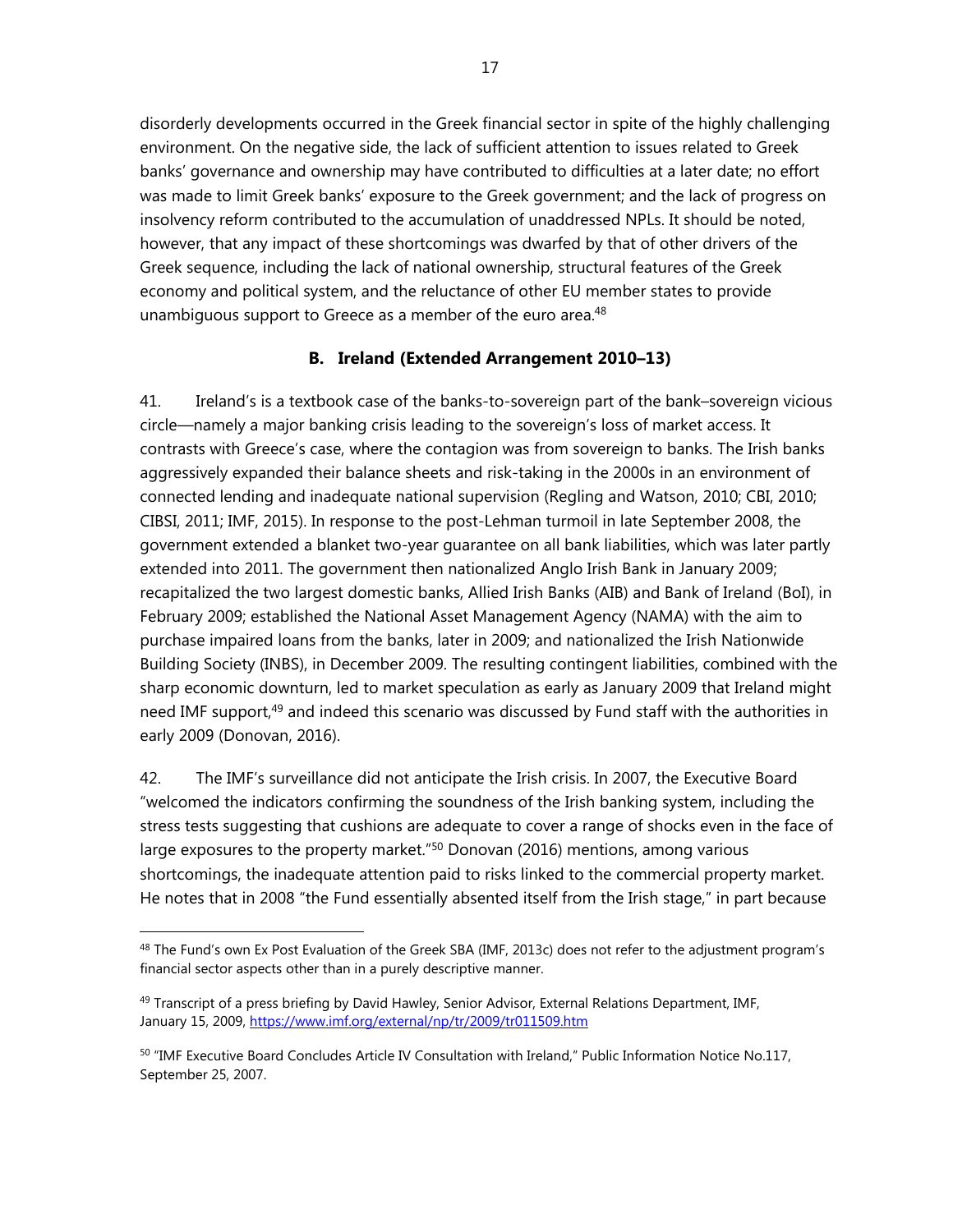the mission chief was reassigned to work full time on the U.K.; and the 2008 Article IV consultation never took place. The authorities appear not to have interacted at all with the IMF when they guaranteed bank liabilities in October 2008.<sup>51</sup> The IMF's engagement with Ireland caught up rapidly in 2009, however.

43. Irish banks lost wholesale market access in 2010. Considerable losses materialized for the banks as the NAMA purchased property loans at a steep discount to book value, even though their market value was even lower. Corporate clients also increasingly withdrew deposits. ECB liquidity to Irish banks rose rapidly throughout 2010 and eventually peaked at around €90bn in early 2011, supplemented by emergency liquidity assistance from the Central Bank of Ireland (CBI) at an additional €60bn.<sup>52</sup> Moreover, in spite of very large public capital injections into banks (€46bn in aggregate by mid-2010), the banks' solvency came increasingly in doubt. Successive rounds of stress testing by the CBI in 2009 and 2010, dubbed the Prudential Capital Assessment Review (PCAR), failed to establish trust as analysts remained less than convinced by methodological choices and stress assumptions. The same applied to Ireland's participation in the EU-wide stress-testing exercises of September 2009 and July 2010. Since Eurosystem liquidity is reserved for "sound" and solvent banks, the ECB made it clear to the Irish government in October 2010 that resolute actions would be needed to enable its continued provision.<sup>53</sup> Meanwhile, the aftermath of the French-German declaration in Deauville (October 16, 2010), which appeared to encourage PSI as a component of future assistance programs, led to further deterioration of financing conditions. The Irish authorities requested assistance in early November, and the staff-level agreement on the EFF-supported program was announced by the IMF on November 28, 2010.

44. The treatment of senior bank bonds, widely referred to in Ireland as "burning the bondholders," was a salient issue for the IMF. Former senior Irish officials who were involved in the program discussions said in interviews conducted for this evaluation that the option of imposing losses (or "bail-in") on senior bank bonds was introduced informally by the IMF mission staff during pre-program discussions in November 2010, to the considerable frustration of the ECB, and was immediately supported by the Irish authorities. The authorities, however, had concerns that the proposal might not have been fully thought through from a technical and legal standpoint. From interviews conducted for this evaluation, it appears that European Department staff at the time estimated the potential impact of the bail-in at as much as  $\epsilon$ 16–17bn, as they argued it could be applied to the "going-concern" Bank of Ireland and Allied Irish Banks (also

<sup>51</sup> Interview with former IMF staff member, 2015.

 $52$  The numbers in this paragraph are from IMF (2015: 8). On Eurosystem liquidity see also IMF (2013a:10).

<sup>&</sup>lt;sup>53</sup> The content of letters from the ECB President to the Irish Finance Minister on October 15 and November 19, 2010, as well as responses, was published by the ECB in November 2014 and accessed at http://www.ecb.europa.eu/press/html/irish-letters.en.html.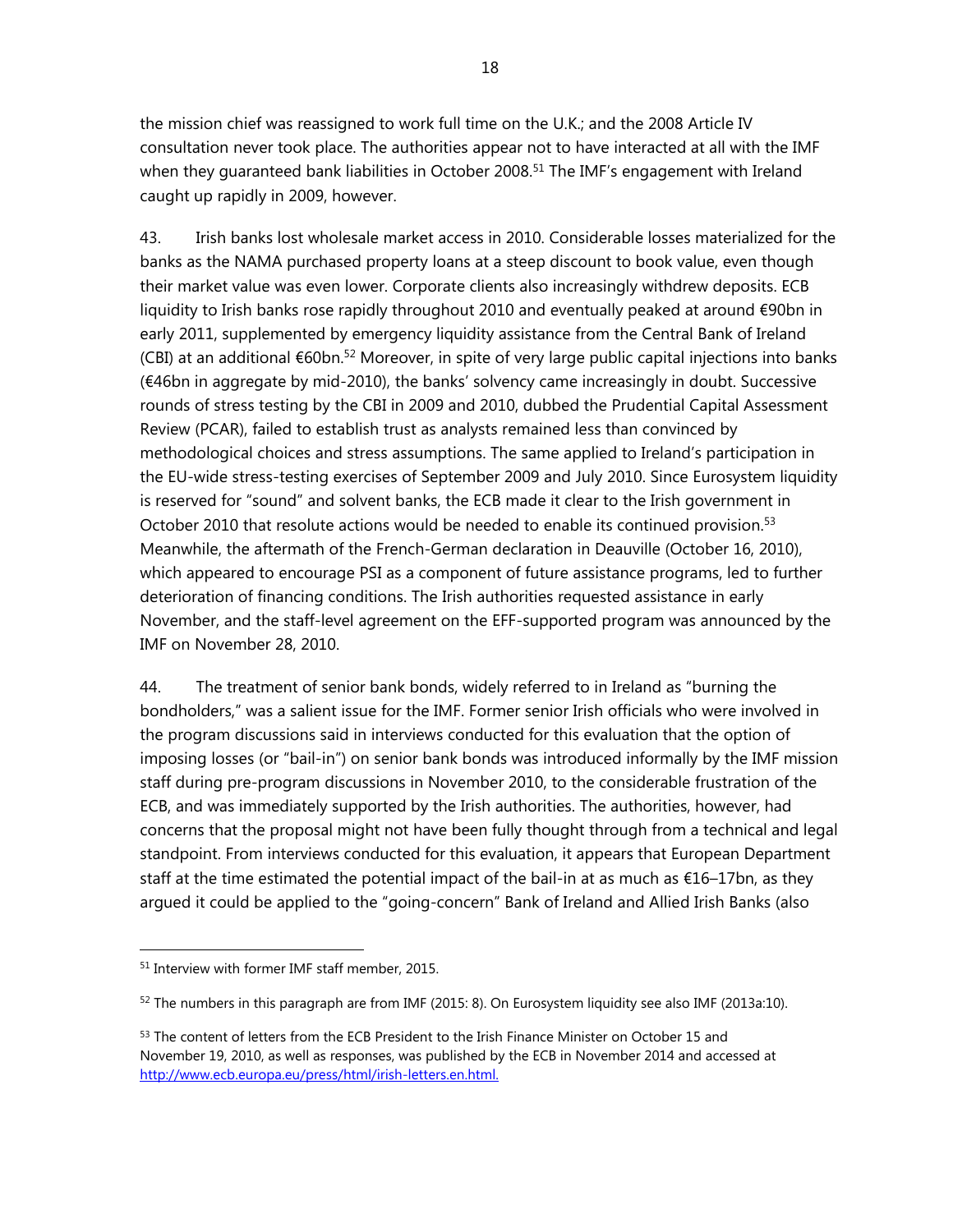known in Ireland as "pillar banks"), as well as to the "gone-concern" Anglo Irish and Irish Nationwide Building Society. By contrast, the Irish authorities believed that bailing in the bonds of the pillar banks might create broad uncertainty and result in high indirect costs for the Irish economy. Nevertheless, imposing losses on gone-concern banks' bonds alone, whose outstanding amount was €4–5bn, would potentially have yielded €2–3 billion of relief, a notinsignificant amount in the Irish context.<sup>54</sup> The Fund's MCM Department was more worried about contagion to other euro-area banks.

45. The issue of "burning the bondholders" was discussed in a G7 conference call on November 26, 2010. The IMF's Managing Director participated and presented the case for bail-in. As was widely covered in the Irish press,<sup>55</sup> the ECB's adamant opposition to this action carried the support of several participants in the call including, crucially, the U.S. Treasury Secretary, on the basis that the financial gain for Ireland would not justify the risk of destabilizing bank bond markets well beyond Ireland, even assuming that the bail-in would only affect gone-concern banks. This temporarily settled the matter. The staff report for the program request, announced two days later, nevertheless included a reference to criteria for future decisions on bank bonds which left open the possibility of reexamining the bail-in possibility at a later stage (Chopra, 2015: 8). Meanwhile, the IMF's pro-bail-in stance, which quickly became publicly known, added to the Fund's popularity in Ireland.

46. The "burning the bondholders" controversy resurfaced in March 2011. The matter had been intensely debated in the campaign for the national election of February 25, even though at that time it was only about the "gone-concern" banks, namely Anglo Irish Bank and INBS, which were to be wound up. In late March, the new Irish Finance Minister intended to refer to it in his maiden speech to the Irish Parliament, a draft of which he submitted to the troika institutions. While the IMF was still in favor of bail-in, the ECB again successfully opposed it. As a consequence, only junior (subordinated) debt was bailed-in, for all four banks (AIB, BoI, Anglo Irish, and INBS), with corresponding losses for creditors of  $\epsilon$ 5bn in aggregate (see below).<sup>56</sup> The episode left a sense of unfairness against Ireland that played a big role in later enabling a financial restructuring known as the "promissory notes transaction."<sup>57</sup> Interviewees from the Irish authorities assessed this transaction as having been eventually much more beneficial to Ireland than the bail-in of gone-concern bank bonds would have been—even though most

<sup>&</sup>lt;sup>54</sup> This latter amount was mentioned by an Irish interviewee as the estimate made by the Irish Treasury Management Agency in February or March 2011. The fact that bonds outstanding could not be fully bailed-in was due to several legal constraints, including the fact that the banks had been made technically solvent by the government following their nationalization in 2009, and that some of the debt was in the form of covered bonds.

<sup>55</sup> See, for example, Arthur Beesley, "Dark days: behind the bailout," *Irish Times*, November 19, 2011.

<sup>&</sup>lt;sup>56</sup> The SRM and BRRD have created a more predictable policy framework for senior bank debt bail-in in future such situations in the euro area.

<sup>&</sup>lt;sup>57</sup> The promissory notes transaction is described in IMF (2013a: 5, Box 1).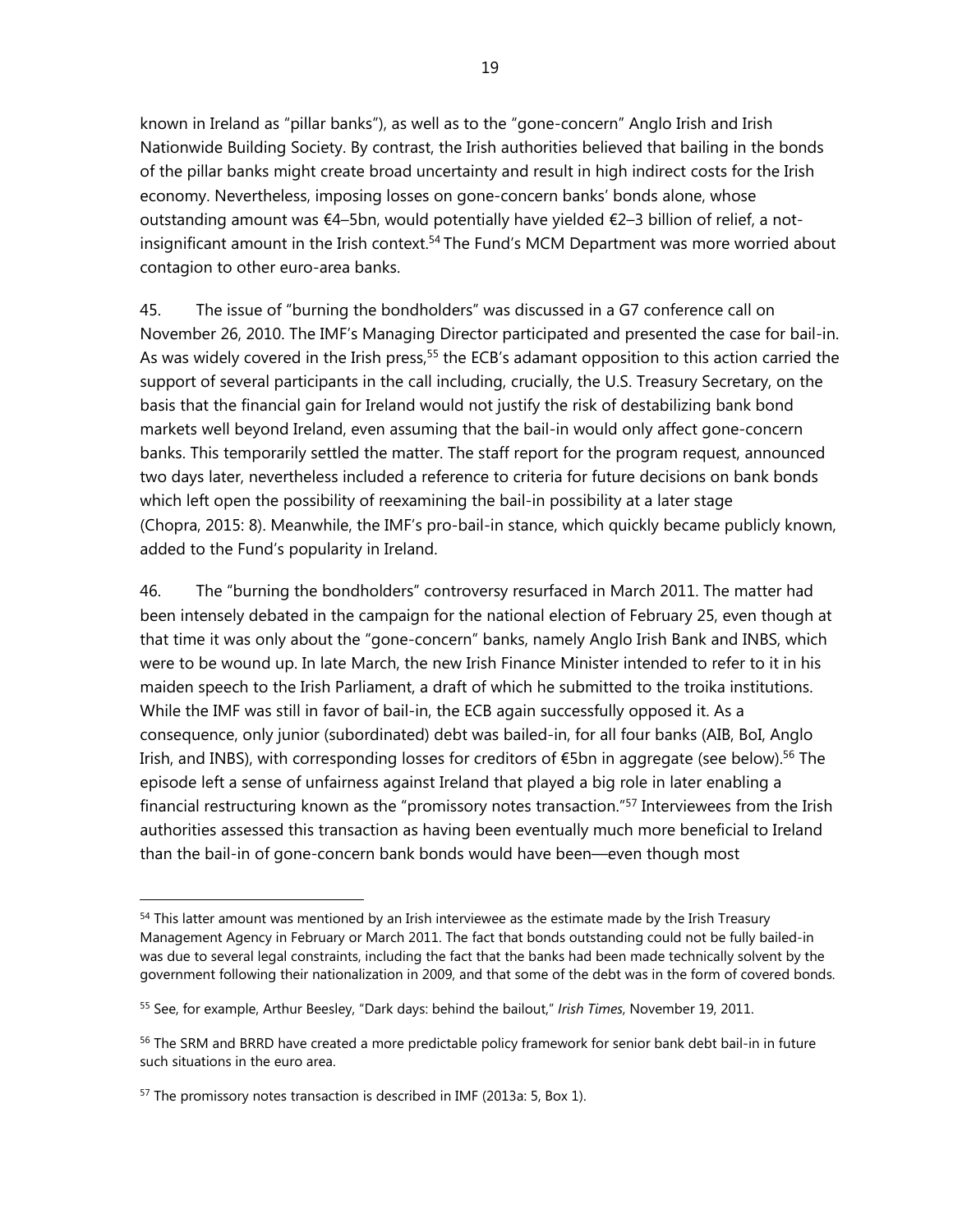commentators in public debate and the media, and the Irish public more generally, have not appeared to share awareness of this benefit.

47. The IMF's decisions in the course of the "burning the bondholders" controversy were broadly appropriate. It was reasonable for the Fund to discuss the option of bailing-in senior bank bonds, given the potential gains for Ireland, and to escalate the discussion once it became clear that Irish authorities were supportive and the ECB was not. Given the potential implications for global financial stability, it was also apt that this matter be discussed among principals of the IMF's key stakeholders. The G7 format for such discussion was certainly less than optimal from an IMF standpoint, as it excluded major emerging economies, but no evidence was found that this choice of format came from the IMF.<sup>58</sup> Once G7 principals had rejected senior bank bail-in, the IMF could not include that option in the program, but the Fund was justified to keep it open for the future and to support it (restricted to gone-concern banks) during the next round of discussion in March 2011. In the end, Ireland benefited from the promissory notes transaction and thus cannot be viewed as having been treated unfairly. One key IMF participant later implied in parliamentary testimony that the IMF was active behind the scenes and contributed to the formation of the promissory notes deal, even though the deal "was primarily in the bailiwick of the ECB" (Chopra, 2015: 10).

48. The EFF-supported program largely focused on financial sector measures. Out of the €85bn program adopted in late November 2010, a notional €35bn was reserved for banking sector support, with €10bn initially earmarked for immediate recapitalization and an additional buffer of €25bn for later interventions (IMF, 2010e: 16). The program mandated significant recapitalization to reach a core tier-one capital ratio of 12 percent by February 2011, and a new round of balance-sheet assessment and stress testing, known as the PCAR 2011, to restore trust in the underlying capital assessment.

49. The PCAR 2011 was a significant and successful milestone. The CBI chose BlackRock Solutions to assist it in this exercise, which was conducted at a time of political change (elections on February 25; new government on March 9) and whose results were published on March 31, 2011. The asset-quality review (or loan-loss forecasting exercise), performed by BlackRock, was the first such independent system-wide assessment in the euro area.<sup>59</sup> As such, it constituted a notable IMF contribution to European crisis management strategies, prefiguring similar exercises in other program countries as well as the euro-area-wide asset-quality review under the ECB-led Comprehensive Assessment of 2014, which was itself a key milestone in the transition to banking union. The results of the PCAR 2011 formed the basis for later supervisory action in Ireland and, unlike the CBI's PCAR rounds in 2009 and 2010, did not require significant revision later on. The exercise identified a capital need of €24bn, of which about €17bn were injected by the

<sup>&</sup>lt;sup>58</sup> One interviewee suggested that the initiative to discuss Ireland in the G7 format probably came from the ECB.

<sup>&</sup>lt;sup>59</sup> There were precedents of similar approaches in prior IMF programs, for example, in Indonesia and Turkey.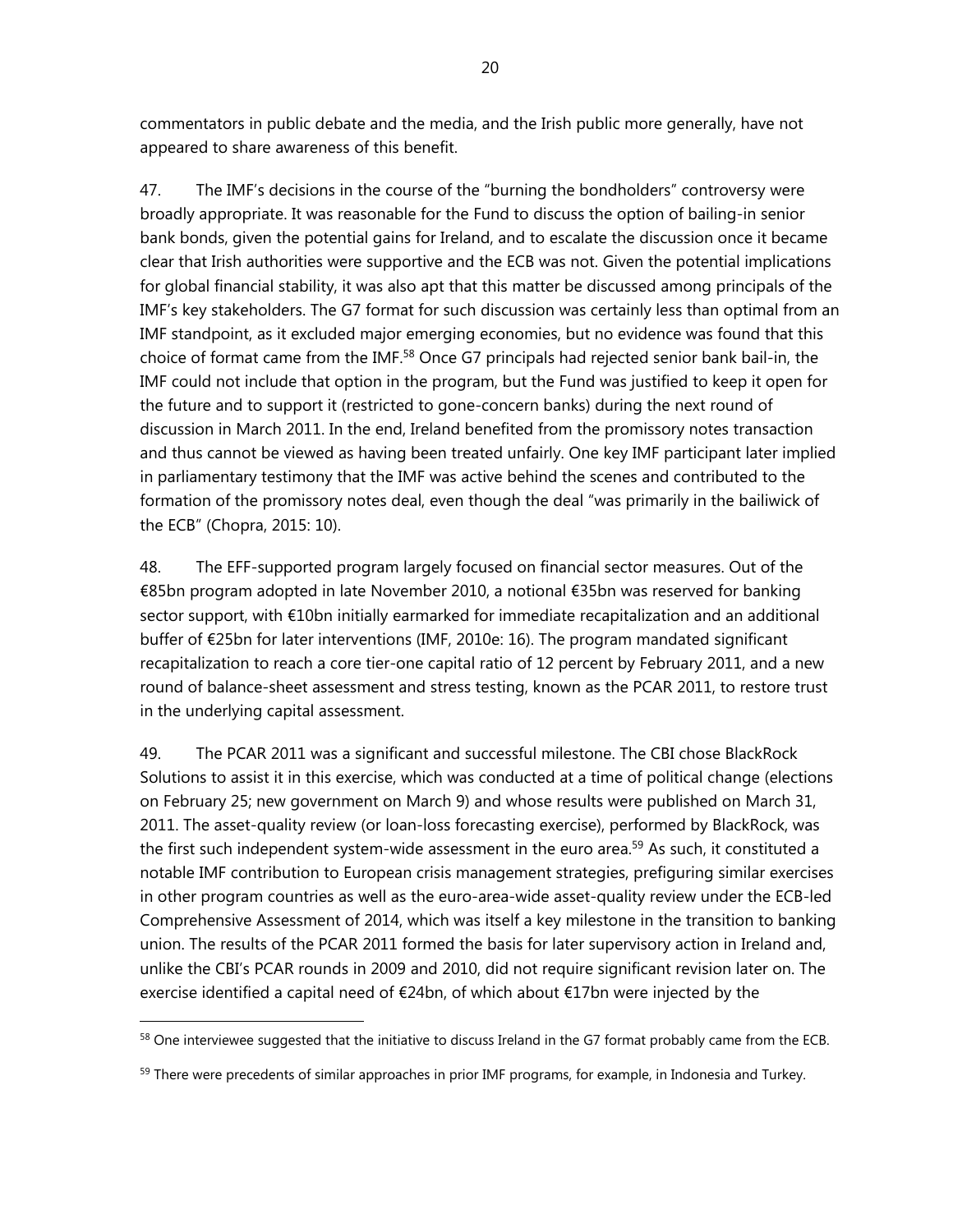government, €5bn came from the bail-in of junior debt, and €1.6bn from private investors (into BoI) (IMF, 2011d: 12).60

50. The banking sector was further restructured. EBS Building Society (formerly the Education Building Society) was merged into AIB in July 2011; Anglo Irish and INBS were merged in July 2011 to form the Irish Bank Resolution Corporation (IBRC), which was later gradually wound up and liquidated in February 2013; $61$  the Irish Life & Permanent group was purchased by the government in 2012 and split, with its insurance operations (Irish Life) resold to a Canadian insurer in mid-2013 and its banking operations (Permanent Trustee Savings Bank or PTSB) restructured in 2012; the credit unions sector was also overhauled, with a new Credit Union Bill adopted in September 2012 and a number of local credit unions closed or recapitalized. Rather than renewing the whole PCAR approach every year as initially envisaged, the CBI performed a so-called "point-in-time balance sheet assessment" as of end-June 2013 in the last quarter of that year, in anticipation of the ECB-led Comprehensive Assessment of 2014.<sup>62</sup>

51. Controversy arose about the fate of Irish Life & Permanent (later PTSB). The ECB advocated its merger into the Bank of Ireland, an option that would have allowed faster reimbursement of the Eurosystem liquidity on which it kept relying. But DG COMP insisted that keeping alive a third significant bank (aside from AIB and BoI) was needed to ensure a sound financial sector structure, and that saddling BoI with IL&P/PTSB would hamper its recovery. The IMF initially sided with the ECB, apparently assuming that the Irish banking sector would remain contestable and that a temporary duopoly would thus not be overly harmful. The protracted weakness of the Irish banking sector since then suggests that the Fund may have overestimated the short-to-medium-term potential for foreign-bank entry. Eventually the stance of DG COMP prevailed. Overall it appears that there was no first-best option on PTSB, and in this context the sequence of decision making appears to have been reasonable. Former participants from the IMF, ECB, and DG COMP stated in interviews that the discussion remained focused on policy substance throughout.

52. The banks' deleveraging weighed negatively on Irish growth, but this was mitigated by the large amounts of foreign assets held by the banks, which could be sold without contributing to domestic deleveraging. It was also helpful that a key engine of the Irish economy—namely operations of large foreign (including many American) multinationals—was not primarily

 $60$  As a result, the government's equity stake in BoI was reduced to 15 percent, while AIB remained more than 99 percent government-owned.

 $61$  The liquidation of IBRC was part of the above-mentioned promissory notes transaction. This transaction also extinguished the remaining stock of ELA, which was around €40bn at the time.

 $62$  The latter (ECB, 2014) eventually found AIB and BoI adequately capitalized, but a capital shortfall of €0.85bn at PTSB.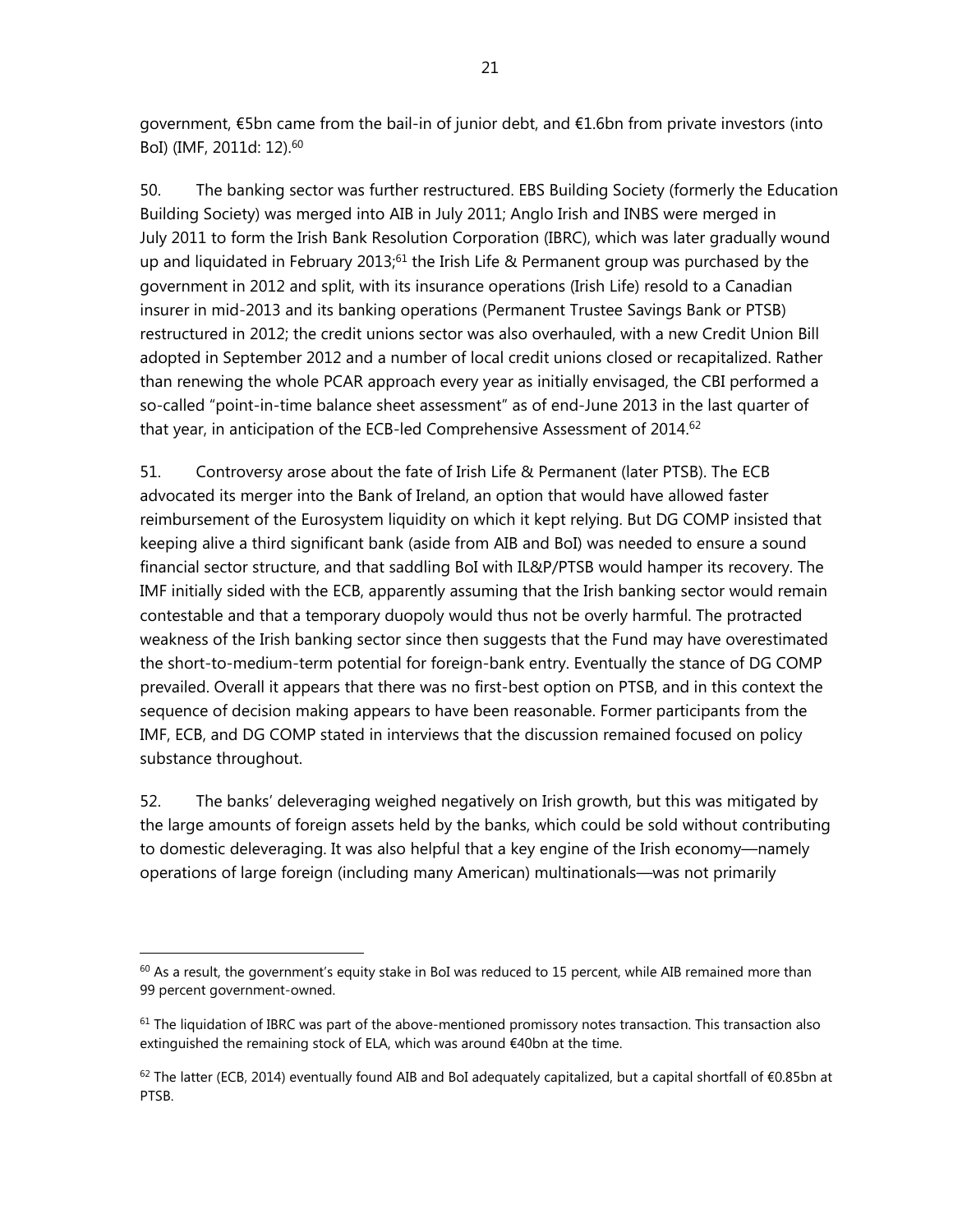dependent on the domestic banking system. Nevertheless, the credit reduction that occurred in Ireland was significant.

53. The IMF's technical input was valued by the Irish authorities. The IMF helped the Central Bank of Ireland to enforce better implementation of International Financial Reporting Standards, especially in loan provisioning and disclosure practices, and to enhance supervisory quality through the assessment of compliance with the Basel Committee's core principles for effective supervision. A difficult point was the treatment of NPLs and the recovery of mortgage arrears, but though the outcome was frustrating—given delays in corresponding actions by banks—the IMF's contribution was considered helpful by several stakeholders.<sup>63</sup> Interviewees also acknowledged that the IMF's assistance on credit union reform was significant.

54. In sum, the EFF-supported program for Ireland can be considered a clear success in terms of financial sector restructuring and reform, which was itself a major component of the program. While the Irish authorities' ownership was the major driver of the program's success, the quality of the IMF's staff team and the value of the IMF's contribution to program policies were widely praised. The IMF's interaction with its troika partners, while not always consensual, was also considered highly professional and constructive by all parties.

# **C. Portugal (Extended Arrangement 2011–14)**

55. In Portugal, the financial sector was less central than in Ireland but more so than in Greece. As in Ireland, private debt was very high, in excess of 260 percent of GDP (IMF, 2011a: 4). As in Greece, there were significant fiscal and structural challenges unrelated to the financial sector, including hidden public debt in state-owned enterprises (SOEs) and public–private partnerships (PPPs). But there were also signs of banking sector fragility and of supervisory weakness. Two small banks, Banco Portugues de Negocios (BPN) and Banco Privado Portugues (BPP), had had to be nationalized in late 2008. While BPP was liquidated in April 2010, BPN remained in limbo following an unsuccessful privatization attempt in 2009–10; lapses of supervision were widely cited as having played a role in its failure.<sup>64</sup> Other banks gradually lost market access as doubts mounted about sovereign creditworthiness, in yet another illustration of the bank–sovereign vicious circle. (Deposits, by contrast, remained stable.) In late April 2011, at the time when the Portuguese authorities requested assistance, ECB liquidity provision reached €48bn, or 9 percent of Portugal's total banking sector assets (IMF, 2011a: 7).

 $63$  See also the Ex Post Evaluation of the Extended Arrangement for Ireland (IMF, 2015a).

<sup>64</sup> See, for example, Raul Vaz and Miguel Coutinho, "2010: ou o que mais nos ira acontecer?" *Diario Economico*, December 12, 2010.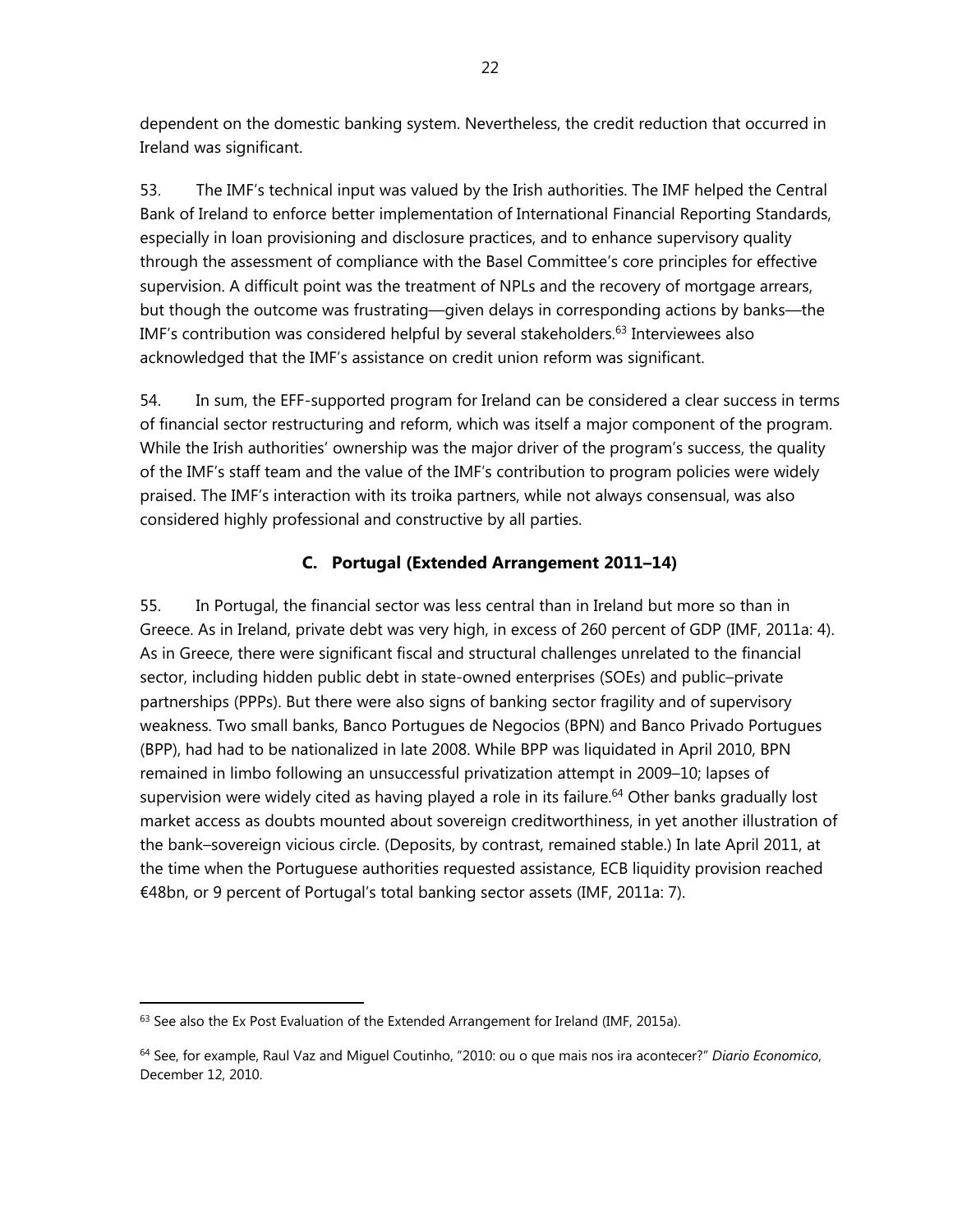56. Most of the large banks' ownership structures created incentives for related-party lending. Among the five largest banks, Banco Espirito Santo (BES) and Millennium BCP<sup>65</sup> stood out among European banks for their ownership links with non-financial businesses and, in the case of BCP, with a developing economy (Angola).66 Banco Portugues de Investimento (BPI) also had significant Angolan as well as Brazilian and Spanish ownership.<sup>67</sup> Caixa Geral de Depositos (CGD), a state-owned bank, played a major role in financing Portuguese SOEs and PPPs. The fifth significant bank, Santander Totta, had been owned since 2000 by Spain's Santander group.

57. The program that was approved by the IMF Executive Board on May 20, 2011 included a number of policies focused on the financial sector. These included, among others: measures to maintain access to ECB liquidity, including large government guarantees for the issuance of ownuse GGBBs (as in Greece); a raising of minimum capital requirements, to 9 percent by end-2011 and 10 percent by end-2012; a Bank Solvency Support Facility (BSSF) of €12bn (out of the program's total €78bn), similar to and slightly larger than what had been included in the Greek SBA with the creation of the HFSF; plans for banking sector deleveraging, including an accelerated sale of BPN and downsizing of CGD; and improvements in the resolution framework (IMF, 2011a: 16, Box 1).

58. Nevertheless, the Portuguese program stopped short of a full-fledged approach to the financial sector. Crucially, unlike in Ireland and in earlier assistance programs to emerging economies, the program did not include a system-wide external review of the asset quality of Portuguese banks. Instead, the IMF worked with the central bank (Banco de Portugal, BdP) to design a balance-sheet assessment and stress-testing program, called the Special on-site Inspections Program (SIP), which was then renewed on a quarterly basis. The option to use an external evaluator with a broad review mandate (such as BlackRock Solutions, used in Ireland's PCAR 2011) was resolutely and effectively opposed by the BdP, which instead suggested the SIP as an alternative approach. The SIP remained firmly controlled by the Portuguese authorities. It involved some external review, but by different consultants on different banks (including EY, PwC, Oliver Wyman and BCG), only on limited parts of the banks' portfolios and under constraining assumptions set by the BdP. As a consequence, this program stopped well short of an

 $65$  The Millennium brand was superimposed on the Banco Comercial Portugues (BCP) name in 2004 but the bank remains widely referred to in Portugal as BCP, a convention also used in the rest of this text.

 $66$  As of 2010, Espirito Santo Financial Group (ESFG), a holding company controlled by the Espirito Santo family, held 67 percent equity in the intermediate holding BESPAR, which itself held 42 percent equity in BES. France's Credit Agricole Group held 32 percent of BESPAR and 8.8 percent directly in BES. Other significant BES shareholders included Tranquilidade, a Portuguese insurer, and Bradesco, a Brazilian bank, each at around 6 percent. As of mid-June 2009, Sonangol, the Angolan state-owned oil company, held 10 percent of BCP's equity; Grupo Teixera Duarte, a construction company, held 7 percent; and Joe Berardo, a self-made businessman, held close to 5 percent.

 $67$  As of end-2010, BPI's main shareholders were Spanish banking group La Caixa (30 percent); Brazilian banking group Itau (19 percent); Grupo Santoro, an entity controlled by the Angolan President's daughter, Isabel Dos Santos (10 percent); and the Allianz insurance group (9 percent).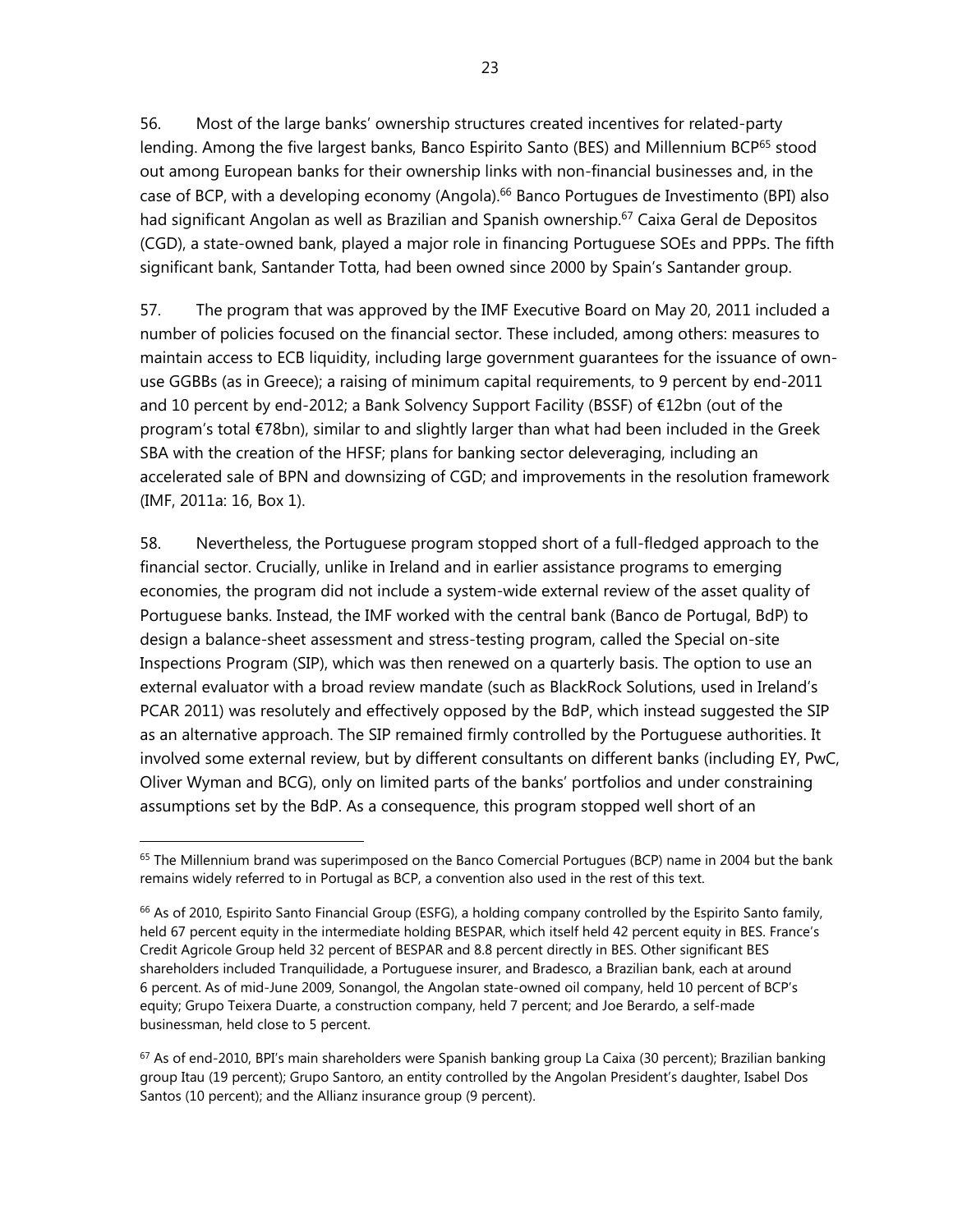independent comprehensive assessment. According to interviews with IMF staff members, within the Fund the European Department deferred to MCM on this issue. The option of an independent comprehensive external assessment of the banks was abandoned following internal debate in MCM, on the basis that the BdP was a trustworthy supervisor and that antagonizing it on this issue would diminish the authorities' ownership of the program. Evidence gathered for this evaluation does not suggest that either the European Commission or the ECB questioned this choice made by the IMF, even though the issue of external assessment was debated within the troika. Also, the minimum capital requirements imposed on Portuguese banks were lower than in the Irish program.

59. The IMF's lack of an assertive approach to the Portuguese financial sector may have resulted from a combination of ideological, political, and practical factors. First, the IMF team appears to have displayed an inherent bias linked to the perception of the Portuguese crisis as "mostly fiscal" and not directly linked to financial sector weakness. This bias portrayed the private sector as "the victim not the problem," as discussed above in the case of Greece. This may have created a reluctance to consider options that might result in the partial or complete nationalization of commercial banks, notwithstanding these banks' apparent incentives for related-party lending, their complex governance structures, and their high leverage. (Conversely, there was much IMF emphasis on privatizing government-controlled banks, an emphasis that several interviewees from the Portuguese authorities considered to have been excessive.<sup>68</sup>) For example, following advice from the IMF (but not under program conditionality), Portugal in 2011 passed a legislative amendment that banned the acquisition by the government of shares of the private-sector banks. This had to be reversed in late 2012 to allow the intervention into Banco Internacional de Funchal (BANIF) (see below).

60. Second, there was unquestionably a perception that avoiding escalation with the BdP would be beneficial for the authorities' ownership of the program, which indeed was high and facilitated many aspects of its implementation, and also for maintaining consensus with EU institutions since these endorsed some positions held by the Portuguese authorities. IMF staff interviewees acknowledged that senior private-sector bankers had very high social status in Portugal, and that IMF questioning of the soundness of their institutions would not elicit domestic support. Even ostensibly independent Portuguese individuals, whose opinions the IMF thought reliable, provided views of these banks' situation that with hindsight were overly optimistic. A willingness to be "parsimonious" in imposing conditionality may also have played a role in limiting the Fund program's financial-sector intervention.

61. Third, in a context where the Portuguese government's financial position was becoming increasingly tense in early 2011, and the risk of missing payments on public salaries and pensions was becoming less remote, there may have been an overarching concern to conclude program negotiations quickly, and to minimize the upfront funding gap, which could have been widened

 $68$  All interviews of Portuguese stakeholders for this evaluation were conducted before the change of government in November 2015.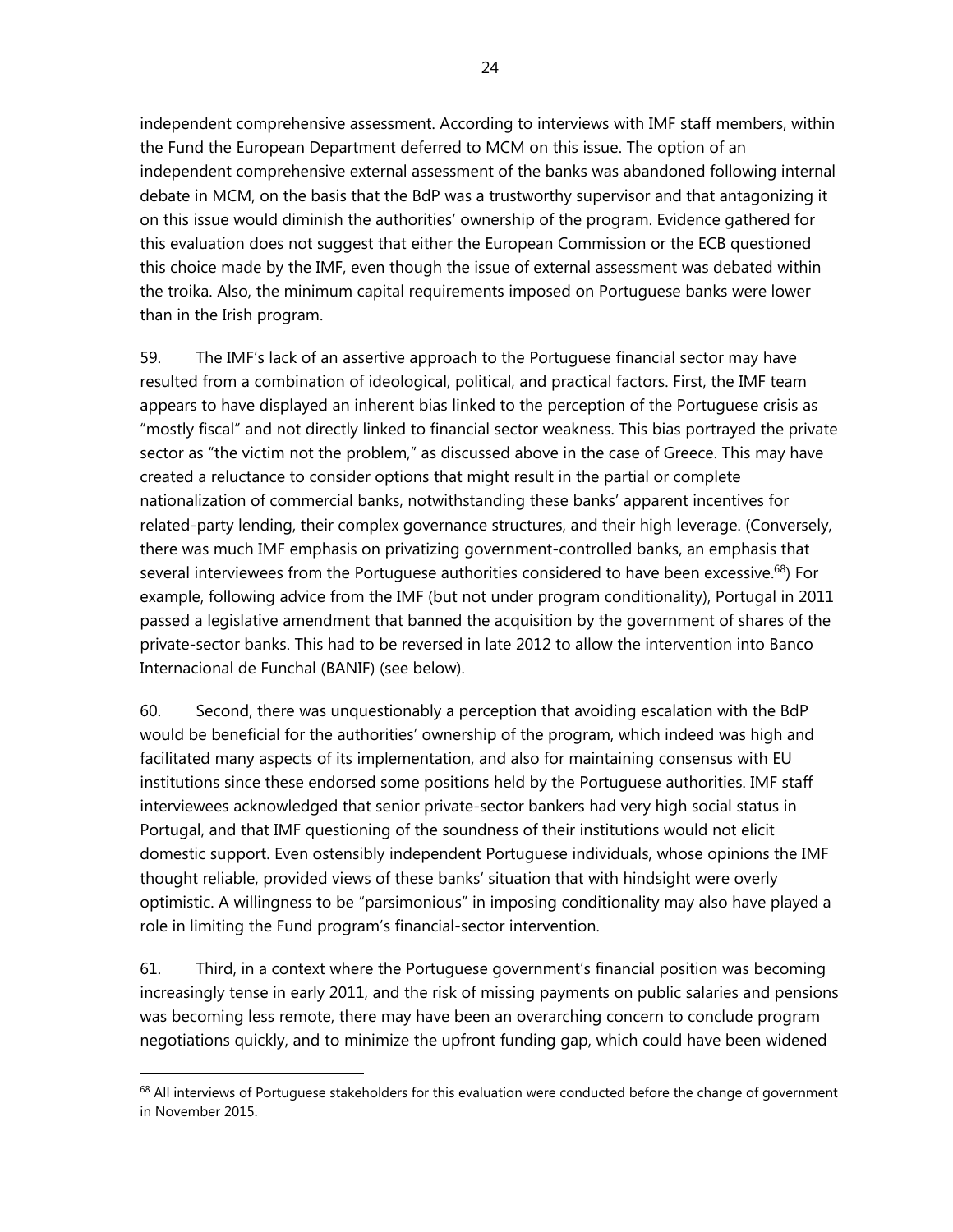by the revelation of latent losses in the banking system. On a related note, the bank–sovereign vicious circle narrative had not yet become universally accepted within the IMF. Absent sufficient awareness of the bank–sovereign dynamics, there may have been a temptation to think that the program's objective of sovereign debt sustainability could be achieved without fully restoring the soundness of the banking sector.

62. The banks' deleveraging happened simultaneously as several foreign banks were reducing their own exposure to Portugal. This contributed to credit scarcity, especially for new projects, as Portuguese banks tended to prioritize the refinancing of loans to SOEs and other existing borrowers (IMF, 2011h: 16). The program's ambitious deleveraging targets were successfully advocated by the ECB, while the IMF was seen by Portuguese officials as having more awareness of the negative macrofinancial implications.

63. The restructuring of the banking sector was limited, however, and several major vulnerabilities were not addressed decisively. The sale of BPN to Banco Internacional de Credito (Banco BIC Portugues), an entity controlled by Angolan interests, was announced quickly in July 2011, but the finalization of the transaction was delayed for eight months by DG COMP concerns over the use of public money; BPN's distressed assets were retained by the government and later liquidated (IMF, 2011h: 16). $69$  Caixa Geral de Depositos significantly reduced its international exposure by selling foreign assets. Banco Internacional de Funchal (BANIF), a Madeira-based, medium-sized bank, had major weaknesses that were identified from the program's inception, but its restructuring, involving the government taking a majority ownership stake, took place only in early 2013.

64. A significant share of the program-related recapitalization of the other banks<sup>70</sup> took the form of non-voting contingent convertible (or CoCo) debt instruments (€4.3bn purchased by the BSSF: IMF, 2012i: 9), and thus had no impact on ownership structures. In late 2011 and early 2012, there were heated debates between IMF and DG COMP experts on this issue. The BdP and IMF defended the choice to leave equity ownership structures unchanged, arguing that management continuity would contribute to stability: the IMF publicly communicated the concern of "preserving private management of otherwise sound banks by limiting voting rights of shares acquired by the Portuguese state" (IMF, 2011h: 15). DG COMP, by contrast, unsuccessfully advocated raising more common voting equity instead of less loss-absorbing CoCos, even if that would imply government ownership. Furthermore, as the IMF noted, the CoCo debt instruments that were used "to avoid nationalization of the banking system" had a high interest rate (8½ percent) and weighed negatively on the banks' profitability (IMF, 2012e: 15).

<sup>&</sup>lt;sup>69</sup> The BPN story generated prolonged controversy, not least because of the bank's links with the Portuguese political community. See for example Sergio Anibal and Isabel Arriaga e Cunha, "Cinco ex-responsaveis do Banco de Portugal defendem Constâncio no caso BPN," *Publico*, April 2, 2014.

 $^{70}$  Including the implications of the EBA capital exercise of late 2011/early 2012; see footnote 18 above.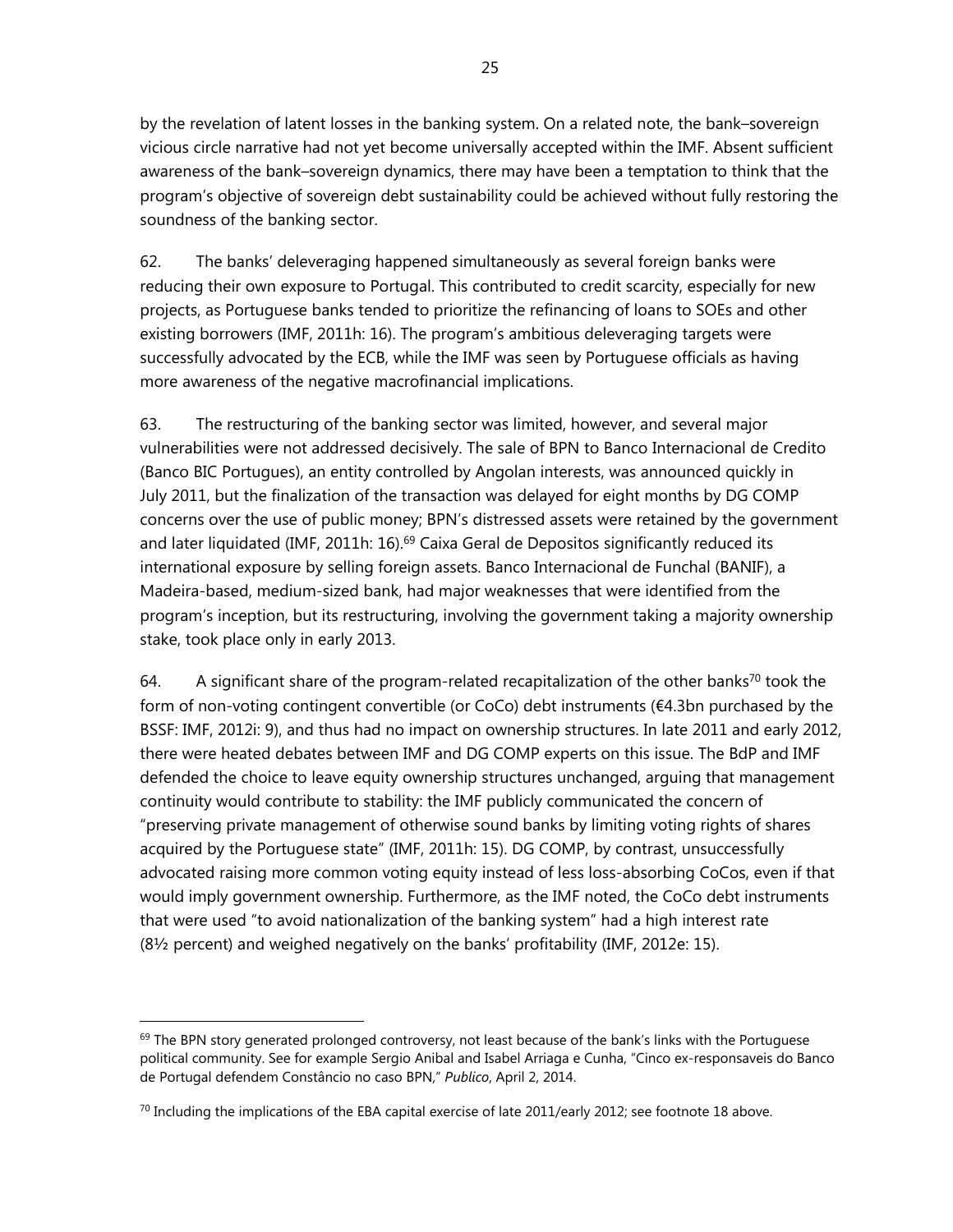26

65. In the same vein of maintaining existing structures of control and management of the banks, caps on voting rights were maintained (particularly affecting BCP and BPI)—which created disincentives against investment by third parties into the banks' equity capital. The program's initiatives to address NPLs were insufficient. Doubtful accounting and consolidation practices by some banks were left unchanged. While the Angolan operations of Portuguese banks were an important contributor to their profits at the time, the corresponding risks resulting from significant exposures in Angola were not comprehensively analyzed and assessed.

66. The reasons for the IMF's reluctance to be assertive during the program's implementation were similar to those described above with respect to program design. The IMF staff's attention focused on the public sector, while the role of the banking system as an enabler of public-sector excesses was downplayed. IMF staff was reluctant to escalate financial-sector issues with the authorities: according to an interview with an IMF staff member, the lack of decisive action on BANIF led staff to consider suspending one program review in 2012, but the IMF eventually backed off. In addition, several IMF interviewees argued that, as the end of the program drew nearer through 2013 and early 2014, the IMF's leverage gradually evaporated. On a practical level, the perception lingered among IMF staff—even after the euro-area-wide turning point in the summer of 2012, with OMT and the start of "positive contagion"—that a more rigorous prudential approach might expose financing gaps beyond the program's finite resources, that would potentially require a second program for Portugal with assorted burden-sharing challenges.

67. As a consequence, at the time of Portugal's exit from the program in May 2014, the banking sector remained fragile. At €46.5bn in February 2014, reliance on Eurosystem liquidity was about as high as at the outset of the program, and higher as a proportion of the country's banking system assets (11 percent) (IMF, 2014b: 18). Banking sector profitability had not been restored. The banks' ownership structures still posed obstacles to raising private-sector capital. Significant risky exposures remained unaddressed. In April 2014, the last program review noted that, "The banking system continues to operate in a highly challenging environment," citing high NPLs and negative (actually worsening) profitability (IMF, 2014b: 17). It also suggested that Portugal's corporate debt restructuring strategy, as elaborated under the program, needed "rethinking" (IMF, 2014b: 29, Box 5).

68. Banco Espirito Santo completed an equity capital increase of more than €1 billion in early June 2014. Shortly afterwards, however, it announced large unexpected losses and was subsequently resolved by the BdP in early August 2014. A privatization process of the "good bank" that emerged from the resolution, renamed Novo Banco, failed in September 2015. Later in 2015, the ECB (in its new capacity as supervisor) asked Novo Banco to further strengthen its balance sheet and, in a controversial move in December 2015, the BdP enabled Novo Banco to meet this requirement by shifting more losses to some but not all of the bank's senior creditors.

69. Many aspects of this complex story remain unclear, and many lawsuits are ongoing. Staff from the IMF European Department, and also former officials from the European Commission and Portuguese government, argued in interviews that they began to form doubts about BES's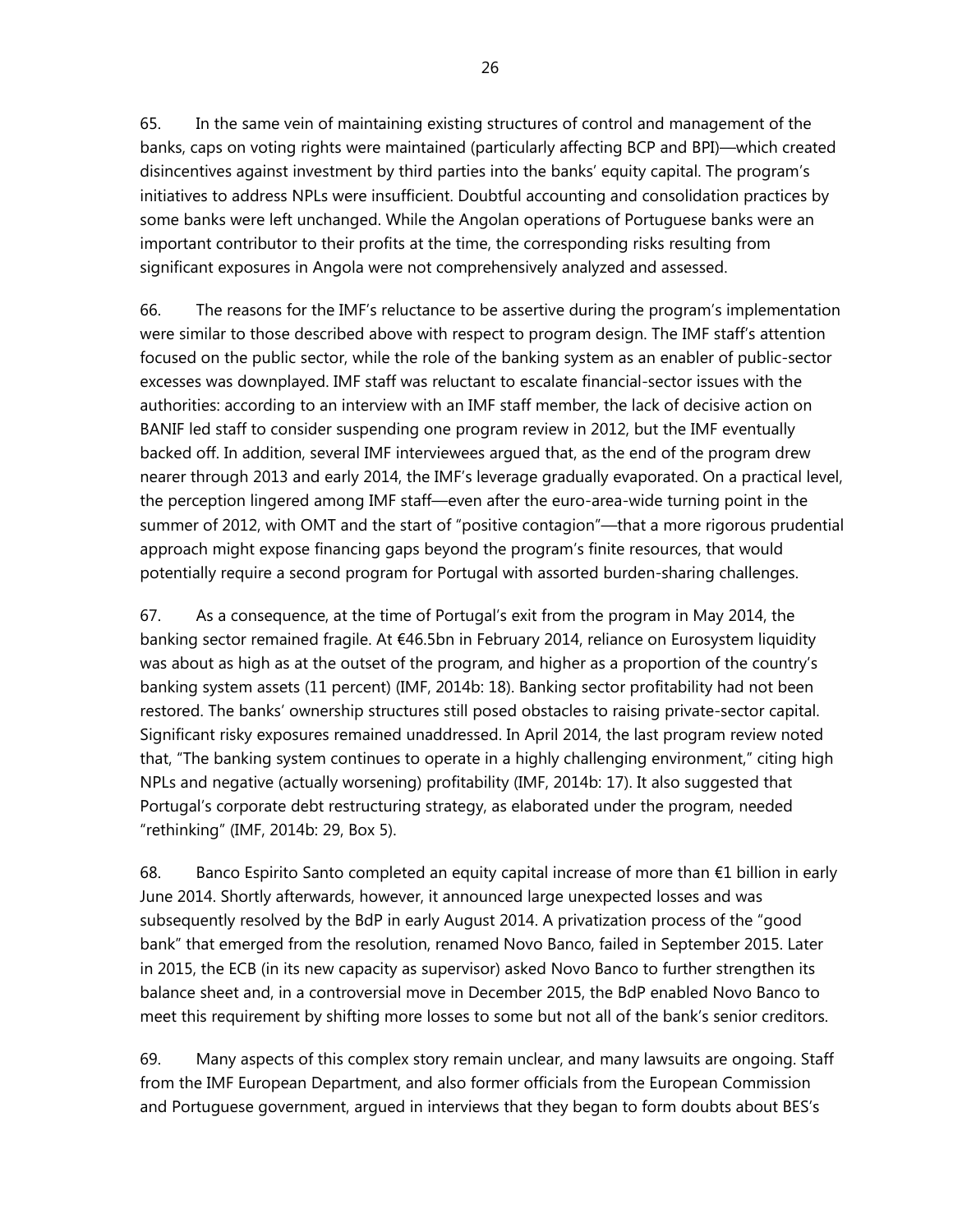financial health from as early as 2011, but received repeated assurances from the BdP and did thus not pursue the matter further. Media reports on BES accounting practices in December 2013 were a clear and public red flag, $71$  and there are indications that knowledge of BES's weakness was widespread in the Portuguese financial community well before that date. One Portuguese interviewee asserted that a Portuguese stakeholder in BES had specifically contacted the IMF in late 2013 to alert it to the bank's worsened situation. Separately, the CEO of BPI testified in the Portuguese Parliament that he had met with unspecified troika officials in September 2013 to alert them about BES.<sup>72</sup> Had the IMF effectively insisted that the BES problem be addressed more decisively in late 2013 or early 2014 (let alone earlier), the public cost of the resolution would almost certainly have been lower, and at least some of the related controversies might have been avoided.

70. The lingering fragility was not limited to BES/Novo Banco. BANIF was eventually resolved in December 2015 at a high public cost of several billion euros. Meanwhile, the ECB's Comprehensive Assessment (ECB, 2014) found BCP to be insufficiently capitalized. After becoming supervisor in November 2014, the ECB applied a more cautious treatment than the Portuguese authorities had applied earlier to the banks' exposures in Angola, with BPI being significantly affected, among others.<sup>73</sup>

71. In sum, the EFF-supported program paid insufficient attention to the need to restore the soundness of the Portuguese banking sector. Financial stability was maintained, and a number of useful reforms were enacted, but the IMF did not sufficiently address crucial vulnerabilities and the banking system was not adequately restructured. If staff had insisted from the outset on an independent balance-sheet review of all large Portuguese banks, and had put more emphasis on banking sector issues in the program's execution, the late-stage banking failures of BES and BANIF might have been mitigated and perhaps avoided altogether. Perhaps even more important, more attention to banking challenges might have prevented Portugal from suffering from a drag on its growth resulting from the prolonged fragility of its banking sector.<sup>74</sup>

# **D. Spain (FSAP 2012 and Financial Sector Reform Monitoring 2012–14)**

72. Like Ireland's, Spain's was a case of contagion from the banking sector, but it was the worsened euro area environment that made this a threat to sovereign market access. In fact, Spain never lost sovereign market access. But the risks from the banking sector were considered

<sup>71</sup> Patricia Kowsmann, "Espirito Santo Engages in Financial Gymnastics to Survive Crisis," *Wall Street Journal*, December 12, 2013.

<sup>72</sup> Cristina Ferreira and Paulo Pena, "Ulrich diz que 'não é possível fazer a separação do Governo da situação' do BES," *Publico*, March 17, 2015.

<sup>73</sup> Andrei Khalip, "Portugal BPI seeks African spin-off despite opposition in Angola," *Reuters*, December 28, 2015.

 $74$  The IMF has not yet published an ex post evaluation of the Extended Arrangement for Portugal.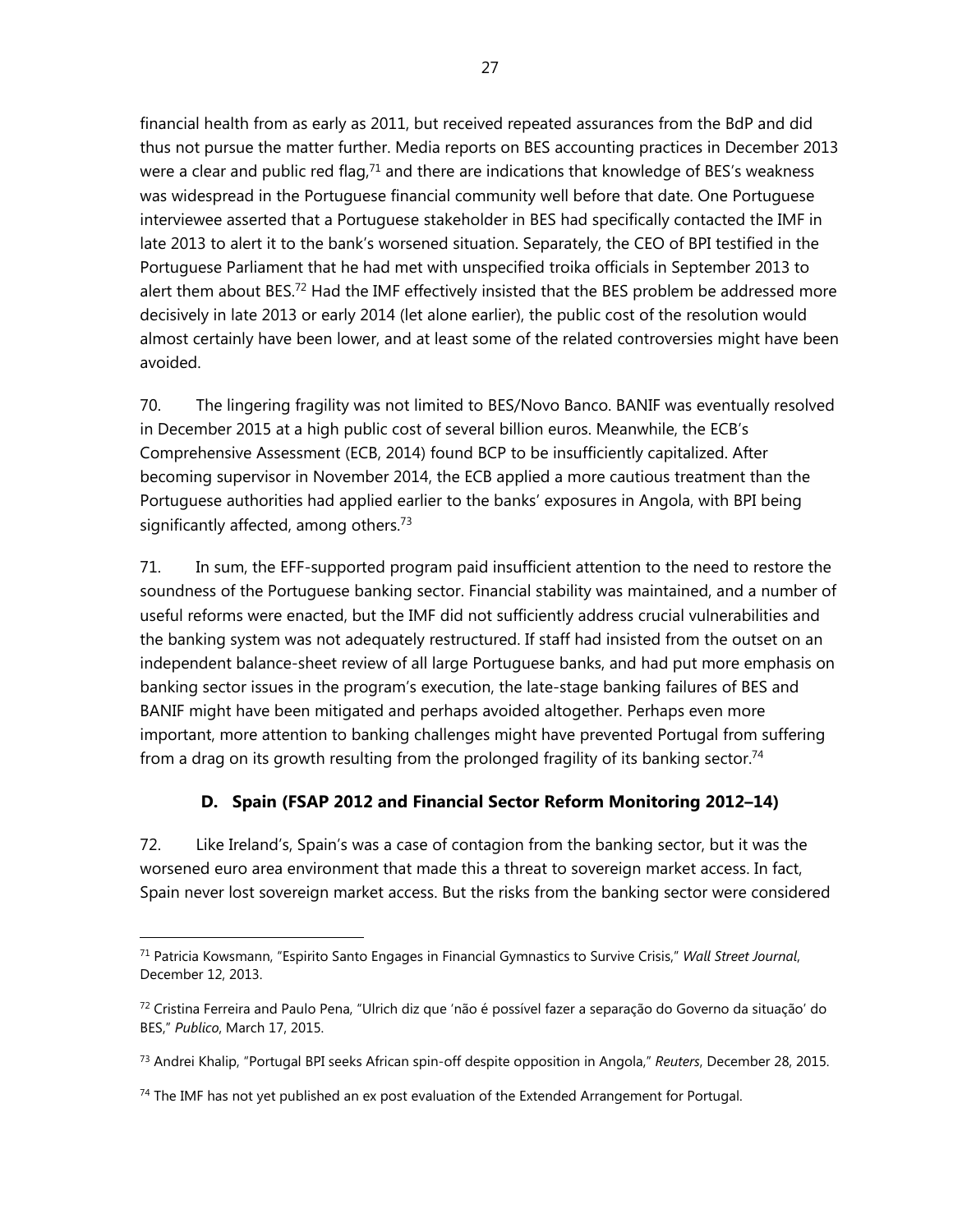sufficiently large in mid-2012 to justify an EFSF/ESM assistance program that focused on bank recapitalization and in whose monitoring the IMF participated. In spite of problems in its domestic banking sector, Spain needed external assistance only because of the accelerating dislocation of euro area financial markets, from mid-2011 on. Conversely, the rapid improvement of market conditions, following the banking union decision of end-June 2012 and the ECB's OMT announcement shortly thereafter, suggests that Spain may not have required a program had its banking problems crystallized at another moment.

73. Weaknesses were concentrated in the savings banks sector. Spain's savings banks (*cajas de ahorros*) had a long history as local public credit institutions under a special legal and regulatory regime, with similarities to Germany's current framework for savings banks. They expanded aggressively in the Spanish domestic market, increasing their market share from around 20 percent of bank lending in the late 1970s to around 40 percent in the late 2000s, and to more than 50 percent of total bank deposits from the mid-1990s on. They had no share capital, with their equity consisting mainly of reserves generated through retained earnings; were considered non-profit institutions; and stayed almost entirely tax-exempt until 1985. Control was exercised through idiosyncratic governance structures by groups of stakeholders that included territorial entities, depositors, employees, and others such as local bodies of the Catholic Church. Following Spain's transition to democracy in the 1970s, their legal framework was repeatedly reformed and a significant number of mergers took place, reducing the total number of *cajas* from 84 in 1976 to 46 in 2004. All but a tiny one of these mergers, however, took place within single autonomous communities, $75$  reflecting the autonomous communities' regulatory authority over savings banks within their respective territories, including over changes of control. Savings banks could sell assets but could not issue equity capital<sup>76</sup> or be acquired by third parties other than other savings banks.

74. The IMF published an in-depth review of the *cajas* in the Spanish FSAP of 2006, noting that "a fundamental policy question affecting the Spanish *cajas* is whether the existing governance structure is conducive to sound risk management by ensuring that these institutions' business decisions are free of political interference and that proper internal controls are in place" (IMF, 2006: 3 and passim; IMF: 2009b: 36, Box 1, on lending market share). This warning was later vindicated in the crisis, even though some savings banks (including the largest, the Barcelona Savings Bank known as La Caixa) remained strong throughout.

75. IMF surveillance after the Lehman panic gave appropriate warnings on Spain's financial sector weaknesses. While the 2009 Article IV Staff Report referred to "sound supervision," a staff stress-testing exercise conducted that year identified a possible need for additional capital,

<sup>75</sup> Autonomous communities, such as Andalusia or Catalonia, are Spain's first-level administrative and political divisions under the Spanish Constitution of 1978.

<sup>76</sup> Tier-one capital instruments available to savings banks included *cuotas participativas*, a non-voting variable income instrument akin to German *stille Einlagen*, and *participation preferentes*, a form of subordinated debt.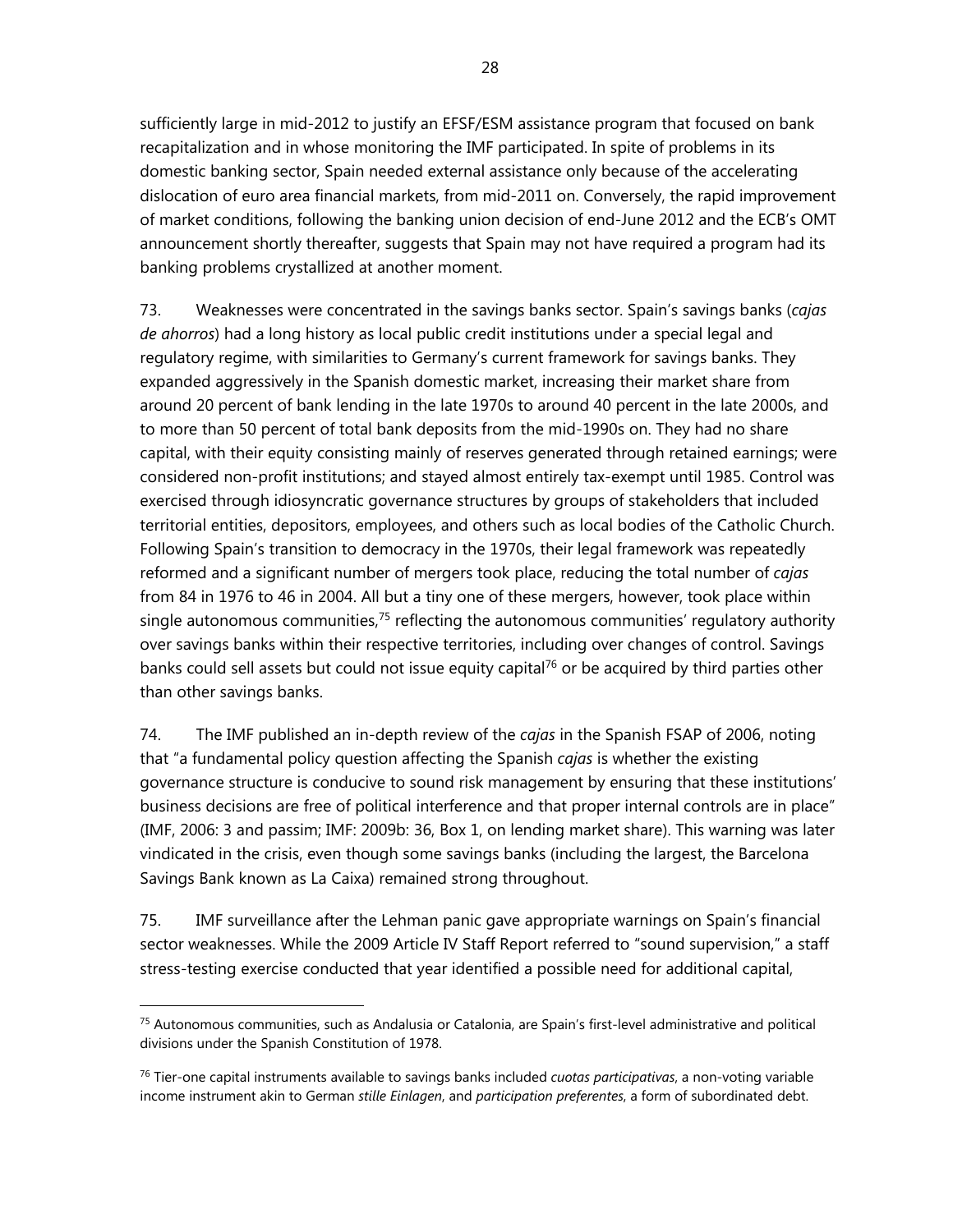despite the Spanish banks' high buffers, resulting from the country's policy of "dynamic provisioning," that had led to additional requirements during the property market upswing (IMF, 2009b: 58). Article IV staff reports in 2010 and 2011 put significant emphasis on the sector's vulnerabilities, and (in 2011) expressed doubts that the Spanish authorities' ongoing efforts to consolidate savings banks, though significant, would be sufficient to restore soundness (IMF, 2011c: Chapter IV).<sup>77</sup> In late May 2012, liquidity provision from the ECB to Spanish banks reached €343bn (IMF, 2012h: 5).

76. The financial system stability assessment (FSSA) that the IMF conducted for Spain in 2012 under the Financial Sector Assessment Program (FSAP) had a catalytic impact. With preparatory missions starting in October 2011, the FSSA/FSAP took place at the moment when the seriousness of Spain's banking problem was becoming increasingly difficult to ignore. It also happened at a time of political transition, with a new center-right government taking office on December 21, 2011. Senior Spanish and European officials who were interviewed for this evaluation concurred that thanks to this "serendipitous" timing, FSAP missions had significant influence in helping the authorities to acknowledge the reality they were facing and prepare appropriate responses. The quality of the FSAP team and work was widely praised by Spanish and other European interviewees.

77. IMF public communication on the FSAP in April 2012 was controversial, but justified under the circumstances. On April 25, 2012, at the government's request,<sup>78</sup> the IMF released "Preliminary Conclusions by the Staff of the IMF" on the FSAP. This text referred to a group of banks undergoing restructuring and stated that, "it is critical that these banks, especially the largest one, take swift and decisive measures to strengthen their balance sheets and improve management and governance practices." In the context of the moment, it was clear to all observers that the bank singled out was Bankia. Bankia was a problematic conglomeration of Caja Madrid, Bancaja (based in Valencia), and several smaller savings banks. It had been formed in the second half of 2010 as part of the Bank of Spain's program of savings bank consolidation, and had been publicly listed with the assent of the Bank of Spain in July 2011 in what was Spain's third-largest-ever IPO.

78. Events accelerated in the following days and weeks. On May 7, the Chairman of Bankia resigned. On May 9, the government took control of Bankia by announcing the conversion of its preferred shares. On May 25, the government announced Bankia's nationalization and an injection into it of €19bn of new equity. On May 29, the Bank of Spain's governor announced his resignation, and on June 11 the deputy governor in charge of bank supervision followed suit. While the IMF was blamed by some parties for having accelerated Bankia's demise and

 $77$  The number of savings banks was reduced from 45 pre-crisis to 18 by mid-2011 and 11 by mid-2012.

<sup>78</sup> Based on an interview with IMF staff.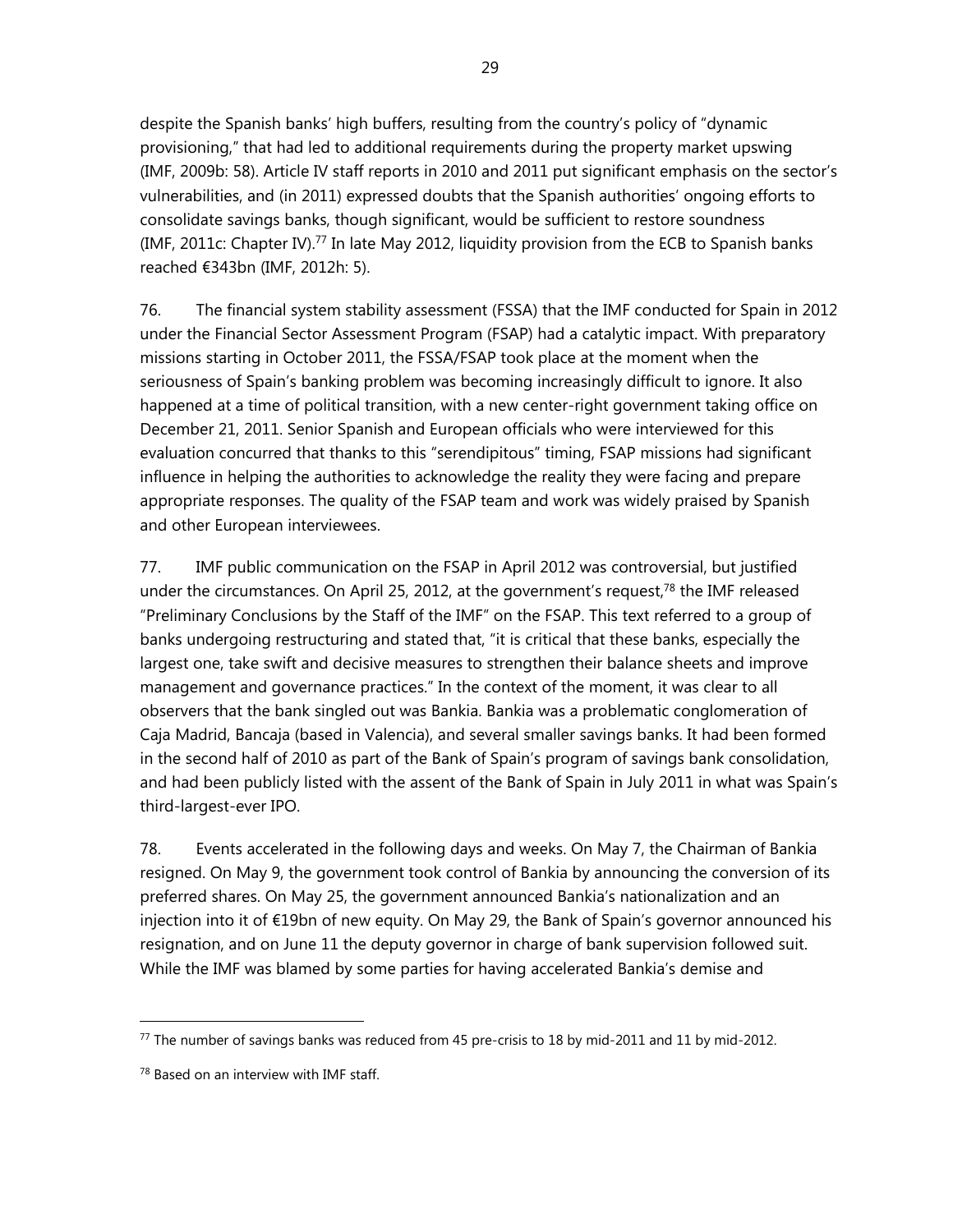participated in a sequence that had heavy political overtones,<sup>79</sup> with hindsight its public intervention was justified by the unquestionable seriousness of the problems at Bankia and the response from the Spanish authorities up to that time.

79. The final FSSA report provided both a tentative assessment of financial sector soundness and a comprehensive blueprint for further financial reform. The report was published on June 8, 2012, and included stress tests results that estimated the Spanish banking system's aggregate capital need at €37bn, noting that this number was lower than most market estimates at the time (IMF, 2012d: 62, Table 11; and 36, Box 2 on market estimates).<sup>80</sup> Crucially, the report went beyond system-wide aggregates and used a "triage" process, classifying individual banks into different groups (strong; viable but weak; non-viable), that helped the sounder part of the system to keep market access. The report included specific reassurances on the solidity of the three largest banks (Santander, BBVA and La Caixa) (IMF, 2012d: 22). It did not mince words on the authorities' past failings, noting that "The BdE [Bank of Spain]'s slow approach in taking corrective action has allowed weak banks to continue to operate" (IMF, 2012d: 26). The report and its accompanying technical notes included detailed recommendations for further reform, especially of savings banks' governance and ownership and of the bank crisis-management and -resolution framework.

80. Shortly after the FSAP report was published, Spain agreed to receive assistance from the EFSF/ESM, with non-financial support from the IMF. The Spanish government requested financial assistance from the EFSF on June 25, 2012, and a memorandum of understanding (MoU) was adopted on July 20.<sup>81</sup> The conditionality, including on triage and recapitalization, the establishment of a national asset management company, and the strengthening of the Fondo de Reestructuracion Ordenada Bancaria (FROB, established in mid-2009) as a resolution authority, was largely along the lines suggested in the FSAP report and significantly reflected the IMF's advice to the Eurogroup. Also on July 20, the Spanish authorities and the European Commission agreed with the IMF on "Terms of Reference for Fund Staff Monitoring in the Context of European Financial Assistance for Bank Recapitalization," which specified that the IMF was not responsible for the conditionality of MoU implementation but that "Fund staff monitoring reports can be used by the authorities and the EC in their reviews under the financial assistance," and added that "monitoring is to be conducted by Fund staff as a form of technical assistance

 $79$  The previous government was associated with the formation of Bankia and with its IPO of July 2011. The Governor of the Bank of Spain who resigned in May 2012 had a political background in that government's leading party. The retail subscribers of Bankia's IPO were left with heavy losses following the bank's nationalization in 2012.

<sup>80</sup> The same number was later rounded to "about €40bn" in IMF communication on the program: see "IMF Says Spain's Core Financial System is Resilient, but Important Vulnerabilities Remain," IMF Press Release No. 12/212, June 8, 2012.

 $81$  The arrangement included a pledge to transfer the assistance from the EFSF to the ESM as soon as the latter became operational, which happened later in 2012.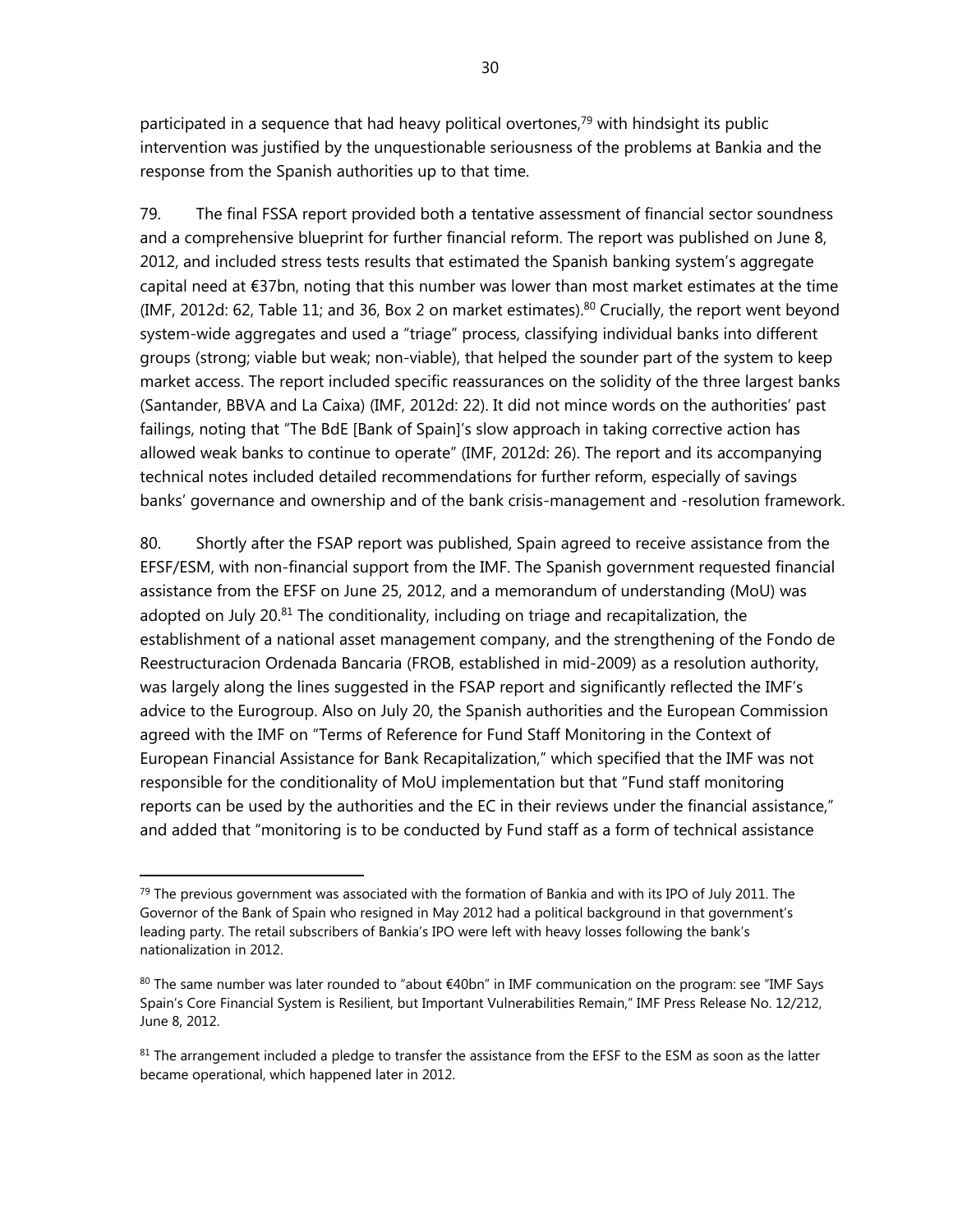under Article V, Section 2 (b) of the Fund's Articles of Agreement." This compromise—reflecting the desire of ESM stakeholder countries (not least Germany) to have the IMF involved while the Spanish government insisted on its role being only advisory—was seen by interviewees from the IMF and from Spanish authorities as effective in view of subsequent program implementation. $82$ The EFSF/ESM program had an envelope amount of €100bn to reassure markets but, as described below, only about two-fifths of this total was actually used. The program was completed in January 2014.

81. The IMF produced five monitoring reports between November 2012 and February 2014. Under the terms of reference, each included a section on the macroeconomic and macrofinancial context, and a separate section on monitoring of the financial sector, which according to Spanish and European interviewees had much more influence. This divide was the result of an internal IMF decision that granted overall leadership to the European Department, even though the most significant section, on financial sector monitoring, was led by MCM. This division of labor does not appear to have led to significant operational difficulties, even though it may have produced inefficiencies in the form of unnecessarily large IMF missions.

82. The reform program was implemented largely as initially designed, thanks in part to the IMF's technical assistance role. A comprehensive asset-quality review was carried out by the "big four" audit firms (Deloitte, EY, KPMG, and PwC) during the summer, followed by a bank-by-bank stress test by the Oliver Wyman consultancy, completed in September 2012.<sup>83</sup> The stress testing identified an aggregate need for €59bn (later revised to €56bn) of additional capital in 10 banks. This was met with €39bn of public capital injections, €13bn in junior debt bail-in, and €2.5bn in equity from the private sector, the rest being capital gains on asset sales and revaluations. New legislation was adopted to strengthen and clarify the resolution authority of the FROB and the supervisory mandate of the Bank of Spain. A reform of the savings banks' ownership and governance was also introduced, as had been recommended in the FSAP; Spanish interviewees suggested that the IMF was instrumental in designing this reform, but that later the Fund did not give it enough attention to ensure its full implementation. A national asset management company, the Sociedad de gestion de Activos procedentes de la Reestructuracion Bancaria (SAREB), was established in December 2012 and in the following three months bought €51bn of assets from the banks undergoing restructuring. As a result, the Spanish banking system was significantly restructured, with the FROB acquiring temporary ownership of banks representing almost a fifth of total loans.<sup>84</sup>

 $82$  See Kincaid (2016) and de Las Casas (2016) for more in-depth analysis of the institutional aspects of this arrangement.

<sup>83</sup> Oliver Wyman had been hired earlier in 2012 by the Spanish government, together with Roland Berger, to advise on the banking sector's situation.

<sup>84</sup> All numbers in this paragraph are from IMF (2014a: 9, 10).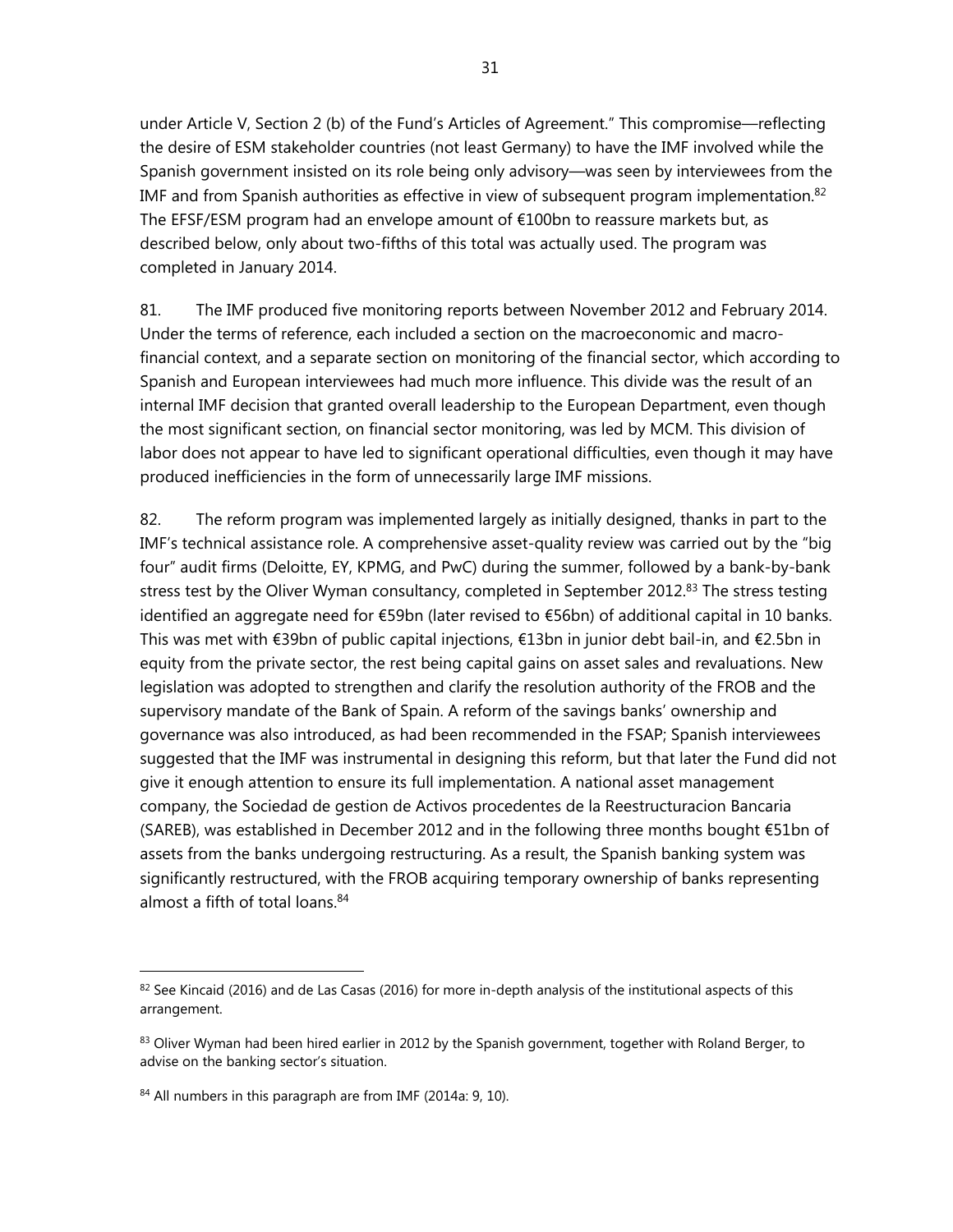83. As also happened in Ireland and Portugal, there was a debate within the troika on the pace of bank deleveraging. DG COMP successfully advocated a rapid schedule of banking system restructuring, while the IMF was concerned that this would have a negative macroeconomic impact. It was possible to shed empirical light on this debate, thanks to the extensive triage that had been performed upfront, by studying the differences in deleveraging behavior between the weaker and the stronger banks. ECB analysis found that the two groups deleveraged along similar patterns, suggesting that the dynamics of deleveraging were largely driven by credit demand.

84. In sum, the IMF's involvement in the Spanish banking sector in 2012–14 was highly influential and successful. In 2012 the IMF was instrumental in a shift by the Spanish authorities, from an initial stance that did not acknowledge the full extent of the country's banking problem, to a comprehensive and effective approach to banking sector clean-up. The IMF provided policy strategy and technical advice that was highly valued by an overwhelming majority of Spanish and European interviewees. It should also be noted that, just as the Spanish program would most probably not have been needed without the sharp deterioration in the euro-area environment in 2011 and early 2012, the continuous improvement of that environment that followed the ECB's Outright Monetary Transactions announcement contributed powerfully to the program's success.

### **IV. SELECTED THEMES**

85. The IMF entered the euro area crisis with an established playbook, in contrast to its European partners in the troika. Especially on financial sector issues, it had experience and acceptance of the need for a politically difficult sequence of triage, recapitalization, and restructuring about which many European policymakers stayed long in denial (see, among others, Posen and Véron, 2009), including the value of bringing in a "fresh pair of eyes" from externally commissioned asset-valuation experts in the triage phase. The benefits of this approach were particularly evident in the cases of Ireland and Spain,<sup>85</sup> even though, as discussed above, it was not used in Portugal. On several occasions, the IMF's heft, and the leadership qualities and problem-solving focus of its financial experts, were acknowledged as having helped to build consensus within the troika and program ownership within national authorities. Another observed strength of the IMF compared with other troika institutions was its ability to interact with, and learn from, financial market participants. From many interviews, it appears that the IMF earned the respect of key national policymakers for its competence, impartiality, and discipline. Several interviewees from the ECB and the European Commission emphasized their learning from the IMF, on technical matters but also on processes and communication. Some suggested that, since 2010, the ECB and European Commission had at least partly closed their initial gap with the IMF in terms of skills and experience, but that the IMF still retained an advantage, in terms of its

<sup>85</sup> And also in the EFF-supported programs for Greece and Cyprus, not evaluated here.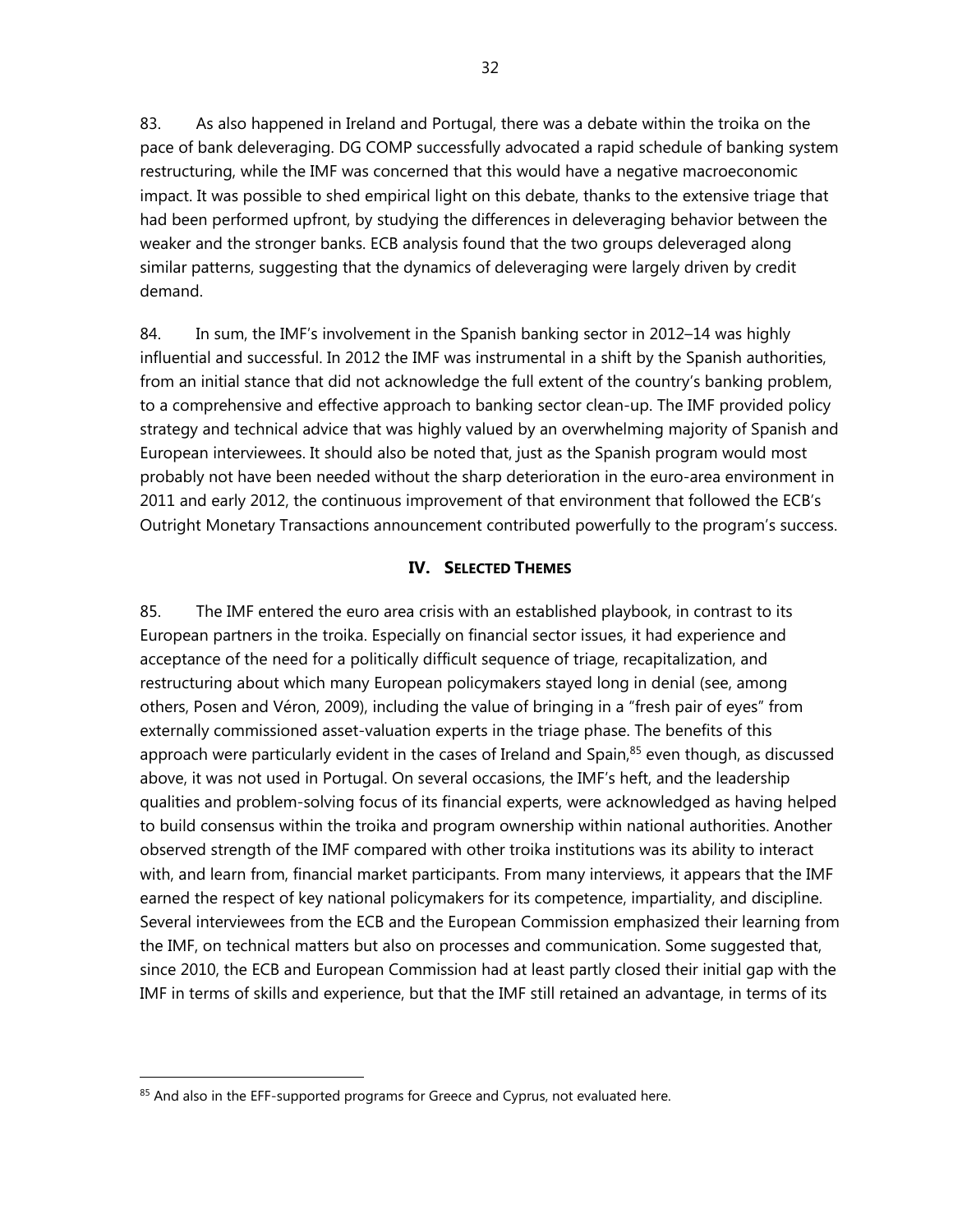greater remoteness from European political constraints and its ability to rely on experience gained from other parts of the world.

86. The troika format led to tensions, but some of these were ultimately constructive (see also Kincaid, 2016). In program situations the IMF is accustomed to being in an unquestioned position of leadership. IMF staff members undoubtedly felt that having to work with the ECB and European Commission in the euro area was constraining and involved many frustrating moments. The tensions often resulted from structural differences of perspectives and interests. Most evidently, the ECB was concerned that Eurosystem liquidity should be repaid quickly, while the IMF put its main focus on fiscal dynamics, including the authorities' ability to pay back its loans. As one national official who was interviewed noted, the IMF typically put priority on fiscal deleveraging, while the ECB favored banking deleveraging at least as much as the fiscal variety. Many IMF staff and other interviewees, however, also noted that complementarities within the troika could also lead to better policy assessments and choices than if the IMF had been alone or in the unchallenged position of "senior partner." Examples of situations where the troika choice appeared (with hindsight) superior to the initial IMF position include the rapid pace of bank restructuring in Spain, and arguably also the decision to keep PTSB as a separate bank in Ireland (as well as, in the EU but not the euro area, the 2009 choice not to force Latvia to abandon its peg to the euro). The quality of dialogue among the institutions was described in interviews as generally better on Ireland and Spain than on Greece and Portugal, especially as regards the relationship between IMF financial experts and the DG COMP teams.

87. On occasion, the IMF gave too much deference to national authorities. The most pronounced case analyzed here was the decision not to use an external evaluator for the assessment and triage of banks in Portugal. This in hindsight was unwise—even while keeping in mind that there can be no certainty that a fresh pair of eyes would have identified all undisclosed problems, particularly at BES. The lapses in financial sector surveillance in Ireland until 2009 suggest a similar bias. So did, in some interviewees' view, the IMF's reluctance to publicly challenge euro-area national supervisors' practices of geographical ring-fencing of capital and liquidity in the banks under their authority, in contrast to the IMF's involvement in the Vienna Initiative. Interviewees with emerging-market experience suggested that the IMF was more deferential to national authorities in Western Europe than in other parts of the world, giving credence to the "Europe is different" narrative in this respect.<sup>86</sup> The counterargument that the IMF was initially reluctant to challenge banking supervisors in the euro area because of their reputable past track record is unconvincing in view of recent and ongoing difficulties at the time in such countries as Portugal (BPP and BPN), Germany (IKB, WestLB, and Hypo Real Estate), and France (Dexia).

88. The IMF occasionally appeared unwilling to acknowledge the institutional realities of the European Union, to the detriment of its own effectiveness. In the financial sector, this was

<sup>86</sup> The "Europe is different" mindset of the IMF until 2009 was characterized in Pisani-Ferry, Sapir, and Wolff (2011: 10).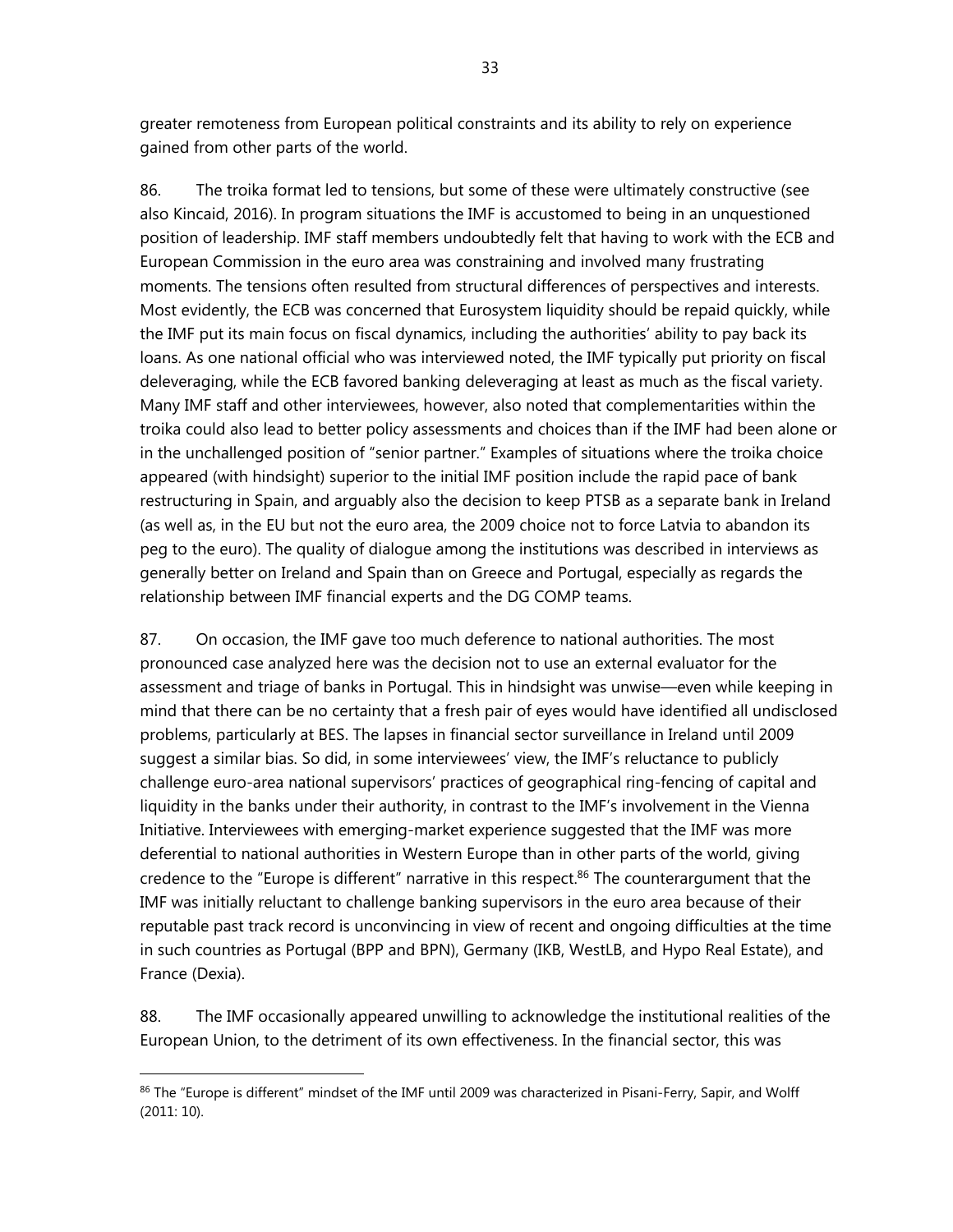particularly the case with the Fund's observed reluctance to accept constraints from the EU competition policy and state aid framework. This appears to have resulted both from an instinctive dismissal of authority at the EU level as opposed to that within member states (which, unlike the EU, are formal stakeholders in the IMF's governance), and from a sporadic lack of technical familiarity with the legal and operational framework of EU competition policy. Interviews suggested that IMF financial experts sometimes challenged DG COMP's positions without having adequate legal counter-expertise (occasionally because they neglected to consult the IMF's own Legal Department), and that they overestimated the scope for flexibility and opportunistic interpretation of the Treaty's competition-policy mandate. In some cases, this stance led to avoidable escalation and/or deadlock. The comparatively slow pace of decision making at DG COMP was also described as contributing to tensions. At the root of these difficulties, some (though not all) of the IMF staff members involved do not appear to have acknowledged the fundamental role of state aid control and competition policy as a pillar of the entire European Union construct. This led to a dismissal of the corresponding constraints as petty bureaucratic obstacles. More generally, the IMF staff was seen as less willing to proactively engage with EU authorities than with national ones. One interviewee gave as an illustration of this discrepancy the fact that the first visit to the ESM by IMF staff only occurred in December 2014, more than four years after that organization began operations (initially as the EFSF).

89. Beyond the specific EU context, there were occasional gaps in the IMF's analytical approach to the financial sector. Arguably the most pervasive such gap was the IMF's tendency to analyze the financial sector through the lens of national aggregates, as opposed to taking a bank-level approach. Even without access to confidential supervisory data, the IMF has significant resources for bank-specific analysis. This tendency was far from general: the IMF made a major contribution in the case of Spain when it emphasized the importance of bank triage and aptly underplayed the importance of the "big number" of system-wide capital needs. But in other circumstances, the country-level aggregate approach prevented the IMF from accurately characterizing problems in the banking sector. One interviewee mentioned as an example the IMF's review of the Italian banking system in 2013, and related that to the dominant fiscal and macroeconomic (as opposed to financial) culture of area departments, the Research Department, and the IMF staff in general. Senior European policymakers who were interviewed suggested that this bias undermined the IMF's analysis of the trade-offs of bank deleveraging, and that it was more pronounced than in earlier eras. Other shortcomings, partly also linked to the dominance of fiscal and macroeconomic analytical frameworks, included an occasional underestimation of issues of measurement, accounting, and disclosure; and a chronic downplaying of issues of bank governance, related-party lending, and management integrity in financial sector analysis.

90. Some shortcomings boiled down to human-resource issues. The IMF's skilled and experienced experts in financial crisis management who were available to work on euro area situations were greatly valued but very few in number, and their capacity was stretched thin. This led to high turnover, including in comparison with other institutions in the troika, which occasionally impaired the IMF's effectiveness and the consistency of its stance over time. Some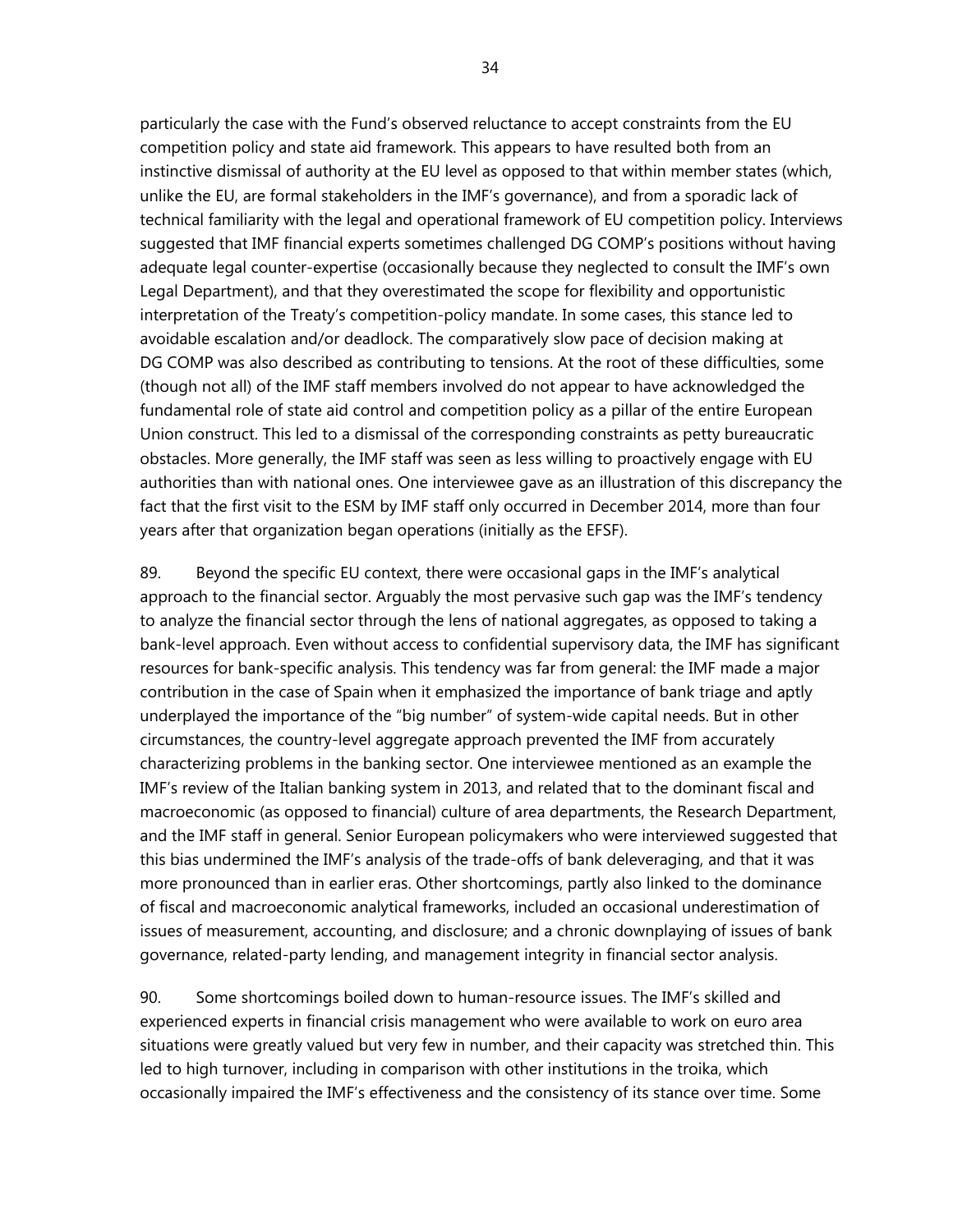interviewees argued that the IMF downsizing of 2008/09 was at least partly to blame for this situation. In several cases, the insufficient integration of crisis management and regulatory/supervisory expertise within MCM weighed negatively on effectiveness.

91. An exaggerated emphasis on confidentiality may have hampered the sharing of information across programs and the analytical ability to "connect the dots." This may have led to a lack of consistency in approach within MCM across different euro area country programs, which some interviewees criticized. More broadly, there appears to have been scope for improvement in IMF-wide information-sharing, deliberative processes, and interdepartmental coordination. As mentioned above, the IMF performed generally better in this respect than EU institutions, but this does not imply that it achieved the best possible practice. Some longstanding and former staff members observed a gradual deterioration of the IMF's internal deliberative culture. An additional observation was that, particularly but not exclusively regarding Greece, the IMF appeared to put too much emphasis on internal compartmentalization of information out of an excessive fear of external breaches of confidentiality.

# **V. CONCLUSIONS AND RECOMMENDATIONS**

92. The euro area crisis was an unprecedented case of direct IMF intervention in the core of the global financial system. The crisis posed significantly different challenges from those met in emerging or developing economies, even though there were also important similarities. Because of the euro area's systemic financial importance, its crisis posed an immediate risk to the integrity of the global financial system. But because of the European countries' direct and indirect influence in the IMF's own governance and in the global institutional environment more generally, intervening at the "core" allowed the IMF less leeway vis-à-vis existing legal and institutional arrangements than in most (or possibly any) of its past crisis experiences. The unusual experience of being bound by membership of the troika was only one aspect of this constraining environment. The IMF appears to have initially underestimated the associated complexity, and occasionally struggled with the multiple legal and political dimensions at stake.

93. While the associated constraints may have been a frequent source of frustration for IMF staff, they can also be seen as the flipside of the IMF's enhanced relevance. It may be that the IMF's scope of intervention will increasingly overlap with the "core" of a global financial system that itself appears likely to become increasingly multipolar. From this standpoint, the distinction between emerging and advanced economies, which remains ingrained in the IMF's organization, vocabulary, and analytical frameworks, should be questioned as potentially counterproductive. Together with the imbalance in the IMF's governance that gave (and still gives) disproportionate representation to Europe, this divide appears to have contributed to the "Europe is different" attitude which, while not universally pervasive, has reduced the IMF's overall effectiveness in responding to the euro area crisis. Similar challenges are predictable should the IMF have to respond directly to adverse developments in other "core" jurisdictions in the future.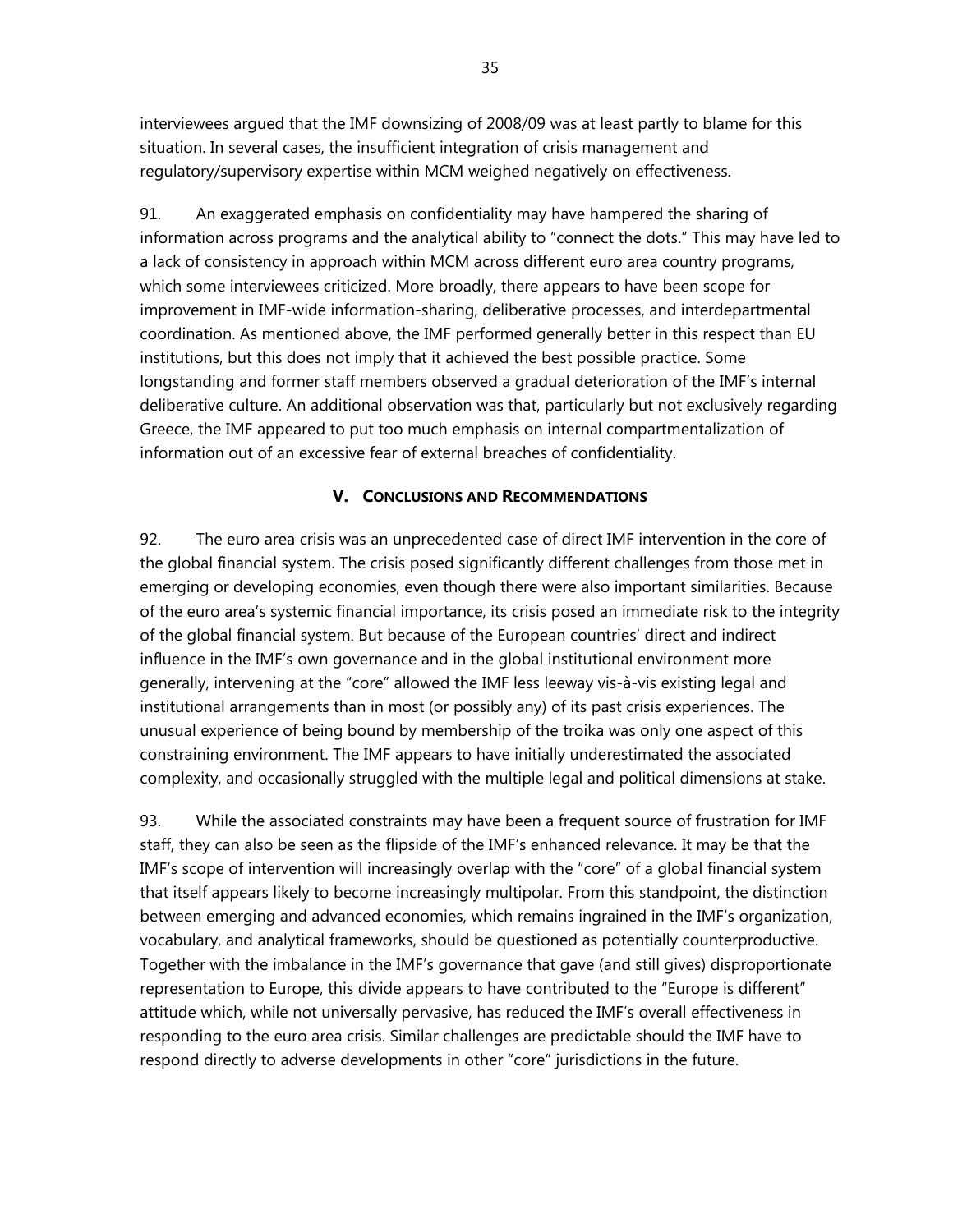94. The IMF has occasionally struggled to adapt to the unique, complex, and shifting reality of the EU framework. The Fund's country-based governance has created structural impediments to its effective intervention in the EU, given the latter's hybrid but binding supranational governance framework. The discrepancy between the euro area and the EU as a whole created additional challenges, as did the fact that EU treaties are more difficult to modify than almost any national law or even constitution. One senior British policymaker suggested that the IMF had not devoted enough resources to analyze and understand the "biggest monetary policy experiment ever:" that is, the euro area's Economic and Monetary Union. The above-described gaps in the IMF's acknowledgement of the EU competition policy and state aid control framework constitute another example of the same challenge. Going forward, the IMF should further work at developing and maintaining its institutional knowledge of the EU and its relationship with EU institutions, and at joining this up with its expertise at the level of individual EU member states.

95. One emerging challenge in this respect is created by banking union. The supranational pooling of banking policy means that the IMF's traditional tools of financial system analysis at the national level are likely to become increasingly inadequate for countries that are members of the banking union.87 The IMF is and should remain proactive in addressing this challenge: for example, since late 2014, mentions of "the authorities" in euro area countries' Article IV consultations refer to the Single Supervisory Mechanism in matters of banking supervision, in accordance with the EU's SSM Regulation of October 2013, and a working-level agreement between the IMF and SSM provides for the SSM to give "the authorities' response" in such matters. Similarly, from 2016 onwards, national FSAP reports on euro area countries will include assessments of the SSM and SRM. It is essential to further develop a strong, permanent, and trustful relationship between the IMF and the SSM and the Single Resolution Board, which may be enshrined in explicit written arrangements. Such relationships should entail appropriate modalities of access to information, but also exchanges of staff and other ways to enable effective interaction in surveillance and in possible future crises.

96. The experience of the euro area crisis also underlines the longstanding challenge for the IMF to better integrate its financial system analysis and expertise with its fiscal and macroeconomic competencies. The issue of macro-financial join-up is not new and has been at stake in the Asian financial crisis, in the 2006 merger of the IMF's International Capital Markets and Monetary and Financial Systems departments to form MCM, and in evaluations of IMF performance both before and after the start of the global financial crisis (IEO, 2011, 2014; Pisani-Ferry, Sapir, and Wolff, 2011: 25). The euro area crisis illustrates the need for financial system analysis to become as central to the IMF's culture and processes as is fiscal or debt sustainability analysis, including in the Strategy, Policy, and Review Department and all area departments. In parallel, the IMF should also further develop its ability to lead global thinking about finance. In

 $87$  While the geographical perimeter of the banking union is initially identical to the euro area, it is likely that in the future some other EU member states will join the banking union without adopting the euro as their currency. A framework for such so-called "close cooperation arrangements" is explicitly provided by the SSM and SRM Regulations.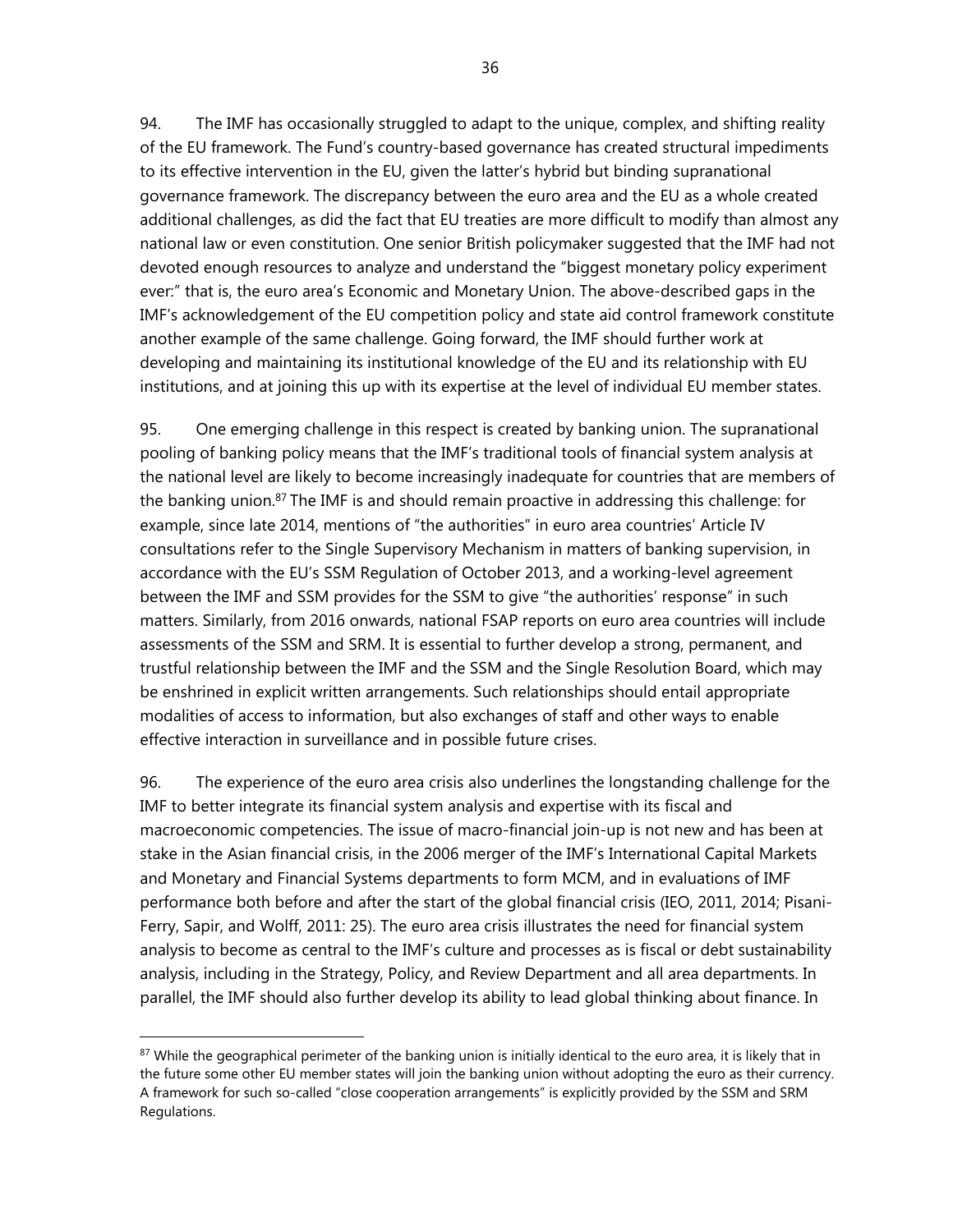other words, the experience of the euro area crisis suggests that the old pun about the IMF acronym meaning "It's Mostly Fiscal" should gradually be remade as "It's Mostly Financial and Fiscal." It remains to be seen whether the efforts currently underway will be sufficient to meet this challenge.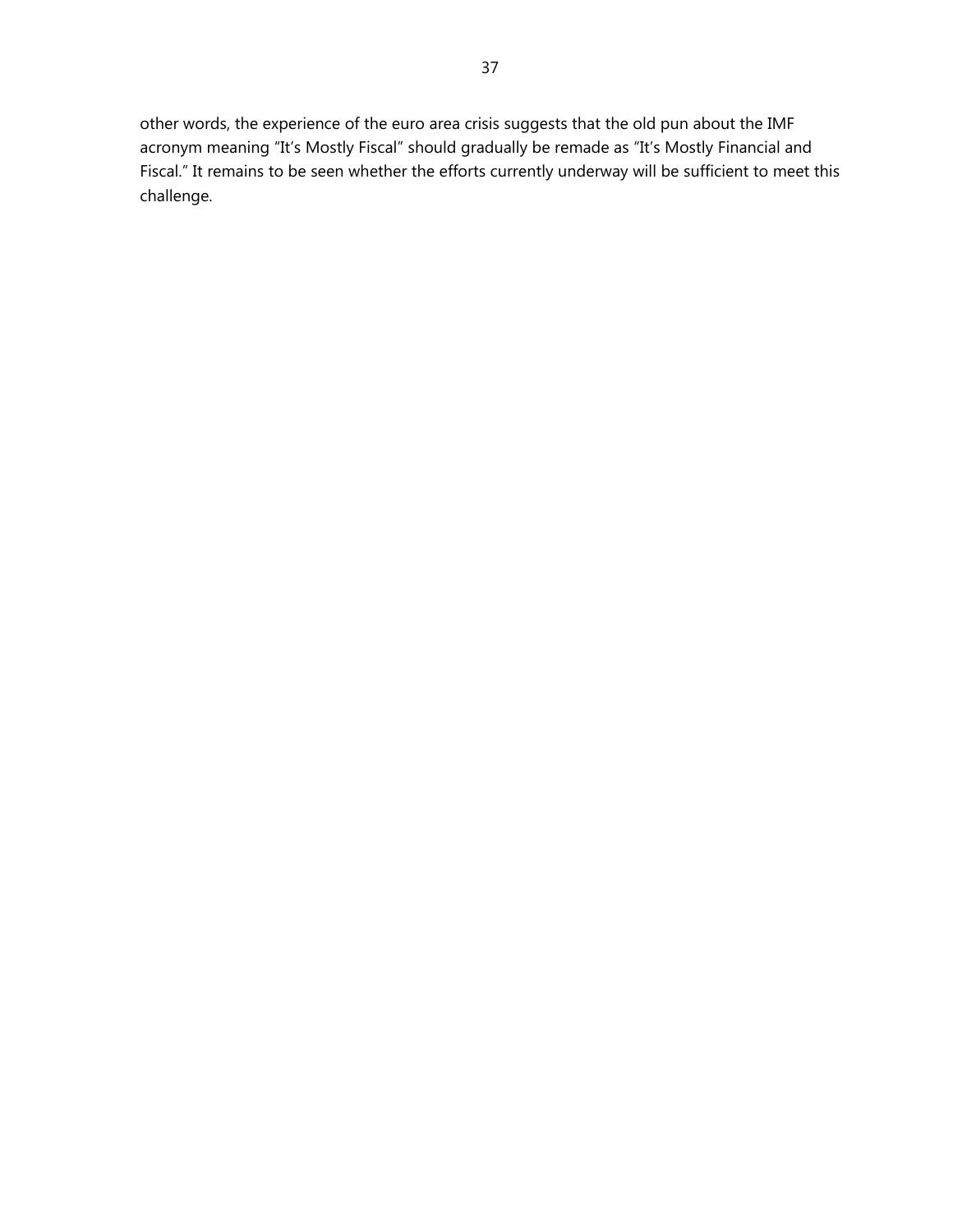#### **REFERENCES**

- Acharya, Viral, Itamar Drechsler, and Philipp Schnabl, 2011, "A Pyrrhic Victory? Bank Bailouts and Sovereign Credit Risk," NYU Stern Working Paper, August.
- Alter, Adrian, and Yves Stephan Schüler, 2010, "On the Relationship between States and Financial Institutions Before and After Government Interventions," unpublished draft, November.
- Borio, Claudio, 2008, "The Financial Turmoil of 2007-? A Preliminary Assessment and Some Policy Considerations," BIS Working Paper No. 251, March (Basle: Bank for International Settlements).
- Candelon, Bertrand, and Franz Palm, 2010, "Banking and Debt Crises in Europe: The Dangerous Liaisons?" CESifo Working Paper No. 3001, March. Available at: https://www.cesifogroup.de/pls/guestci/download/CESifo%20Working%20Papers%202010/CESifo%20Worki ng%20Papers%20March%202010/cesifo1\_wp3001.pdf.
- Central Bank of Ireland (CBI), 2010, "The Irish Banking Crisis: Regulatory and Financial Stability Policy 2003-2008," Report to the Minister for Finance by the Governor of the Central Bank of Ireland, May 31.
- Chopra, Ajai, 2011, "Strengthening the Financial Stability Framework of the EU," Address to the 2011 Dublin Economic Workshop – Kenmare Conference, October 15.
- ———, 2015, Witness Statement before the Joint Committee of Inquiry into the Banking Crisis, Houses of the Oireachtas, Dublin, September 10.
- Commission of Investigation into the Banking Sector in Ireland (CIBSI), 2011, "Misjudging Risk: Causes of the Systemic Banking Crisis in Ireland," Report of the Commission of Investigation into the Banking Sector in Ireland, March.
- Cihak, Martin, and Jörg Decressin, 2007, "The Case for a European Banking Charter," IMF Working Paper WP/07/173, July (Washington: International Monetary Fund).
- Cihak, Martin, and Erlend Nier, 2009, "The Need for Special Resolution Regimes for Financial Institutions—The Case of the European Union," IMF Working Paper WP/09/200, September (Washington, DC: International Monetary Fund).
- Council of the European Union, 2008, "Brussels European Council 15 and 16 October 2008: Presidency Conclusions," October 16 (Brussels).
- Darvas, Zsolt, Jean Pisani-Ferry, and André Sapir, 2011, "A Comprehensive Approach to the Euro-Area Debt Crisis," Bruegel Policy Brief 2011/02, February (Brussels: Bruegel).
- Decressin, Jörg, Hamid Faruqee, and Wim Fonteyne, 2007, *Integrating Europe's Financial Markets* (Washington: International Monetary Fund).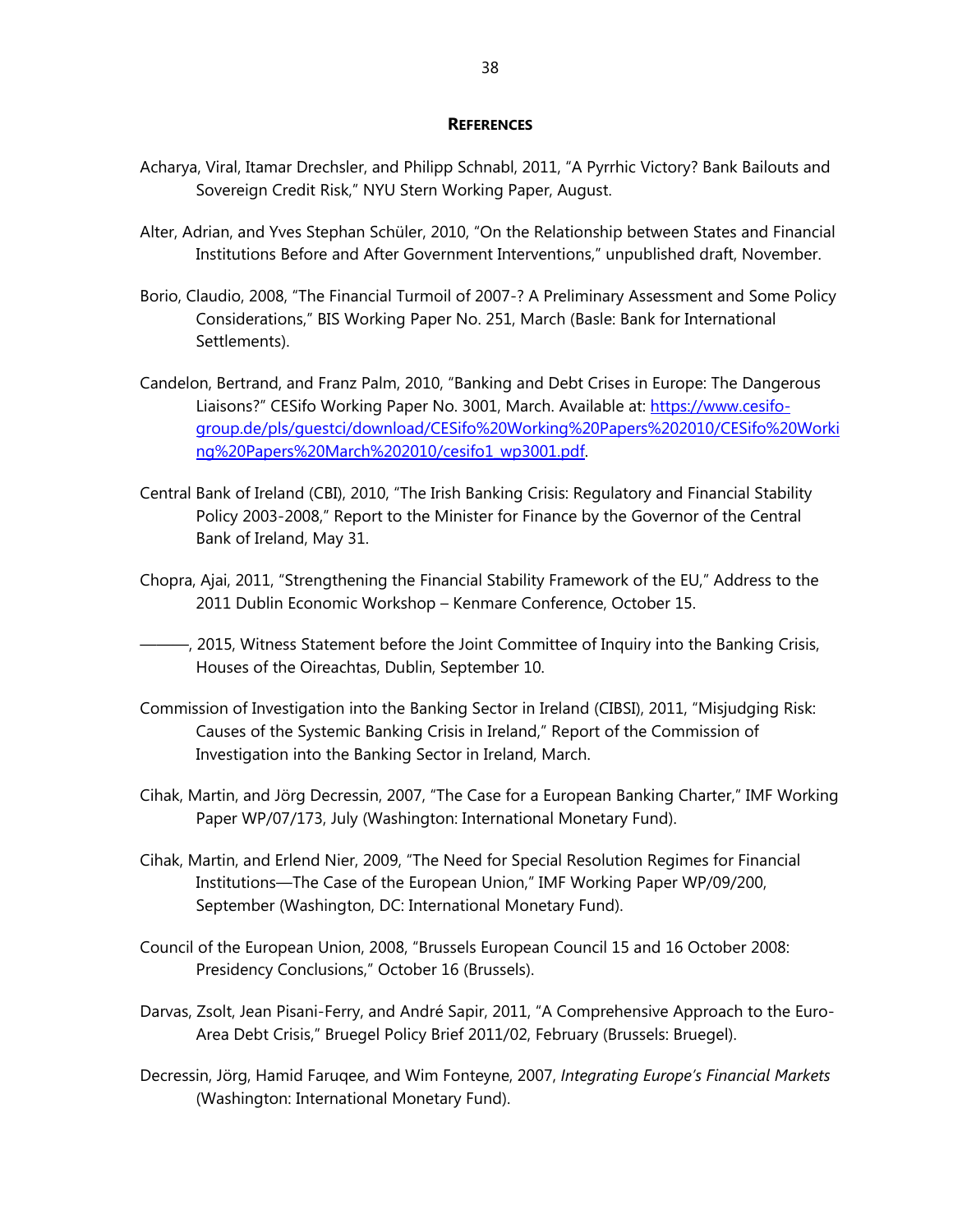- de Las Casas, Miguel, 2016, "The IMF's Executive Board and the Euro Area Crisis—Accountability, Legitimacy, and Governance," IEO Background Paper No. BP/16-02/02 (Washington: International Monetary Fund).
- Donovan, Donal, 2016, "The IMF's Role in Ireland," IEO Background Paper BP/16-02/04 (Washington: International Monetary Fund).
- European Central Bank (ECB), 2014, "Aggregate Report on the Comprehensive Assessment," October 26 (Frankfurt: ECB).
- Enoch, Charles, Luc Everaert, Thierry Tressel, and Jianping Zhou, editors, 2013, *From Fragmentation to Financial Integration in Europe*, December (Washington: International Monetary Fund).
- Fonteyne, Wim, Wouter Bossu, Luis Cortavarria-Checkley, Alessandro Giustiniani, Alessandro Gullo, Daniel Hardy, and Sean Kerr, 2010, "Crisis Management and Resolution for a European Banking System," IMF Working Paper WP/10/70, March (Washington: International Monetary Fund).
- Gelpern, Anna, 2011, "Banks, Governments, and Debt Crises," in Foreign Policy Association, ed., *Great Decisions*, pp. 49-60. NY: Foreign Policy Association.
- Gerlach, Stefan, Alexander Schulz, and Guntram Wolff, 2010, "Banking and Sovereign Risk in the Euro Area," CEPR Discussion Paper No. 7833, May, Washington, DC: Center for Economic Policy Research.
- Goyal, Rishi, Petya Koeva Brooks, Mahmood Pradhan, Thierry Tressel, Giovanni Dell'Ariccia, Ross Leckow, Ceyla Pazarbasioglu, and an IMF Staff Team, 2013, "A Banking Union for the Euro Area," IMF Staff Discussion Note SDN/13/01, February (Washington: International Monetary Fund).
- Independent Evaluation Office of the International Monetary Fund, IEO, 2011, *IMF Performance in the Run-Up to the Financial and Economic Crisis* (Washington: International Monetary Fund).
	- ———, 2014, *IMF Response to the Financial and Economic Crisis*, (Washington: International Monetary Fund).
- International Monetary Fund (IMF), 1998, "International Capital Markets: Developments, Prospects, and Key Policy Issues," IMF World Economic and Financial Surveys, September (Washington).
- ———, 2005, "Euro Area Policies: Selected Issues," IMF Country Report No. 05/266, August (Washington).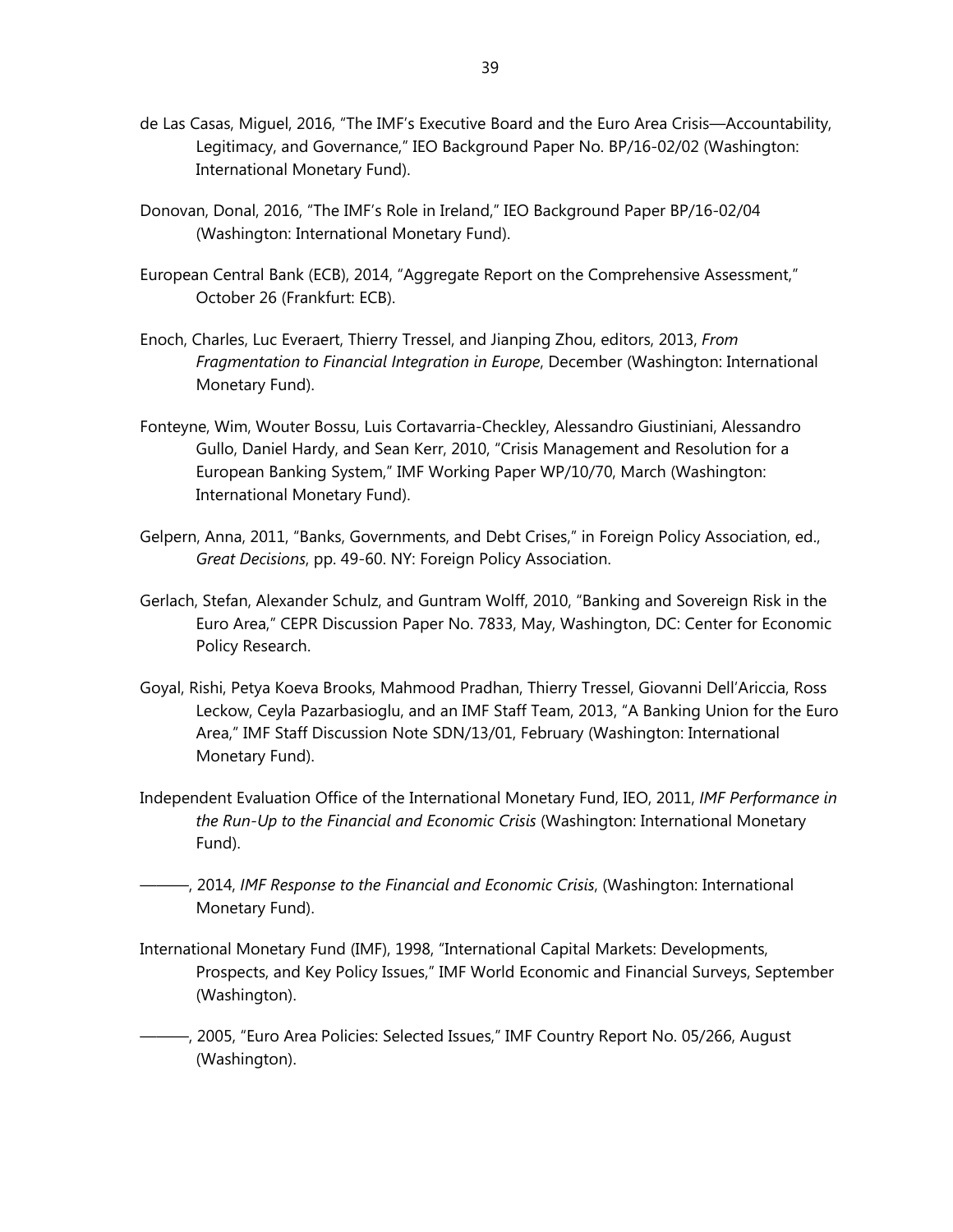- ———, 2006, "Spain: Financial Sector Assessment Program—Technical Note—Regulation, Supervision, and Governance of the Spanish *Cajas*," IMF Country Report No. 06/215, June (Washington).
- ———, 2007, "Euro Area Policies: 2007 Article IV Consultation Staff Report," IMF Country Report No. 07/260, July (Washington).
- ———, 2008a, "Euro Area Policies: 2008 Article IV Consultation Staff Report," IMF Country Report No. 08/262, August (Washington).
- ———, 2008b, "Euro Area Policies: Selected Issues," IMF Country Report No. 08/263, August (Washington).
- ———, 2009a, *Global Financial Stability Report: Responding to the Financial Crisis and Measuring Systemic Risk*, IMF World Economic and Financial Surveys, April (Washington).
- ———, 2009b, "Spain: Selected Issues," IMF Country Report No. 09/129, April (Washington).
- ———, 2009c, *Regional Economic Outlook—Europe: Addressing the Crisis*, IMF World Economic and Financial Surveys, May (Washington).
- ———, 2009d, "Euro Area Policies: 2009 Article IV Consultation Staff Report," IMF Country Report No. 09/223, July (Washington).
- ———, 2009e, "Euro Area Policies: Selected Issues," IMF Country Report No. 09/224, July (Washington).
- ———, 2009f, "Greece: 2009 Article IV Consultation—Staff Report," IMF Country Report No. 09/244, August (Washington).
- ———, 2010a, *Global Financial Stability Report: Meeting New Challenges to Stability and Building a Safer System*, IMF World Economic and Financial Surveys, April (Washington).
- ———, 2010b, "Greece: Stand-By Arrangement—Review under the Emergency Financing Mechanism," IMF Country Report No. 10/217, July (Washington).
- ———, 2010c, "Euro Area Policies: 2010 Article IV Consultation Staff Report," IMF Country Report No. 10/221, July (Washington).
- ———, 2010d, *Global Financial Stability Report: Sovereigns, Funding, and Systemic Liquidity*, IMF World Economic and Financial Surveys, October (Washington).
- ———, 2010e, "Ireland: Request for an Extended Arrangement—Staff Report," IMF Country Report No. 10/366, December (Washington).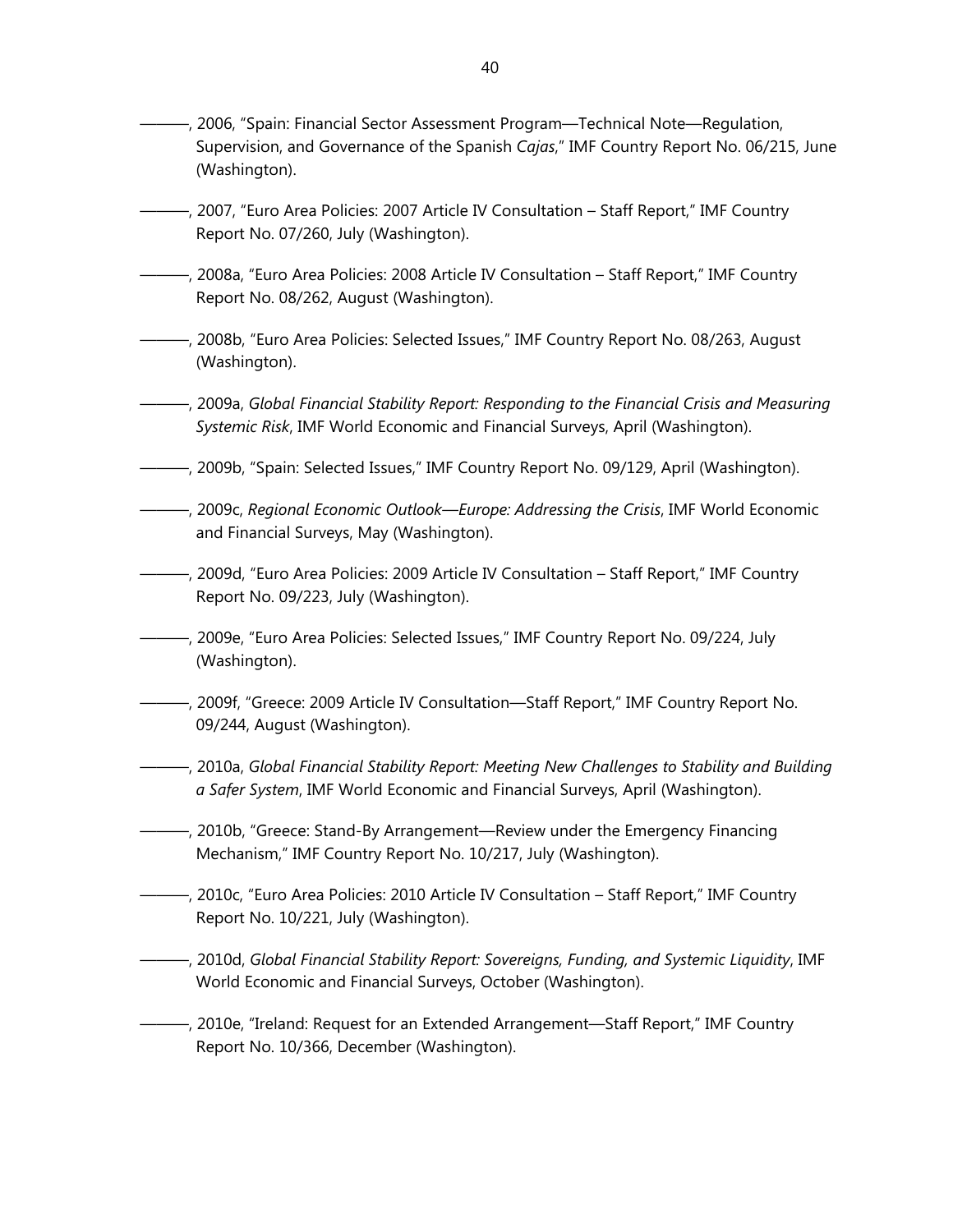- ———, 2011a, "Portugal: Request for a Three-Year Arrangement under the Extended Fund Facility," IMF Country Report No. 11/127, June (Washington).
- ———, 2011b, "Euro Area Policies: 2011 Article IV Consultation Staff Report," IMF Country Report No. 11/184, July (Washington).
- ———, 2011c, "Spain: Selected Issues," IMF Country Report No. 11/216, July (Washington).
- ———, 2011d, "Ireland: Third Review under the Extended Arrangement—Staff Report," IMF Country Report No. 11/276, September (Washington).
- ———, 2011e, *Global Financial Stability Report: Grappling with Crisis Legacies*, IMF World Economic and Financial Surveys, September (Washington).
- ———, 2011f, *World Economic Outlook: Slowing Growth, Rising Risk*s, IMF World Economic and Financial Surveys, September (Washington).
- ———, 2011g, "Greece: Fifth Review under the Stand-By Arrangement," IMF Country Report No. 11/351, December (Washington).
- ———, 2011h, "Portugal: Second Review under the Extended Arrangement," IMF Country Report No. 11/363, December (Washington).
- ———, 2012a, "Greece: Request for Extended Arrangement under the Extended Fund Facility— Staff Report," IMF Country Report No. 12/57, March (Washington).
- ———, 2012b, *Global Financial Stability Report: The Quest for Lasting Stability*, IMF World Economic and Financial Surveys, April (Washington).
- ———, 2012c, *World Economic Outlook: Growth Resuming, Dangers Remain*, IMF World Economic and Financial Surveys, April (Washington).
- ———, 2012d, "Spain: Financial Stability Assessment," IMF Country Report No. 12/137, June (Washington).
- ———, 2012e, "Portugal: Fourth Review under the Extended Arrangement and Request for a Waiver of Applicability of End-June Performance Criteria–Staff Report," IMF Country Report No. 12/179, July (Washington).
- ———, 2012f, "Euro Area Policies: 2012 Article IV Consultation Staff Report," IMF Country Report No. 12/181, July (Washington).
- ———, 2012g, "Euro Area Policies: Article IV Consultation Selected Issues Paper," IMF Country Report No. 12/182, July (Washington).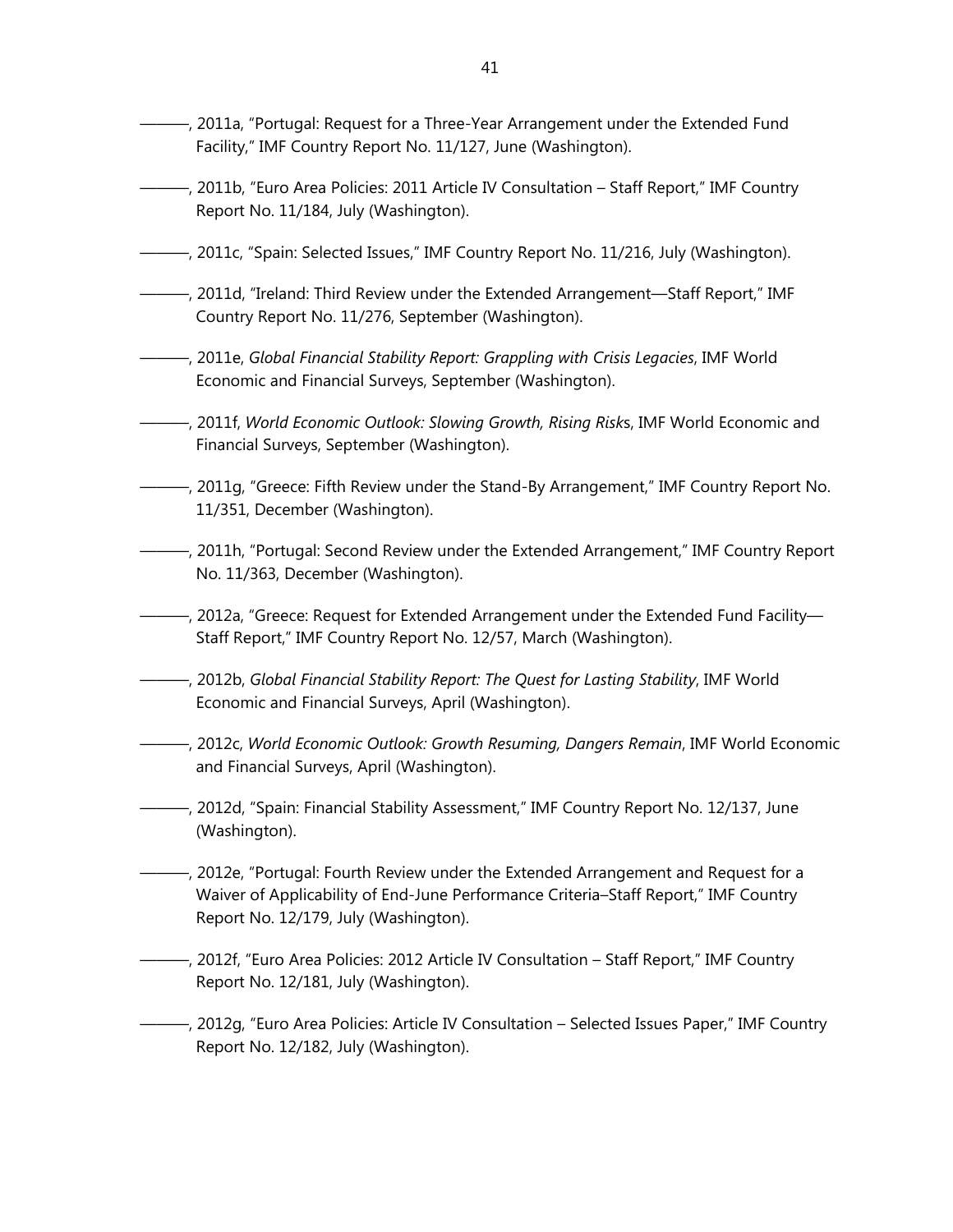- ———, 2012h, "Spain: 2012 Article IV Consultation—Staff Report," IMF Country Report No. 12/202, July (Washington).
- ———, 2012i, "Portugal: Fifth Review under the Extended Arrangement and Request for Waivers of Applicability and Nonobservance of End-September Performance Criteria–Staff Report," IMF Country Report No. 12/292, October (Washington).
- ———, 2013a, "Ireland: Ninth Review under the Extended Arrangement—Staff Report," IMF Country Report No. 13/93, April (Washington).
- ———, 2013c, "Greece: Ex Post Evaluation of Exceptional Access under the 2010 Stand-By Arrangement," IMF Country Report No. 13/156, June (Washington).
- ———, 2014a, "Spain: Financial Sector Reform—Final Progress Report," IMF Country Report No. 14/59, February (Washington).
- ———, 2014b, "Portugal: Eleventh Review under the Extended Arrangement," IMF Country Report No. 14/102, April (Washington).
- ———, 2015, "Ireland: Ex Post Evaluation of Exceptional Access under the 2010 Stand-By Arrangement," IMF Country Report No. 15/20, January (Washington).
- Kincaid, G. Russell, 2016, "The IMF's Role in the Euro Area Crisis: What Are the Lessons from the IMF's Participation in the Troika?" IEO Background Paper No. BP/16-02/06 (Washington: International Monetary Fund).
- Lagarde, Christine, 2011, "Global Risks are Rising, But There Is a Path to Recovery," remarks at the Jackson Hole Conference, August 27.

Lagarde, Christine, 2012, "Global Challenges in 2012," speech in Berlin, January 23.

- Louri-Dendrinou, Eleni, 2014, "Greece: Taking Stock," presentation at the London School of Economics and Political Science, October, available at http://www.lse.ac.uk/europeanInstitute/research/hellenicObservatory/CMS%20pdf/Events /2014-2015-Research-Seminars/Eleni-Seminar-Powerpoint.pdf.
- Marzinotto, Benedicta, Jean Pisani-Ferry, and Guntram Wolff, 2011, "An Action Plan for Europe's Leaders," Bruegel Policy Contribution 2011/09, July (Brussels: Bruegel).
- Mody, Ashoka, 2009, "From Bear Stearns to Anglo Irish: How Eurozone Sovereign Spreads Related to Financial Sector Vulnerability," IMF Working Paper WP/09/108, May (Washington: International Monetary Fund).
- Mody, Ashoka, and Damiano Sandri, 2011, "The Eurozone Crisis: How Banks and Sovereigns Came to be Joined at the Hip," IMF Working Paper WP/11/269, November (Washington: International Monetary Fund).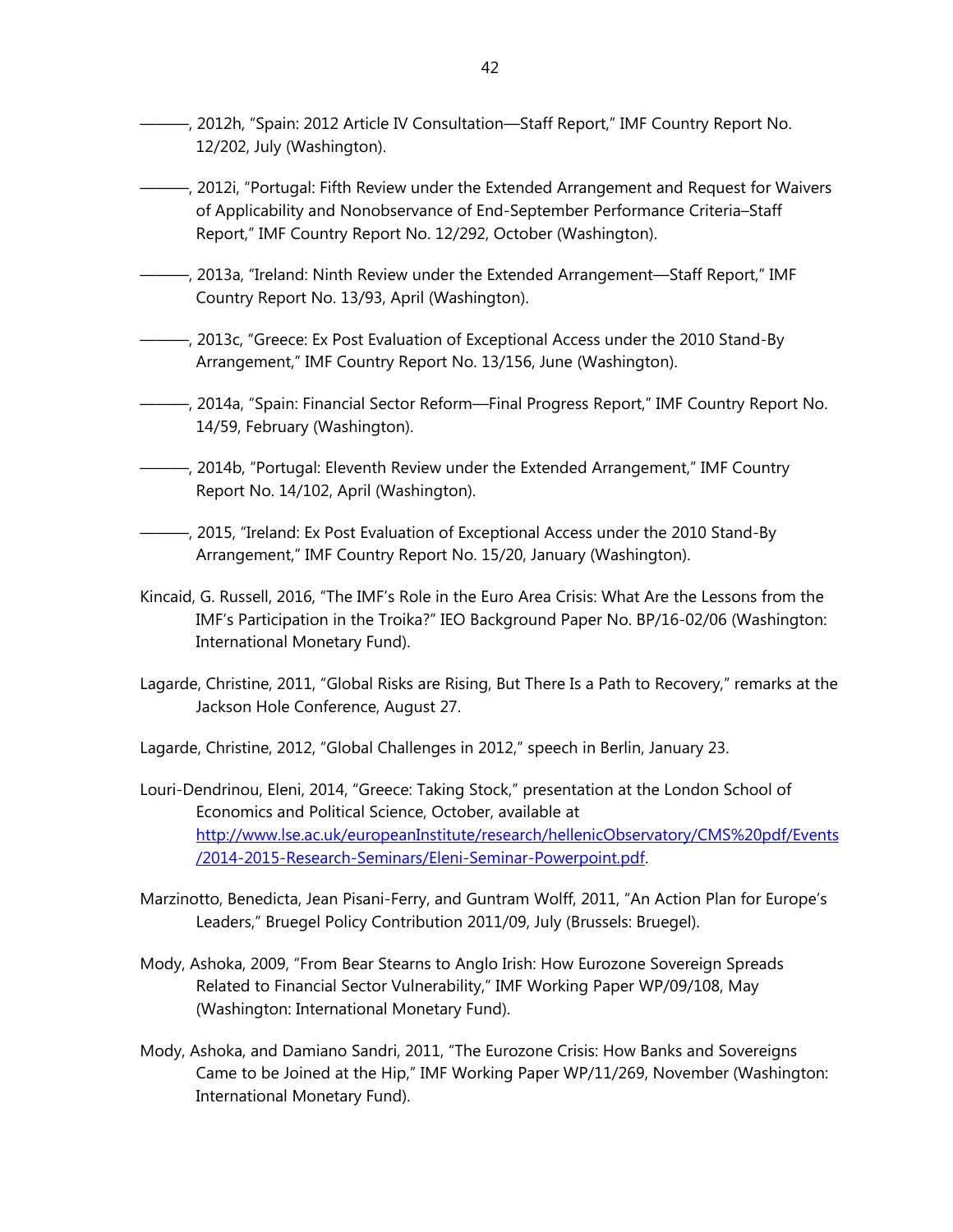- Pisani-Ferry, Jean, André Sapir, and Guntram Wolff, 2011, "TSR External Study—An Evaluation of IMF Surveillance of the Euro Area," background study for the Triennial Surveillance Review, July, (Washington: International Monetary Fund).
- Posen, Adam, and Nicolas Véron, 2009, "A Solution for Europe's Banking Problem," Peterson Institute for International Economics Policy Brief PB09-13, June (Washington: Peterson Institute).
- Regling, Klaus, and Max Watson, 2010, "A Preliminary Report on the Sources of Ireland's Banking Crisis," Government Publications of the Republic of Ireland, May.
- Rehn, Olli, 2016, "Lessons Learned from the Eurozone Crisis," remarks at the Peterson Institute for International Economics, April 15, available at http://www.tem.fi/ajankohtaista/puheita/ministeri\_rehn\_lessons\_learned\_from\_the\_eurozo ne\_crisis.120319.news.
- Reinhart, Carmen, and Kenneth Rogoff, 2008, "The Forgotten History of Domestic Debt," NBER Working Paper 13946, April (Cambridge MA, and New York, NY: National Bureau of Economic Research).
- Sgherri, Silvia, and Edda Zoli, 2010, "Euro Area Sovereign Risk During the Crisis," IMF Working Paper WP/09/222, October (Washington: International Monetary Fund).
- Strauss-Kahn, Dominique, 2010, "Crisis Management Arrangements for a European Banking System: Building a Crisis Management Framework for the Single Market," keynote speech at the European Commission Conference, Brussels, March 19.
- Van Rompuy, Herman, 2014, Speech at the European Central Bank in Frankfurt on the occasion of the inauguration of the Single Supervisory Mechanism, European Council, November 20.
- Véron, Nicolas, 2008, "Europe and the U.S.: A Tale of Two Financial Crises," April 7 (Brussels: Bruegel).
- ———, 2010, "EU Inaction on Banks Grows Ever Costlier," Peterson Institute for International Economics, May 18 (Washington: Peterson Institute).
- ———, 2011, "Europe Must Change Course on Banks," *Vox-EU*, December 22.
- ———, 2013, "Banking Nationalism and the European Crisis," speech to the European Venture Capital Association, Istanbul, June 27.
- ———, 2015, *Europe's Radical Banking Union*, Bruegel Essay and Lecture Series, May (Brussels: Bruegel).
- Wyplosz, Charles, and Silvia Sgherri, 2016, "The IMF's Role in Greece in the Context of the 2010 Stand-By Arrangement," IEO Background Paper No. BP/16-02/11 (Washington: International Monetary Fund).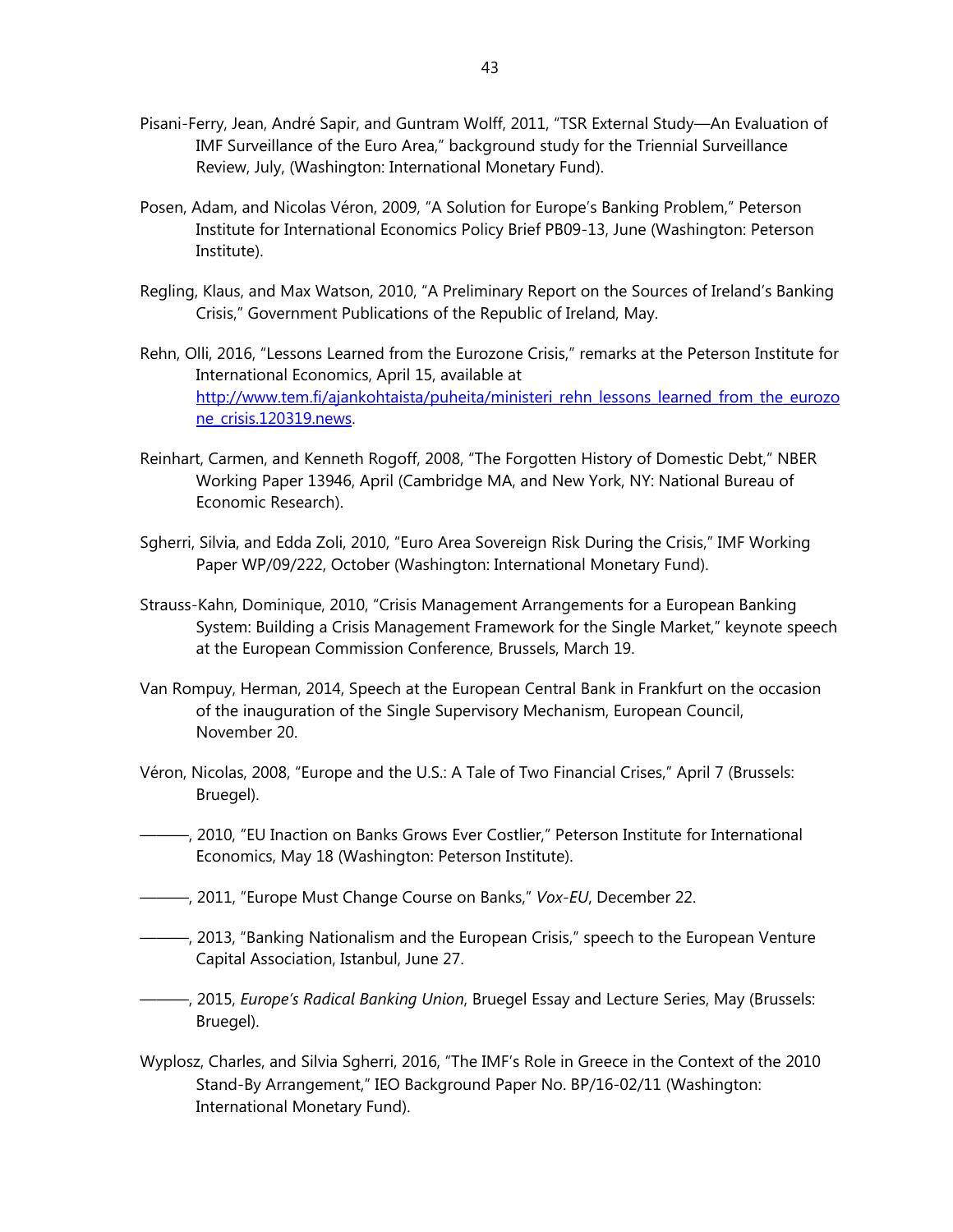

Nº GOV/2016/0207

Lisbon, 14 July 2016

Mr. Moisés Schwartz Director Independent Evaluation Office *of the* International Monetary Fund 700 19th Street, N.W. Washington D.C. 20431 U.S.A.

Dear Mr. Schwartz,

Dear Sit,

Banco de Portugal takes note of "The IMF and the Crises in Greece, Ireland and Portugal - an evaluation by the Independent Evaluation Office" and welcomes the opportunity it provides to reflect on the Fund's engagement with the euro area during these crises.

While this assessment is relevant to draw lessons, it is of paramount importance to recall that six years have passed since the first of the programs under review was negotiated and that the economic, financial and institutional conditions were particularly challenging at the time. A fair assessment should thus take into consideration the widespread uncertainty, the market volatility and, most importantly, the absence of a European crisis management framework at the time.

Overcoming such instability was indeed one of the key achievements over this period. In the case of Portugal, the EU-IMF program provided the conditions to launch an economic adjustment process in the face of severely constrained market access. The measures undertaken allowed for significant fiscal consolidation, effective external adjustment and the implementation of structural reforms, while safeguarding financial stability. The resilience of bank deposits in this period attests to the maintenance offinancial stability. Although important challenges remain, calling for continued efforts, the progress achieved paved the way for economic recovery and restored regular market access. The IMF's contribution to these results was particularly relevant in what regards its expertise in program design and management.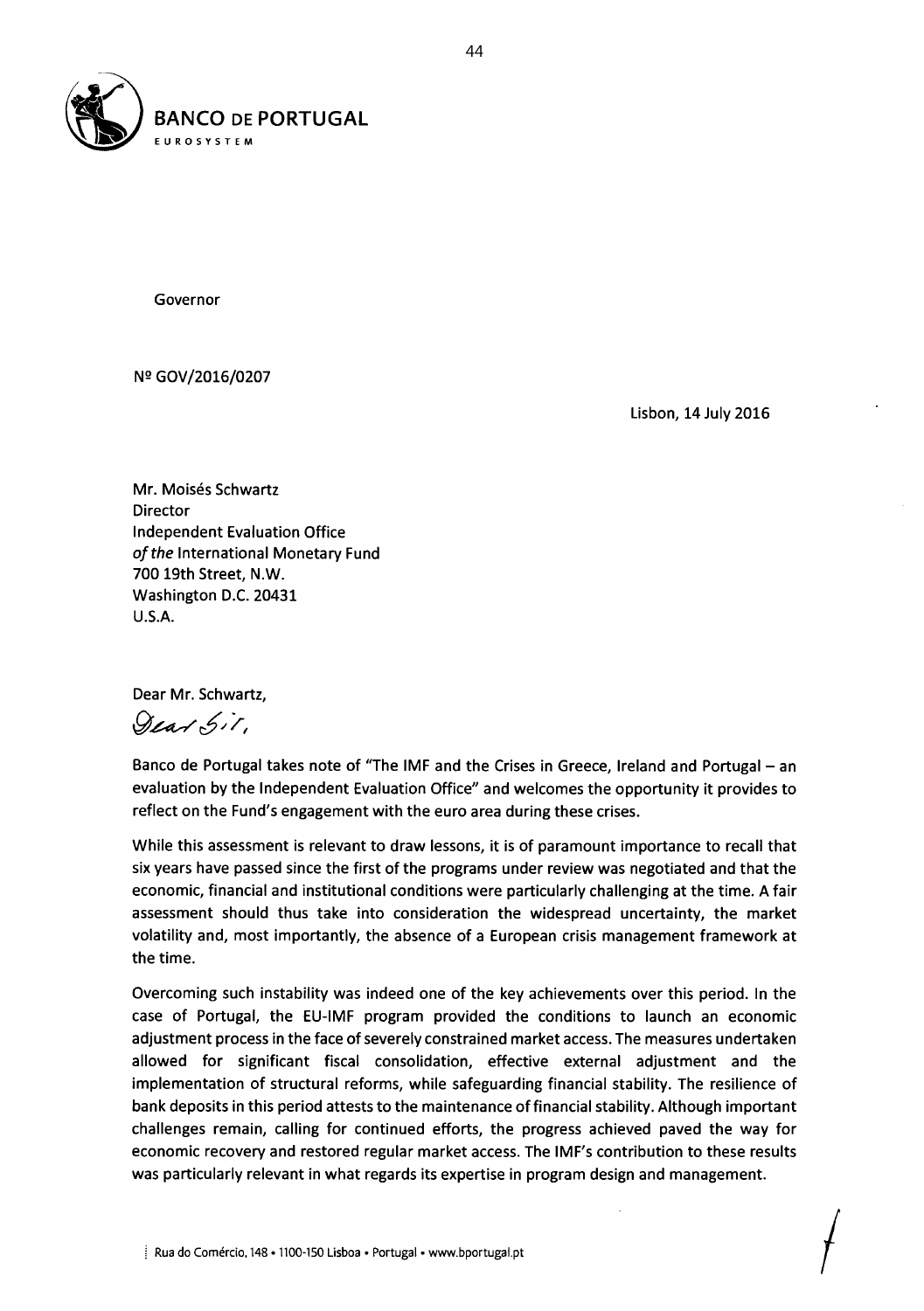

Nonetheless, lessons should be drawn from the Fund's first-time engagement with highly integrated advanced economies in the context of a monetary union.

Recalling the relevance of the IEO's exercise, Banco de Portugal considers, however, that the approach to the financial sector must be understood in context. Thus, the assessment carried out in the report requires substantial clarification, especially in what refers to the rationale behind the strategy for the banking sector. This concern has been conveyed to Carlo Cottarelli, Executive Director for Portugal, in preparation of the Executive Board meeting.

Furthermore, notwithstanding the relevant disclaimers, the assessment presented in Supplement 10 ("The IMF's Role in the Euro Area Crisis-Financial Sector Aspects") lacks rigor and seems highly speculative, which is not fully compatible with an IEO assessment. It should also be highlighted that Banco de Portugal's institutional view was not sought beforehand in the context of this Supplement.

The Supplement distributed to the IMF Executive Board contained serious factual mistakes, which we had the opportunity to flag. In addition, newspaper articles are frequently used as background for critical remarks. This is clearly inappropriate and resulted in severe and biased allegations by the author, namely in what regards Banco de Portugal's conduct as national supervisor for the banking sector.

Firstly, it is stated that the Portuguese crisis was perceived to be "mostly fiscal" instead of directly linked to the financial sector, which justified reluctance in nationalizing commercial banks despite their "incentives for related-party lending, awkward governance structures and high leverage". The author's remark suggests that a decision to nationalize the banking sector could be motivated by these specific features, which wouldn't be appropriate.

Secondly, the stated disapproval of the Special on-site Inspection Program model adopted in Portugal does not seem to be backed by clear and strong arguments.

It should be highlighted that this model was agreed amongst the parties  $-$  it was not imposed by Banco de Portugal. Stating something along those lines is highly depreciative to the role of the *troika* institutions in the whole process. Banco de Portugal considered the initiative was a success, as it provided point-in-time assessments of the credit portfolios of the largest banking groups and to what extent impairments were adequately registered in the balance sheets. This program also included a work stream under which the calculation of RWAs were verified and another that evaluated the methodologies and parameters used in the stress test exercises. The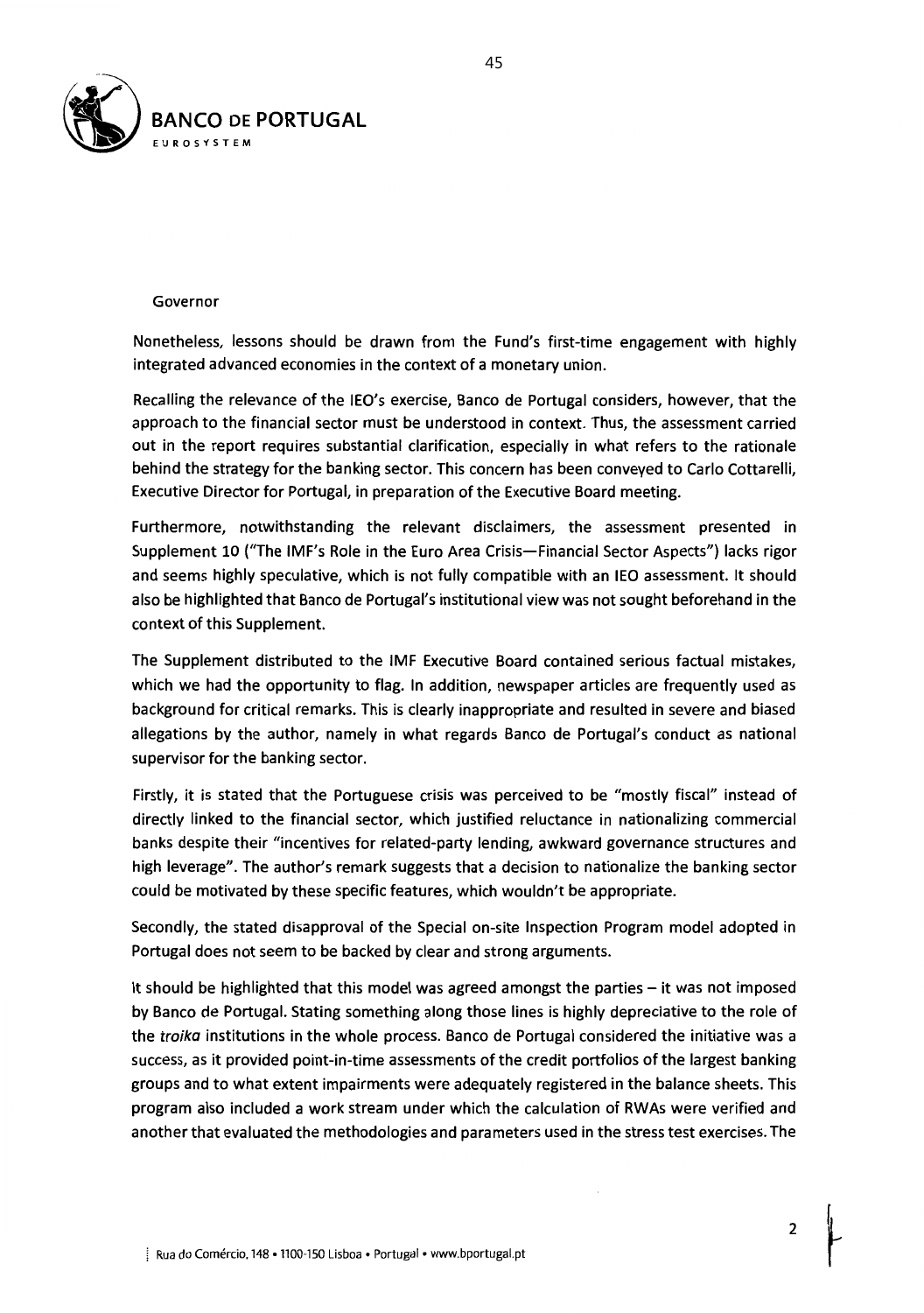

whole process was carried out under the supervision of an independent steering committee (that, along with the *troika* institutions, included external experts and members from other central banks). Following the first exercise in 2011, several exercises were conducted throughout the next years. While the first exercise was conducted towards the credit portfolios in general, the following exercises were conducted with a clear focus in market segments that were strongly hit in the context of the adverse macroeconomic conditions (e.g., the real estate and construction sector). In this sense, it is difficult to understand the remark that the reviews were conducted on "limited parts of the banks' portfolios". It should be further highlighted that the model adopted in the Special Inspections Program was the predecessor of the 2014 Comprehensive Assessment which prepared the creation of the Single Supervisory Mechanism. The methodology and governance structure of the Comprehensive Assessment is clearly coincidental with the one adopted in the Special Inspections Program, which attests to the success of the latter.

Moreover, it is referred that the program's approach to the financial sector in Portugal was a missed opportunity to clean up the financial sector, in contrast to other cases. However, considering the present situation of the European banking systems, it is not absolutely clear that adopting a "system-wide external review of the asset quality" of banks would have led to a situation whereby Portuguese banks' balance sheets would carry much less NPLs than at the present. In fact, the "BlackRock type" approach was followed in other banking systems which shared a similar starting point with Portugal in terms of NPL ratio, but now record a higher average ratio than Portuguese banks. This indicates that the "BlackRock type" approach did not prove to be a way to fix banking problems that arise from a prolonged period of very low growth.

Finally, in the specific case of BES, grave accusations of misleading assurances and untimely supervisory action from Banco de Portugal are made without substantiation.

The fact that the BES Group had a significant exposure to the non-financial part of the Espirito Santo Group (GES) had always been present in the supervisory assessment of the bank and originated a set of supervisory measures that included higher capital ratios and the reinforcement of governance and internal control procedures. It was following the special inspection program that focused on the largest non-financial exposures of the main banking groups that accounting irregularities were found in GES (the non-financial arm) and which led to a set of measures designed to ring fence the bank from GES, prohibiting the increased exposure to the non-financial part of the group. The resolution measure applied to BES followed the highly